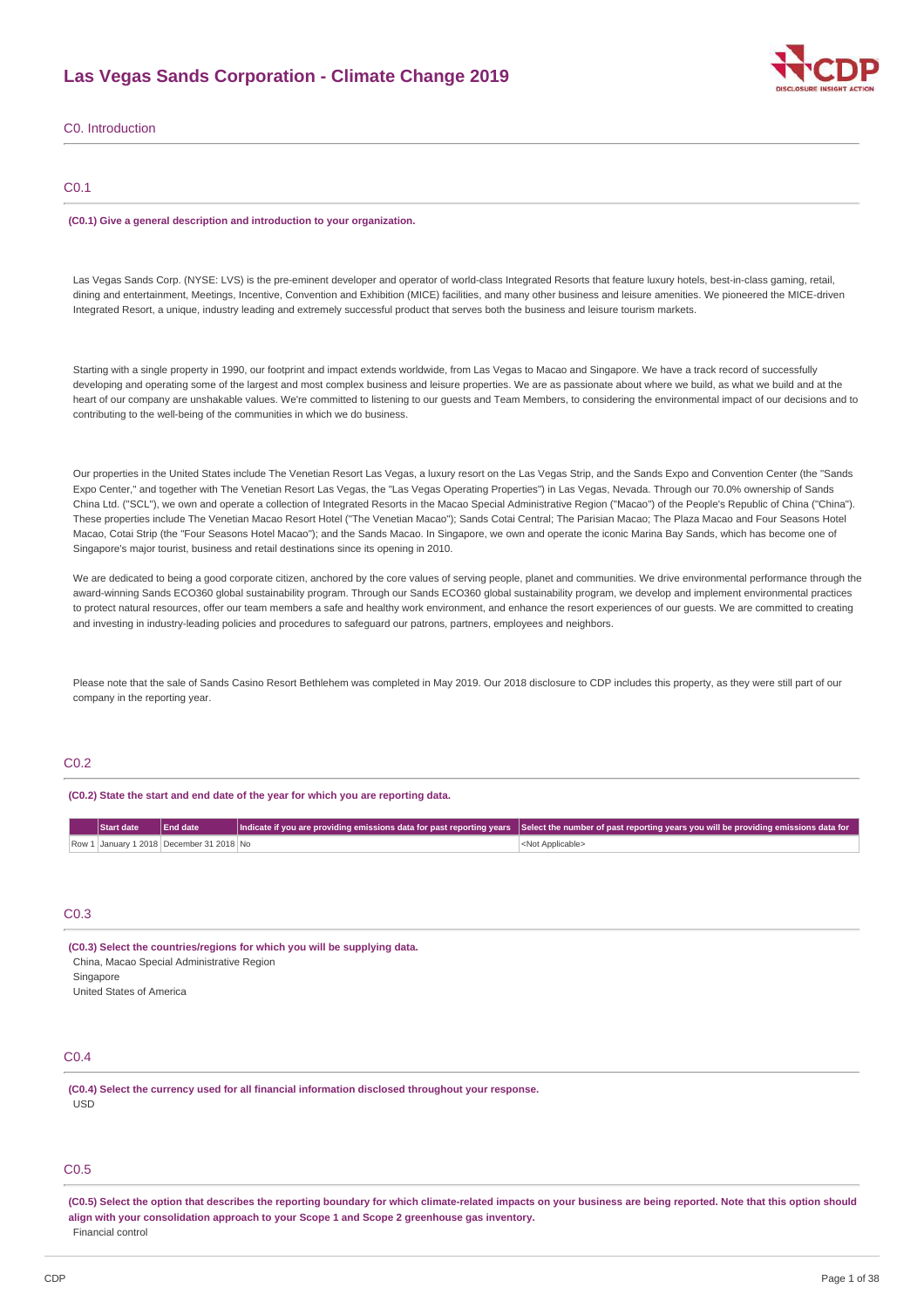# C1. Governance

# C1.1

**(C1.1) Is there board-level oversight of climate-related issues within your organization?** .<br>Yes

# C1.1a

(C1.1a) Identify the position(s) (do not include any names) of the individual(s) on the board with responsibility for climate-related issues.

|               | Position of Please explain                                                                                                                                                                                               |
|---------------|--------------------------------------------------------------------------------------------------------------------------------------------------------------------------------------------------------------------------|
| individual(s) |                                                                                                                                                                                                                          |
| Chief         | LVS' Executive Vice President and Chief Financial Officer (CFO), who is also a board member, is the senior executive with direct oversight of Sands ECO360 Global Sustainability program with                            |
| Financial     | responsibility for environmental issues, including climate-related issues. He reviews the strategic direction and progress of global sustainability efforts with the Chief Procurement and Sustainability                |
|               | Officer (CFO) Officer and reports to the Board of Directors as needed. The CFO is positioned with the strongest ability to act on climate-related issues which can pose both financial risk (e.g. carbon tax, increasing |
|               | energy tariffs/spend) and opportunities (e.g. energy efficiency). The CFO is also best positioned to ensure our sustainability program is executed properly by, overseeing strategic direction, major                    |
|               | project execution, and progress against goals and targets. In addition, the CFO's background in engineering is incredibly valuable to our sustainability efforts given the nature of our initiatives.                    |

# C1.1b

**(C1.1b) Provide further details on the board's oversight of climate-related issues.**

| <b>Frequency</b><br>with<br>which<br>climate-<br>related<br>issues are<br>a<br>scheduled<br>agenda<br><b>item</b> | <b>Governance</b><br>mechanisms<br>into which<br>climate-<br>related issues<br>are integrated                                                                                                                                                                                                                                                                                                                                                                                                                                                                    | Please explain                                                                                                                                                                                                                                                                                                                                                                                                                                                                                                                                                                                                                                                                                                                                                                                                                                                                                                                                                                                                                                                                                                                                                                                                                                                                                                                                                                                                          |
|-------------------------------------------------------------------------------------------------------------------|------------------------------------------------------------------------------------------------------------------------------------------------------------------------------------------------------------------------------------------------------------------------------------------------------------------------------------------------------------------------------------------------------------------------------------------------------------------------------------------------------------------------------------------------------------------|-------------------------------------------------------------------------------------------------------------------------------------------------------------------------------------------------------------------------------------------------------------------------------------------------------------------------------------------------------------------------------------------------------------------------------------------------------------------------------------------------------------------------------------------------------------------------------------------------------------------------------------------------------------------------------------------------------------------------------------------------------------------------------------------------------------------------------------------------------------------------------------------------------------------------------------------------------------------------------------------------------------------------------------------------------------------------------------------------------------------------------------------------------------------------------------------------------------------------------------------------------------------------------------------------------------------------------------------------------------------------------------------------------------------------|
| Scheduled<br>- some<br>meetings                                                                                   | guiding<br>strategy<br>Reviewing and<br>guiding major<br>plans of action<br>Reviewing and<br>guiding risk<br>management<br>policies<br>Reviewing and<br>guiding annual<br>budgets<br>Reviewing and<br>guiding<br>business plans<br>Setting<br>performance<br>objectives<br>Monitoring<br>implementation<br>and<br>performance of<br>objectives<br>Overseeing<br>major capital<br>expenditures,<br>acquisitions<br>and<br>divestitures<br>Monitoring and<br>overseeing<br>progress<br>against goals<br>and targets for<br>addressing<br>climate-related<br>issues | Reviewing and  The Board of Directors discuss climate-related issues as needed including overseeing major capital expenditures and reviewing and guiding business plans or major plans or action.<br>For example, the board reviews any new development projects, which are a primary source of capital expenditure and part of the company's major business strategy. As part of these<br>development projects, we leverage internal Sustainable Development Standards to ensure resorts are developed sustainably. These standards provide quidance on how to integrate<br>energy, water, and natural resource efficiency and conservation into new development projects. Further, the board reviews and guides annual budgets including sustainability related<br>expenditures. Typically, our company does not engage in acquisitions and divestiture strategies. However, should we do so in the future, these responsibilities would fall with the<br>board. The CFO, who is also a board member, directly oversees all sustainability efforts, including monitoring implementation and performance, overseeing strategic direction and<br>major project execution, and reviewing progress against climate goals and targets for addressing climate-related issues. The CFO also reviews employee incentives such as bonuses<br>related to company executives' ability to meet environmental performance targets. |

# C1.2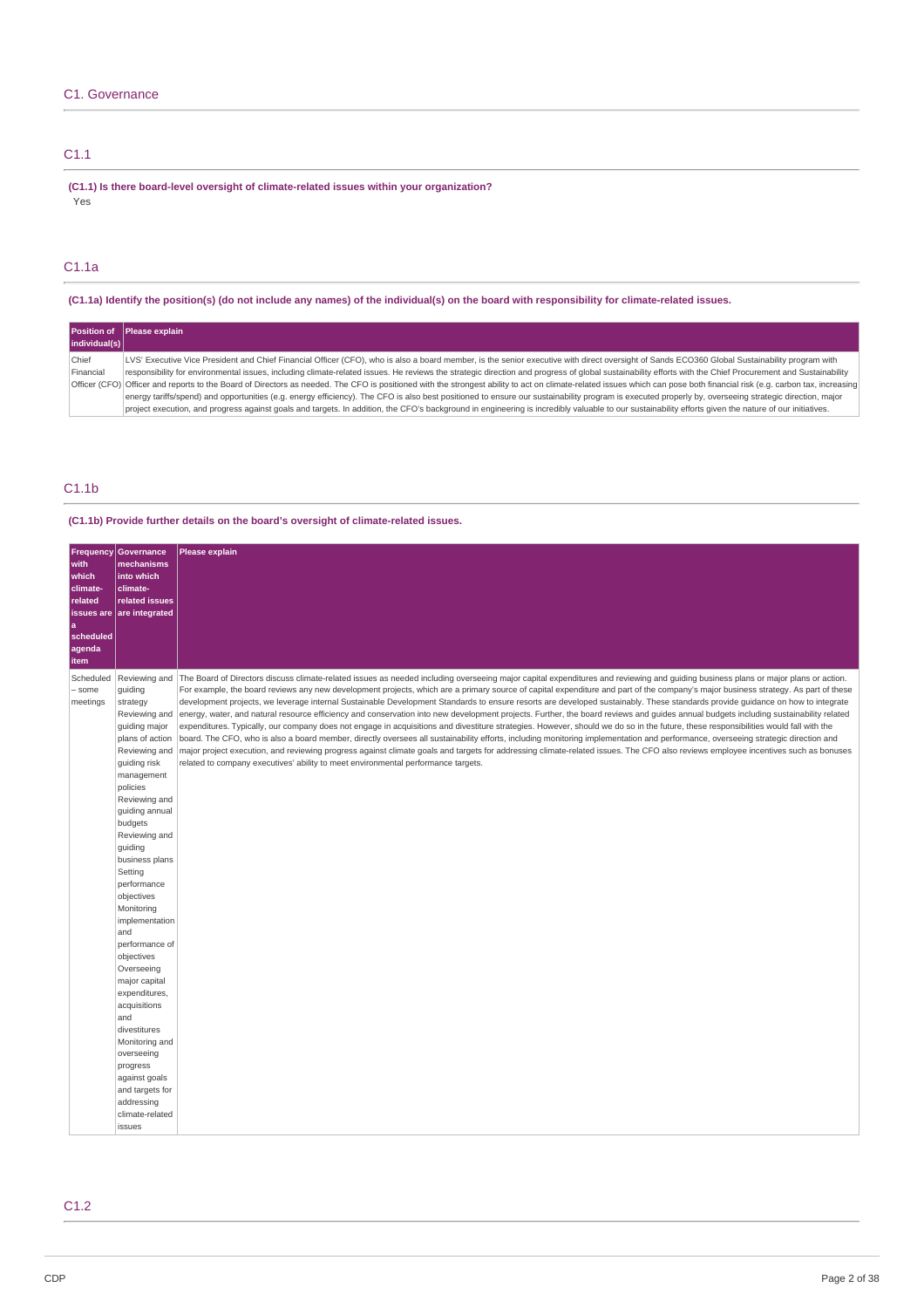**(C1.2) Provide the highest management-level position(s) or committee(s) with responsibility for climate-related issues.**

| Name of the position(s) and/or committee(s)                                         | Responsibility                                                         | Frequency of reporting to the board on climate-related<br>lissues |
|-------------------------------------------------------------------------------------|------------------------------------------------------------------------|-------------------------------------------------------------------|
| Other C-Suite Officer, please specify (Chief Procurement/Sustainability<br>Officer) | Both assessing and managing climate-related risks and<br>opportunities | Ouarterly                                                         |

# $C1.2a$

(C1.2a) Describe where in the organizational structure this/these position(s) and/or committees lie, what their associated responsibilities are, and how climate**related issues are monitored (do not include the names of individuals).**

The Chief Procurement and Sustainability Officer (CPSO), oversees the Global Sustainability Department and reports directly to the Chief Financial Officer, who is a board member. The responsibilities of the CPSO include leading the LVS Enterprise Risk Management process related to environmental issues including climate change, reviewing and guiding sustainability strategy, developing major plans of actions, climate change related risk management policies, annual budget, business plans, approving environmental targets, and managing the execution of the Sands ECO360 sustainability program at all properties globally. Specifically, the Sands ECO360 sustainability program's focus areas include energy efficiency, water efficiency, recycling and waste management, air quality, supply chain, sustainable meetings and events, communication, employee education, and community outreach. Climate-related responsibilities lie with the CPSO as he holds dual responsibilities of both sustainability and procurement within the company. Many of the Sands ECO360 focus areas relate to procurement at different stages of execution including procuring energy, procuring water and energy efficiency technologies, negotiating waste recycling contracts, purchasing sustainable food and beverage products, and more. Further, the CPSO oversees and approves the Global Sustainability Department's engagement with subject matter experts on the issues related to climate change and sustainability. The CPSO's monitoring process for climate-related issues includes assessing the Global Sustainability Department's and property sustainability team's progress towards quantitative and qualitative environmental targets including emissions reduction, water conservation, and waste diversion on a weekly basis. The CPSO then meets with the CFO at least quarterly to review the Sands ECO360 program's strategic direction, budget and major capital expenditure, the progress of global sustainability efforts, and substantive climate-related risks and opportunities. The CPSO holds the most effective role to advance the Sands ECO360 program forward for LVS.

# C1.3

(C1.3) Do you provide incentives for the management of climate-related issues, including the attainment of targets? Yes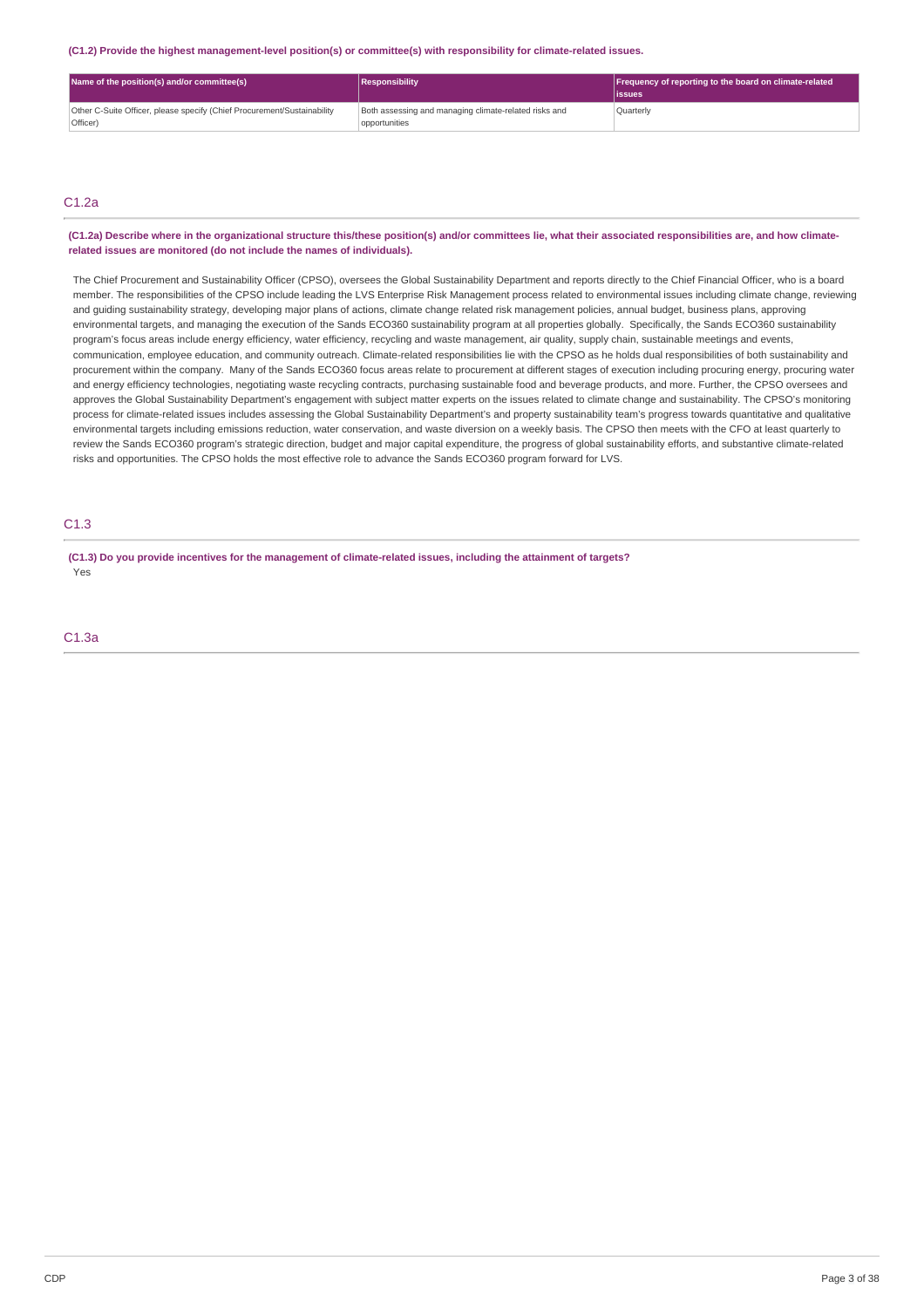#### (C1.3a) Provide further details on the incentives provided for the management of climate-related issues (do not include the names of individuals).

**Who is entitled to benefit from these incentives?** Environment/Sustainability manager

**Types of incentives**

Monetary reward

**Activity incentivized**

Emissions reduction project

#### **Comment**

Sustainability managers and directors who manage or oversee climate change project related projects are also required to set their SMART Goals (accounting for 50% of their annual financial bonuses) in relation to our company's long-term emissions reduction, energy efficiency, water efficiency, recycling, or supply chain engagement goals.

### **Who is entitled to benefit from these incentives?**

Facilities manager

**Types of incentives** Monetary reward

#### **Activity incentivized**

Emissions reduction project

#### **Comment**

Certain facility managers and engineers who are involved in climate change related projects are also required to set their SMART Goals (accounting for 50% of their annual financial bonuses) in relation to our company's long-term emissions reduction, energy efficiency, water efficiency, and recycling.

### **Who is entitled to benefit from these incentives?**

All employees

# **Types of incentives**

Monetary reward

# **Activity incentivized**

Emissions reduction project

### **Comment**

Team Member "ECO360 Live Green Award" programs recognize our employees who contribute to our company's sustainability efforts. Winning Team Members are awarded various prizes, including monetary rewards at certain properties. As an example, in Macao, both the recipients and nominees for the 'ECO360 Live Green Award' award receives a cash prize.

**Who is entitled to benefit from these incentives?** Other C-Suite Officer

# **Types of incentives**

Monetary reward

**Activity incentivized**

# Emissions reduction project

### **Comment**

One of the Chief Procurement and Sustainability Officer's four SMART Goals (accounting for 50% of his annual financial bonuses) is related to the company's sustainability performance.

**Who is entitled to benefit from these incentives?** Business unit manager

#### **Types of incentives**

Monetary reward

# **Activity incentivized**

Emissions reduction project

#### **Comment**

The Vice President of Sustainability's SMART Goals relate to ECOtracker emission and energy reduction projects and targets. The Vice President of Sustainability is also responsible for achievement of sustainability targets such as our science-based targets.

### C2. Risks and opportunities

# C2.1

**(C2.1) Describe what your organization considers to be short-, medium- and long-term horizons.**

|             | From (years) | To (years) | <b>Comment</b> |
|-------------|--------------|------------|----------------|
| Short-term  |              |            |                |
| Medium-term |              |            |                |
| Long-term   |              | 15         |                |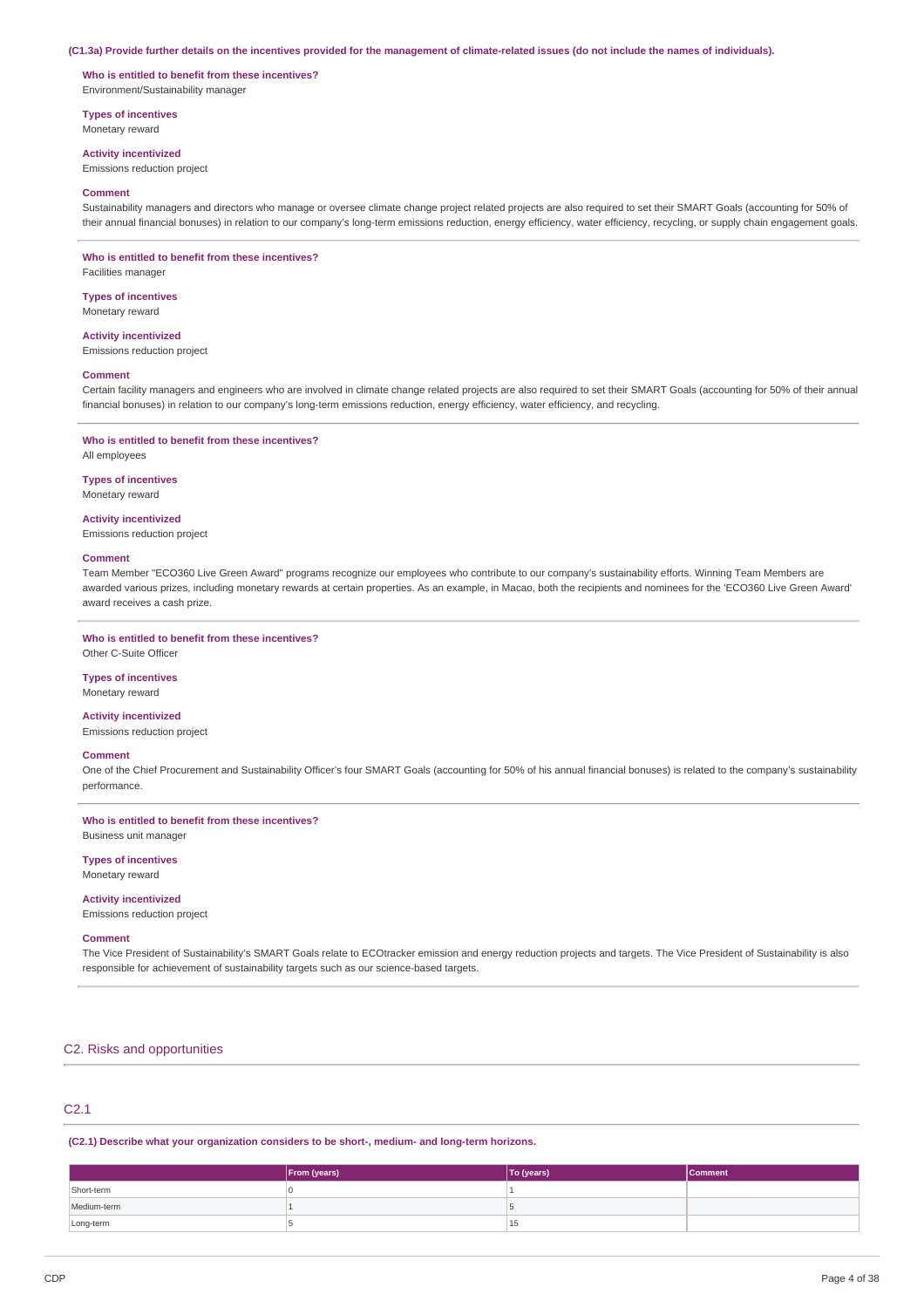### C2.2

(C2.2) Select the option that best describes how your organization's processes for identifying, assessing, and managing climate-related issues are integrated into **your overall risk management.**

Integrated into multi-disciplinary company-wide risk identification, assessment, and management processes

## C2.2a

(C2.2a) Select the options that best describe your organization's frequency and time horizon for identifying and assessing climate-related risks.

|       | ⊁requency.<br>/ of monitorina            | LHow far into the future are risks considered? I | <b>Comment</b> |
|-------|------------------------------------------|--------------------------------------------------|----------------|
| Row 1 | r more freauently<br>Six-m<br>. -monthly | ∙6 years                                         |                |

#### C2.2b

#### **(C2.2b) Provide further details on your organization's process(es) for identifying and assessing climate-related risks.**

Las Vegas Sands and its affiliates, including Sands China Ltd. have an Enterprise Risk Management ("ERM") program that identifies and assesses company risks. Climaterelated risk assessment is part of the ERM program and is led by the Chief Procurement and Sustainability Officer (CPSO).

The objectives of the ERM program include:

(1) Implement a process that effectively identifies, assesses, and monitors LVS' most significant risks to inform business and investment decisions.

(2) Enable ERM disclosures in LVS' annual reports.

The ERM process is stated below. Risks are updated on a quarterly basis:

(1) At the direction of LVS' Audit Committee, Executive Management creates a risk council to engage in the ERM assessment and to develop a sustainable ERM program. Audit Service Group (ASG) assists the risk council with engagement.

(2) The risk council collaborates with an outside consulting firm and develops a risk inventory framework. Specific risks are aligned within 10 risk categories and considered on various time horizons. Climate-related risks are considered on short (0-1 years), medium (1-5 years), and long term (5-15+ years) time horizons. These risks are those that will impact the company's ability to operate, generate revenues and cash flows, or execute the business strategy. (3) After the risk inventory framework is developed, the relative significance of each item in the ERM Risk Inventory is assessed on two measures 1) likelihood of occurrence and 2) impact to the Company if the risk event or situation occurs. The risk assessment is scored on scales of 1-5 (1 is lowest and 5 is highest) for both risk likelihood and risk impact. Likelihood is defined as "the probability that risk could arise". Impact is defined as "the extent to which a risk event may adversely affect the company in the achievement of its objectives". When assessing impact, the full range of consequences were considered as well as the severity of those consequences. The scale of the impact severity is defined as "1" for "minor" which is \$0-25 million, "2" for "moderate", which is \$26-100 million, "3" is for "major", which is \$101-250 million and "4" is for "severe", which is \$251-500 million, and "5" is "catastrophic" which is over \$500 million. When identifying or assessing risks for LVS, substantive financial or strategic impact is defined as a scale of impact of \$101 million or more. The \$101 million threshold is less than 1% of the company annual revenue. The ASG interviews individuals who have primary knowledge of the specific risks (such as department leaders) in order to assess the likelihood and the impact severity and to document the mitigation strategy of each risk.

Under the leadership of the CPSO, the Global Sustainability Department identifies and assess all climate-related risks as part of the ERM program. The most significant risks are reported to the corporate ERM program on a quarterly basis to be ranked among all risks for the company. The climate specific related risk assessment is conducted at both company and asset level:

(1) Company Level: Climate change risks and opportunities stemming from access to capital and changes in brand image/reputation, and other globally relevant risks are assessed at the company level. This distinction has been made because the above mentioned risks and opportunities are considered global, and thus best addressed from the top down such that directives are provided by senior corporate management and the Board of Directors. Climate-related risks and opportunities are integrated into the global sustainability strategic plan and budget for both the corporate and individual property-level teams. Plans are presented to corporate management to achieve climate change related goals and ensure the budgets are approved with sufficient funding for these projects.

(2) Asset Level: Climate change risks and opportunities stemming from regulation, changes in customer behavior, energy price volatility, weather patterns, resource scarcity, and other location specific risks. Such risks and opportunities are best addressed from the bottom up at the asset level. Sustainability leaders at each property assess significant climate change risks and opportunities by leveraging internal and external resources. Internal entities engaged include legal, risk management and other related departments, while external resources and entities engaged include, local governments, non-governmental organizations, industry peers, consultants and universities among others. The Global Sustainability Department formally reviews the identified risks and opportunities at our global sustainability summit, where our sustainability teams from each property unite to share best practices and develop both short-term and long-term strategic plans. Additional review of identified risks and opportunities also takes place weekly during global sustainability calls with sustainability teams from each property.

#### C2.2c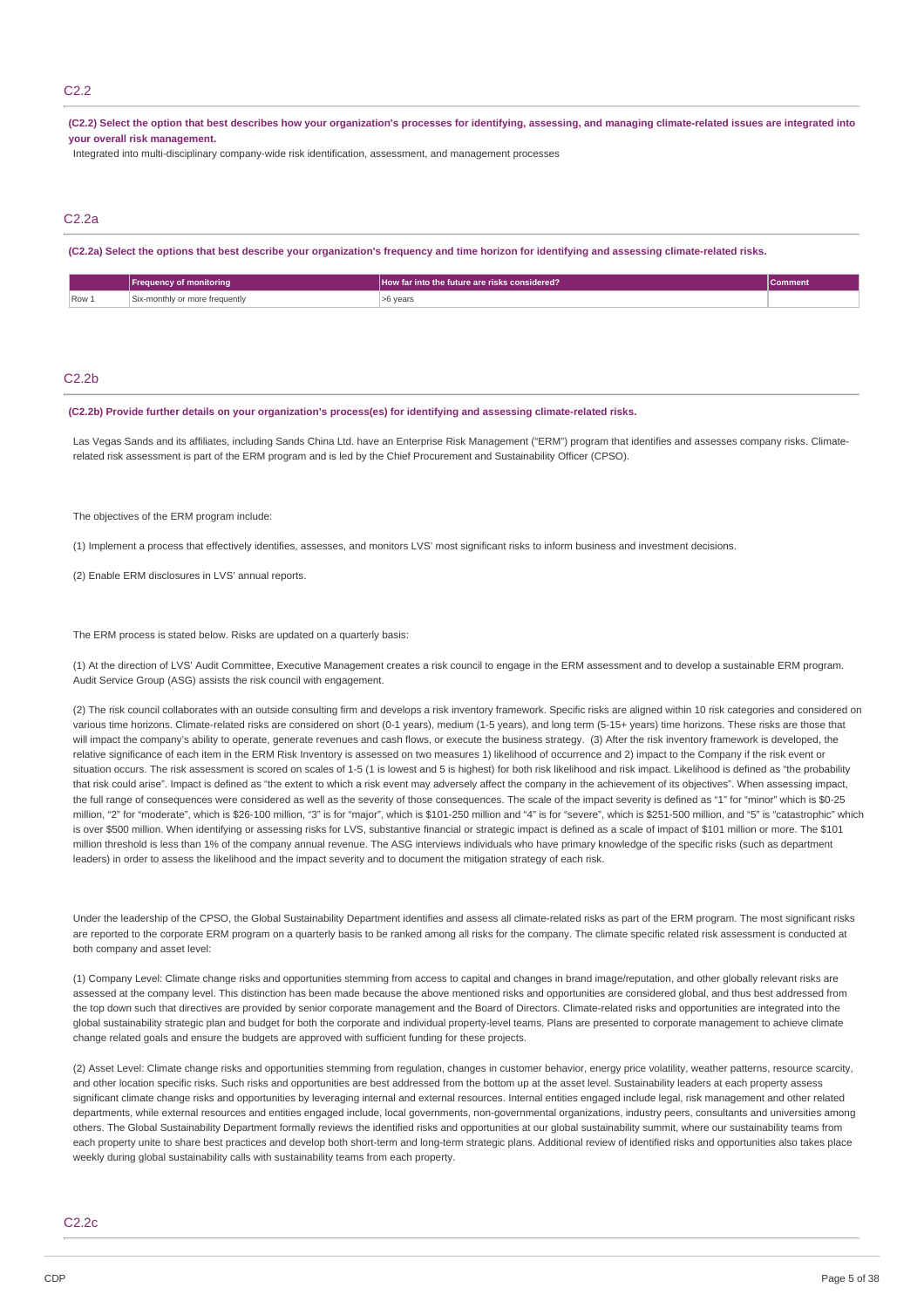# **(C2.2c) Which of the following risk types are considered in your organization's climate-related risk assessments?**

|                        | &                               | Relevance Please explain                                                                                                                                                                                                                                                                                                                                                                                                                                                                                                                                                                                                                                                                                                                                                                                                                                                                                                                                                                                                                                                                                                                                                                                                                                                                                                                                                                                                                                                                                                                                                                                                                                                                                                                                                                                                                                                                                                                                                                                                                                                                                                                                                                                                                                                                                                        |
|------------------------|---------------------------------|---------------------------------------------------------------------------------------------------------------------------------------------------------------------------------------------------------------------------------------------------------------------------------------------------------------------------------------------------------------------------------------------------------------------------------------------------------------------------------------------------------------------------------------------------------------------------------------------------------------------------------------------------------------------------------------------------------------------------------------------------------------------------------------------------------------------------------------------------------------------------------------------------------------------------------------------------------------------------------------------------------------------------------------------------------------------------------------------------------------------------------------------------------------------------------------------------------------------------------------------------------------------------------------------------------------------------------------------------------------------------------------------------------------------------------------------------------------------------------------------------------------------------------------------------------------------------------------------------------------------------------------------------------------------------------------------------------------------------------------------------------------------------------------------------------------------------------------------------------------------------------------------------------------------------------------------------------------------------------------------------------------------------------------------------------------------------------------------------------------------------------------------------------------------------------------------------------------------------------------------------------------------------------------------------------------------------------|
|                        | inclusion                       |                                                                                                                                                                                                                                                                                                                                                                                                                                                                                                                                                                                                                                                                                                                                                                                                                                                                                                                                                                                                                                                                                                                                                                                                                                                                                                                                                                                                                                                                                                                                                                                                                                                                                                                                                                                                                                                                                                                                                                                                                                                                                                                                                                                                                                                                                                                                 |
| Current<br>regulation  | Relevant,<br>always<br>included | The sustainability department and other departments as needed assess local and regional climate-related requlation on a scale of 1-5 for 1) likelihood or probability that the risk could<br>arise, and 2) impact or the extent to which a risk event may adversely affect the company in the achievement of its objectives. These risks are then included in the climate-related risk<br>assessment. For example, one risk we evaluated was the timeframe of the federal Solar Investment Tax Credit (ITC), which currently allows a 30% deduction of commercial and residential<br>solar system installation costs from federal taxes. The extension of the ITC was signed into law in 2015 and continues until the end of 2019. After 2019, the credit then drops to 26% in<br>2020, 22% in 2021, and then 10% moving forward. As we evaluate onsite solar in Las Vegas this will impact our return on investment. After completing our evaluation, we have<br>determined that this risk type does not currently meet the substantive financial or strategic risk scale of impact of \$101 million or more.                                                                                                                                                                                                                                                                                                                                                                                                                                                                                                                                                                                                                                                                                                                                                                                                                                                                                                                                                                                                                                                                                                                                                                                                                  |
| Emerging<br>regulation | Relevant,<br>always<br>included | The sustainability department and other departments as needed assess local and regional emerging climate-related regulation on a scale of 1-5 for 1) likelihood or probability that the risk<br>could arise, and 2) impact or the extent to which a risk event may adversely affect the company in the achievement of its objectives. These risks are then included in the climate-related<br>risk assessment. For example, the Singapore government has enacted the Carbon Pricing Act in Jan of 2019, which affects large GHG emitters, such as power stations. Even though the<br>carbon tax does not apply to the individual users of electricity, it is expected that the cost will be passed down to the users indirectly, and as such, it will impact our Marina Bay Sands<br>(MBS) property's operational cost. If the current rate of \$5 per tonne of GHG emissions for taxable facilities is fully passed down to MBS, this would amount to approximately \$500,000.<br>After completing our evaluation, we have determined that this risk type does not currently meet the substantive financial or strategic risk scale of impact of \$101 million or more.                                                                                                                                                                                                                                                                                                                                                                                                                                                                                                                                                                                                                                                                                                                                                                                                                                                                                                                                                                                                                                                                                                                                                        |
| Technology             | Relevant,<br>always<br>included | The sustainability department and other departments as needed assess climate-related technology risk on a scale of 1-5 for 1) likelihood or probability that the risk could arise, and 2)<br>impact or the extent to which a risk event may adversely affect the company in the achievement of its objectives. These risks are then included in the climate-related risk assessment. For<br>example, at Sands Macao, many of the HVAC chillers are approaching the end of their useful life and thus its efficiency is decreasing. We are evaluating this technology's impact on our<br>operational efficiency and cost. HVAC chillers typically require an investment of \$250,000 or less with a payback period of less than 3 years. We also assess the environmental data<br>reporting systems we currently use and have identified a tradeoff between high time spent on reporting vs. sustainability project implementation, as a potential risk to the overall function<br>of the sustainability program and our ability to meet LVS' public sustainability goals. We have considered technologies such as new emissions reporting systems with more robust<br>analytics and real-time sub-metering infrastructure for resort areas including tenant spaces, kitchen, restaurants, and exposition halls in our risk assessment. Advanced resort sub-<br>metering is estimated to require an investment of approximately \$1-\$2 million USD per resort. After completing our evaluation, we have determined that this risk type does not currently<br>meet the substantive financial or strategic risk scale of impact of \$101 million or more.                                                                                                                                                                                                                                                                                                                                                                                                                                                                                                                                                                                                                                                                         |
| Legal                  | Relevant.<br>always<br>included | The sustainability department and other departments as needed assess climate-related legal risk on a scale of 1-5 for 1) likelihood or probability that the risk could arise, and 2) impact or<br>the extent to which a risk event may adversely affect the company in the achievement of its objectives. These risks are then included in the climate-related risk assessment. For example,<br>at Marina Bay Sands Singapore, we review national legal requirements, product stewardship commitments, sustainability public commitments, operational license etc. in our risk<br>assessment. However, any non-compliance issues could result in fines or penalties against the company as well as poor stakeholder perception, thus legal is a relevant risk type and<br>always considered in our risk assessment. After completing our evaluation, we have determined that this risk type does not currently meet the substantive financial or strategic risk scale of<br>impact of \$101 million or more.                                                                                                                                                                                                                                                                                                                                                                                                                                                                                                                                                                                                                                                                                                                                                                                                                                                                                                                                                                                                                                                                                                                                                                                                                                                                                                                    |
| Market                 | Relevant.<br>always<br>included | The sustainability department and other departments as needed assess climate-related market risk on a scale of 1-5 for 1) likelihood or probability that the risk could arise, and 2) impact<br>or the extent to which a risk event may adversely affect the company in the achievement of its objectives. These risks are then included in the climate-related risk assessment. For<br>example, we identified the risk of increased cost of utilities in different regions and its impact on our operating cost. For some properties in Macao, we have experienced increased<br>electricity costs although our electricity consumption has decreased. We also have experienced increased water costs across all regions including United States, Singapore and Macao.<br>Electricity tariffs would need to double across all regions including the United States, Singapore, and Macao for the impact to satisfy our financial or strategic threshold definition. In Las<br>Vegas, we have experienced an increase of electricity tariffs of approximately 13% from 2016 to 2017. At Marina Bay Sands we experienced an increase of tariffs on chilled water, which<br>is used for building cooling, of 16.7% during the same time period. In 2018, these changes decreased or remained the same and are not expected to change drastically in the future.<br>These risks do not satisfy our financial or strategic threshold definition. Further, we identified the risk of limited availability of recycling vendors for Sands China Ltd. properties due to the<br>recent business disruption at our primary glass recycling facility because of Typhoon Hato. In addition, all of our properties have been impacted in some manner, by waste importation<br>policy bans and changes in countries such as China, Thailand, and Vietnam. Effective waste management programs and diversion of waste from the landfill or incineration can be<br>challenging when limited recycling vendors are available or when recycling markets do not function properly. Impacts to waste recycling can have an impact on our scope 3 emissions.<br>After completing our evaluation, we have determined that this risk type does not currently meet the substantive financial or strategic risk scale of impact of \$101 million or more. |
| Reputation             | Relevant,<br>always<br>included | The sustainability department and other departments as needed assess climate-related reputation risk on a scale of 1-5 for 1) likelihood or probability that the risk could arise, and 2)<br>impact or the extent to which a risk event may adversely affect the company in the achievement of its objectives. These risks are then included in the climate-related risk assessment. For<br>example, we conducted Corporate Perception Research to understand how our company is perceived across various audiences and stakeholders. The research noted that "making a<br>noticeable, sustainable difference in the community" can propel a company's reputation. We can be exposed to some measure of risk pursuant to brand reputation, and potential<br>reputational damage, if we fail to demonstrate sufficient measures to reduce our environmental impact. After completing our evaluation, we have determined that this risk type does not<br>currently meet the substantive financial or strategic risk scale of impact of \$101 million or more.                                                                                                                                                                                                                                                                                                                                                                                                                                                                                                                                                                                                                                                                                                                                                                                                                                                                                                                                                                                                                                                                                                                                                                                                                                                                     |
| Acute<br>physical      | Relevant,<br>always<br>included | The sustainability department and other departments as needed assess climate-related acute-physical risk on a scale of 1-5 for 1) likelihood or probability that the risk could arise, and 2)<br>impact or the extent to which a risk event may adversely affect the company in the achievement of its objectives. These risks are then included in the climate-related risk assessment. For<br>example, Typhoon Hato in 2017 was one of the strongest typhoons in the past 50 years to impact Macao. A smaller typhoon, typhoon Mangkhut, hit Macao In 2018. Typhoons of various<br>sizes impact Macao annually. These typhoons could cause potential damage to LVS properties and/or result in partial or full resort closures, which could decrease revenue. Typhoons<br>have not had a scale of impact of \$101 million or more on our operations. After completing our evaluation, we have determined that this risk type does not currently meet substantive<br>financial or strategic risk scale of impact of \$101 million or more.                                                                                                                                                                                                                                                                                                                                                                                                                                                                                                                                                                                                                                                                                                                                                                                                                                                                                                                                                                                                                                                                                                                                                                                                                                                                                     |
| Chronic<br>physical    | Relevant,<br>always<br>included | The sustainability department and other departments as needed assess climate-related chronic physical risk on a scale of 1-5 for 1) likelihood or probability that the risk could arise, and 2)<br>impact or the extent to which a risk event may adversely affect the company in the achievement of its objectives. These risks are then included in the climate-related risk assessment. For<br>example, we identified volatile and unpredictable temperature changes as a potential risk to our properties. We use an internal weather model to run regression analysis on the<br>relationship between cooling degree-days and changes in kWh for Sands China Ltd., Marina Bay Sands, and The Venetian Resort Las Vegas, to understand how weather impacts our<br>electricity consumption. Our model has indicated that the rate and extent of temperature change has been more volatile in the recent years, which has impacted the pattern and<br>magnitude of both heating and air conditioning consumption in our operations. We also identified changes in precipitation and droughts as a potential risk to our operations in Las Vegas.<br>Further, we have included water supply shortage and impact of drought on global operations in our risk assessment. We are also planning to evaluate the long-term impact of sea-level rise<br>on Sands China Ltd. and Marina Bay Sands. After completing our evaluation, we have determined that this risk type does not currently meet the substantive financial or strategic risk<br>scale of impact of \$101 million or more.                                                                                                                                                                                                                                                                                                                                                                                                                                                                                                                                                                                                                                                                                                                                           |
| Upstream               | Relevant,<br>always<br>included | The sustainability department and procurement departments assess climate-related upstream risk on a scale of 1-5 for 1) likelihood or probability that the risk could arise, and 2) impact or<br>the extent to which a risk event may adversely affect the company in the achievement of its objectives. These risks are then included in the climate-related risk assessment. We have<br>considered risks such as water scarcity to our linen cleaning which could impact LVS' hotel operations by slowing our ability to prepare hotel rooms for the next guests, potentially reducing<br>guest satisfaction and resulting in reputation and revenue loss. We also have considered risk of extreme weather conditions and the likelihood of supply disruption of water, electricity,<br>cleaning services, and food products on hotel operations. After completing our evaluation, we have determined that this risk type does not currently meet the substantive financial or<br>strategic risk scale of impact of \$101 million or more.                                                                                                                                                                                                                                                                                                                                                                                                                                                                                                                                                                                                                                                                                                                                                                                                                                                                                                                                                                                                                                                                                                                                                                                                                                                                                    |
| Downstream Relevant.   | always<br>included              | The property sustainability department and other departments as needed assess climate-related downstream risk on a scale of 1-5 for 1) likelihood or probability that the risk could arise.<br>and 2) impact or the extent to which a risk event may adversely affect the company in the achievement of its objectives. These risks are then included in the climate-related risk<br>assessment. For example, we evaluate risk of inability to attract guests and clients due to inadequate sustainability services that meet their expectations. We manage this risk through<br>green meeting services offerings, sustainable procurement, and overall sustainable operations of our properties. After completing our evaluation, we have determined that this risk type<br>does not currently meet the substantive financial or strategic risk scale of impact of \$101 million or more.                                                                                                                                                                                                                                                                                                                                                                                                                                                                                                                                                                                                                                                                                                                                                                                                                                                                                                                                                                                                                                                                                                                                                                                                                                                                                                                                                                                                                                      |

# C2.2d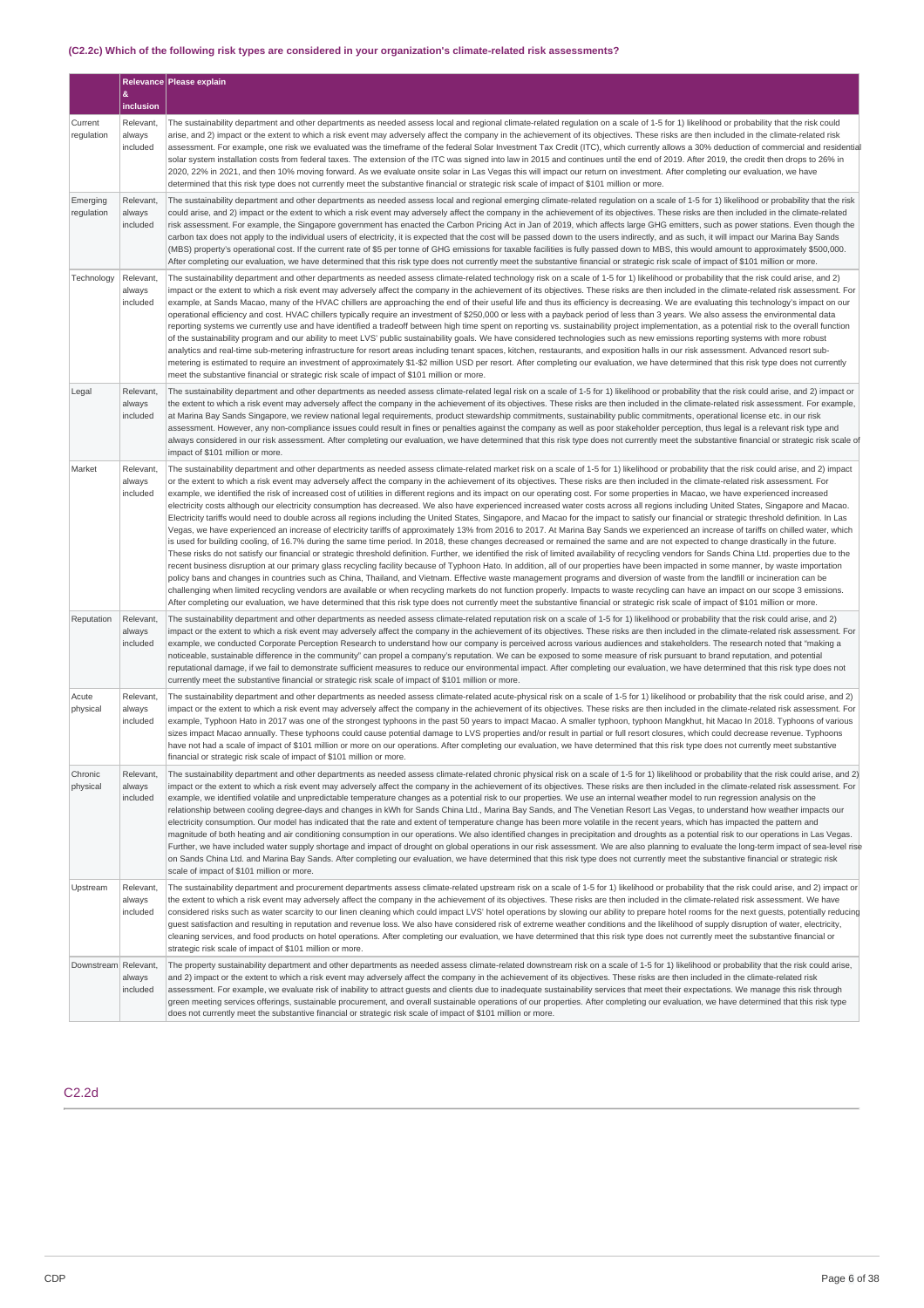#### **(C2.2d) Describe your process(es) for managing climate-related risks and opportunities.**

Climate-related Risk Management: As part of the company Enterprise Risk Management (ERM) program, risk mitigation plans are developed and considered during company strategic and budget planning. Elements of key risk mitigation strategy are identified and evaluated on whether risk mitigation strategy/elements adequately address the risk and is fully documented. Management continues to execute mitigation improvement strategies and monitor the implementation, effectiveness and key risk indicators through the audit plan. The ERM program team periodically reports to senior management and Audit Committee on ERM process and status. New and emerging risks are timely identified, assessed, profiled, and monitored through refinement of ERM Guidelines and Protocols.

To address the identified transitional risk of increased energy costs due to emerging regulation, (such as increased pricing of GHG emissions and increased utility tariffs) or market volatility (such as increased costs per kWh of electricity), LVS has integrated monitoring, tracking and reporting of utility consumption patterns, trends, costs, supply diversification, and regulations, into the mitigation strategy. Monitoring utility consumption and cost at the asset level helps property sustainability and facilities teams identify ECOTracker energy efficiency projects that can offset increased energy costs.

To address the identified chronic physical risk of shifts in climate patterns, which could result in increased energy consumption for building cooling and thus an increase in operating costs, LVS has integrated detailed weather modelling into the mitigation strategy in order to closely monitor, manage, and improve building performance. Monitoring weather patterns at the asset level helps property sustainability and facilities teams determine how successful ECOTracker energy efficiency projects are at meeting their projected energy savings.

Overall, ECOTracker energy efficiency and conservation projects help manage both the physical and transitional risks identified above and are a core component of the global Sands ECO360 sustainability program. Since 2016, we have invested more than \$35 million in energy efficiency technologies and implemented 191 projects to reduce our electricity consumption and greenhouse gas emissions. In 2018 alone, we implemented 38 energy efficiency projects that are expected to save more than 48 million kilowatthours of electricity annually.

Climate-related Opportunity Management: Opportunities identified are prioritized based on the likelihood and potential impact. Sands ECO360 Action Plans are then developed and incorporated into strategic sustainability planning and budgeting. The Action Plan is translated to executable projects and programs such as emissions reduction, water reduction, waste diversion, green meetings programs, and supply chain engagement etc. The progress of implementation is reviewed on a weekly basis during global calls and plans are reviewed and updated regularly with new opportunities when applicable. For example, to address the identified transitional opportunity of changing consumer behavior of increased demand for green meetings, we have developed Sands ECO360 Green Meetings program to help our meeting clients customize sustainable events. This opportunity has the potential to increase our service offering to meet customer expectations, thereby increasing our market share and our revenues. We also identified the physical opportunity in the area of "changes in temperature extreme" with our advanced ability to use detailed weather modelling to more accurately predict future energy requirements and thus plan for more cost effective building efficiency upgrades. This opportunity has the potential to reduce short-term and long-term operational costs.

Climate-related risks and opportunities are considered on short (0-1 years), medium (1-5 years), and long term (5-15+ years) time horizons. Key risks are communicated to the board on a quarterly basis.

## C2.3

(C2.3) Have you identified any inherent climate-related risks with the potential to have a substantive financial or strategic impact on your business? No

# C2.3b

(C2.3b) Why do you not consider your organization to be exposed to climate-related risks with the potential to have a substantive financial or strategic impact on **your business?**

| Primary       | Please explain                                                                                                                                                                                                   |
|---------------|------------------------------------------------------------------------------------------------------------------------------------------------------------------------------------------------------------------|
| <b>reason</b> |                                                                                                                                                                                                                  |
|               | Row Risks exist, We assess climate-related risk as part of the ERM program by identifying risk likelihood and potential impact and considering timeframe, management method and cost of management. The          |
| but none      | scale of the impact severity is defined as "1" for "minor" which is \$0-25 million, "2" for "moderate", which is \$26-100 million, "3" is for "major", which is \$101-250 million and "4" for "severe", which is |
| with          | \$251-500 million, and "5" is "catastrophic" which is over \$500 million. When identifying or assessing risks for LVS, substantive financial or strategic impact is defined as a scale of impact of \$101        |
|               | potential to  million or more. The sustainability team identifies and evaluates climate-related by category such as regulation, technology, legal, market, reputation, acute/chronic physical, and up/downstream |
| have a        | and considers the full range of consequences. The most significant risks identified including risk of increased energy costs, restricted utility consumption, operational impact due to severe                   |
|               | substantive weather, prolonged heat or haze, pricing volatility, and mandatory conservation measures have a total combined estimated impact of less than \$25 million. Electricity tariffs would need to double  |
| financial or  | across all operational regions for the impact to satisfy our financial or strategic threshold definition. In Las Vegas, we experienced an increase of electricity tariffs of approximately 13% from 2016         |
| strategic     | to 2017. In Singapore, we experienced an increase of tariffs on chilled water, of 16.7% during the same time period. In 2018, these changes decreased or remained the same. As another                           |
| impact on     | example, Typhoon Hato in 2017 was one of the strongest typhoons in the past 50 years to impact Macao. Typhoons of various sizes hit Macao annually. These typhoons could cause property                          |
| business      | damage or result in partial or full resort closures, which could decrease revenue. Typhoons have not had a scale of impact of \$101 million or more on our operations. These risks do not satisfy our            |
|               | substantive financial or strategic impact threshold definition of a scale of impact of \$101 million or more and will not alter the way LVS executes its major business strategy. Therefore, even                |
|               | though the risks exist, there are none with potential to have a substantive financial or strategic impact on the business. We update our risk assessment quarterly. The sustainability team still                |
|               | actively review and mitigate risks significant to the department.                                                                                                                                                |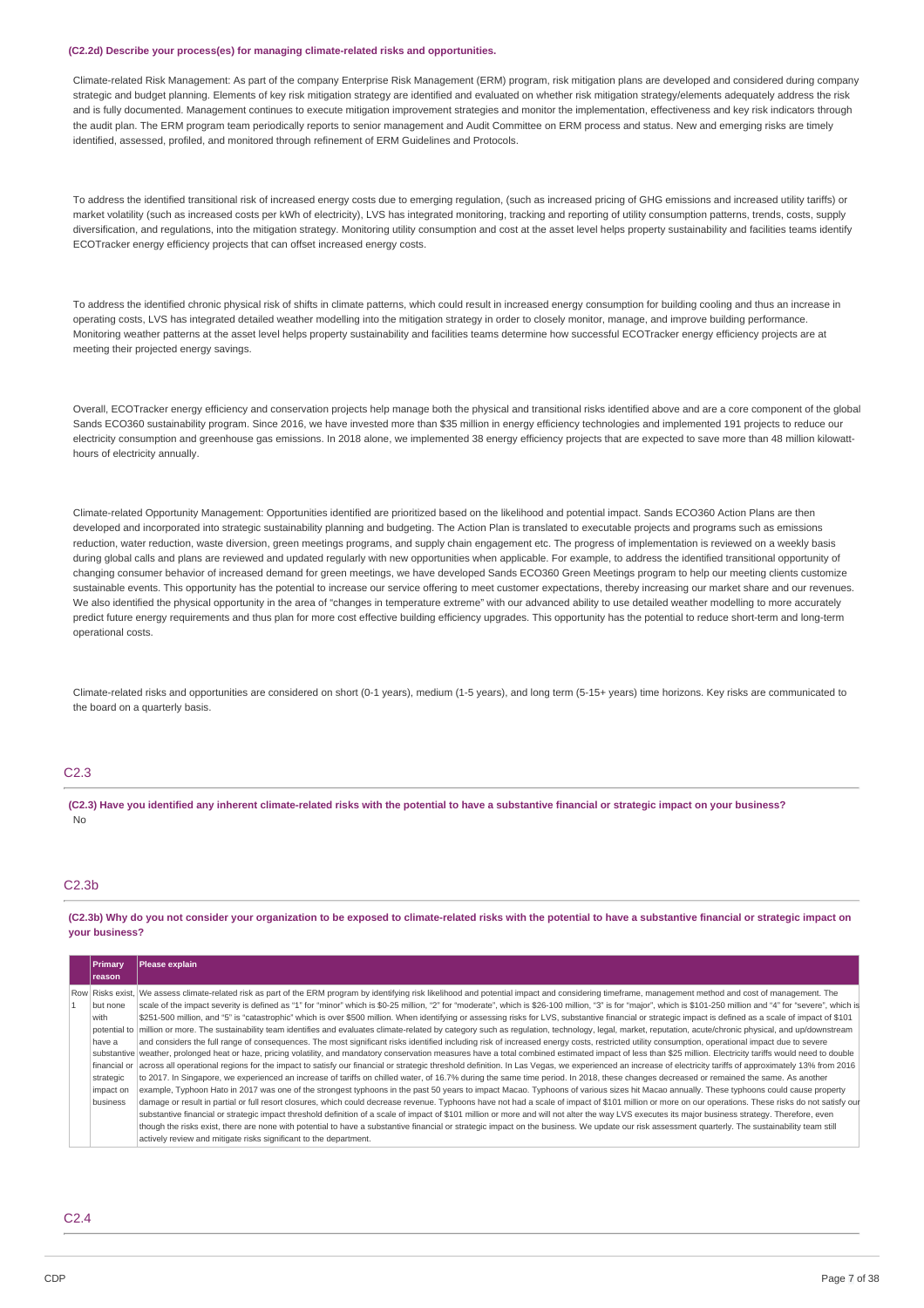# C2.4b

## **(C2.4b) Why do you not consider your organization to have climate-related opportunities?**

| Primary<br>Ireason | Please explain                                                                                                                                                                                                      |
|--------------------|---------------------------------------------------------------------------------------------------------------------------------------------------------------------------------------------------------------------|
|                    |                                                                                                                                                                                                                     |
|                    | Row Opportunities We assess and prioritize climate-related opportunities by identifying the opportunities' likelihood, potential impact and time horizon. We develop mitigation strategies and identify the cost to |
| exist, but         | realize the opportunity. When identifying or assessing opportunities for LVS, substantive financial or strategic impact is defined as a scale of impact of \$101 million or more. The \$101 million                 |
| none with          | threshold is less than 1% of the company annual revenue. The sustainability team identifies and evaluates a list of climate related opportunities in the areas of direct operations, supply chain,                  |
| potential to       | and customer, breaking down the opportunity types by the categories of resource efficiency, energy source, products and services, markets and resilience. For example, the most significant                         |
| have a             | opportunity we identified is related to resource efficiency. Through our Sands ECO360 Program, one of our most significant climate related opportunity energy efficiency projects in 2018                           |
| substantive        | generated total savings of \$2.1 million, which is well below our threshold. Since 2010, we estimate our net savings to be approximately \$60 million, therefore averaging \$6 million per year. This               |
| financial or       | does not meet our annual \$101 million threshold for substantive financial and strategic opportunities. As another example, we have assessed how expanding our sustainability offerings could                       |
| strategic          | attract new hotel quests and MICE clients and overall expand our market share. However, we do not consider this market opportunity to meet the substantive financial or strategic scale of                          |
| impact on          | impact threshold. The climate related opportunities identified will not impact how LVS executes its major business strategy. Therefore, even though the opportunities exist, none with potential to                 |
| business           | have a substantive financial or strategic impact on business. We update our opportunity assessment on a regular basis. While the opportunities might not be "substantive" to the entire                             |
|                    | company, the sustainability team still actively review and try to realize climate-related opportunities that are significant to the department.                                                                     |

# C3. Business Strategy

# C3.1

**(C3.1) Are climate-related issues integrated into your business strategy?** Yes

# C3.1a

**(C3.1a) Does your organization use climate-related scenario analysis to inform your business strategy?** No, but we anticipate doing so in the next two years

# C3.1c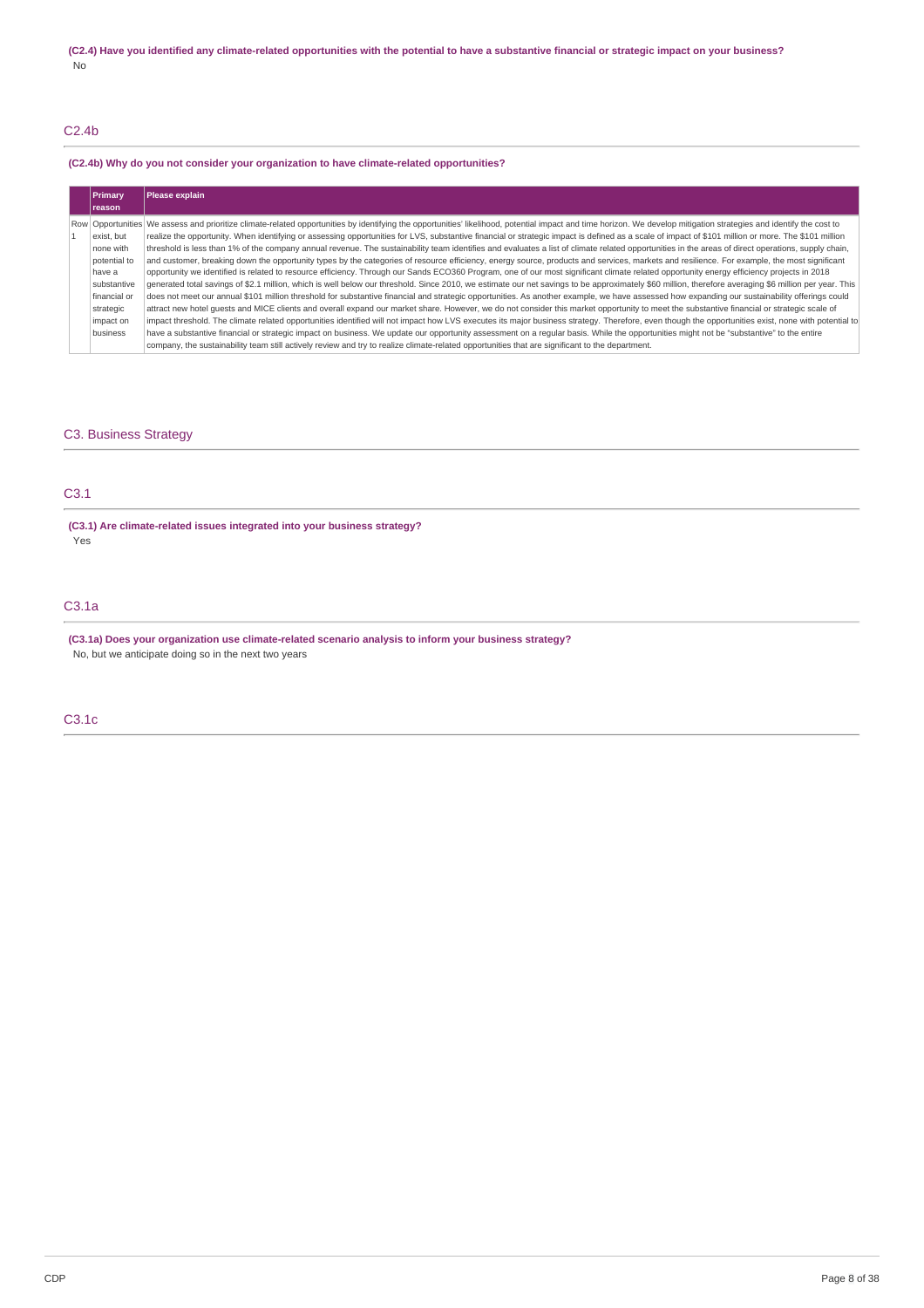#### **(C3.1c) Explain how climate-related issues are integrated into your business objectives and strategy.**

i) Influence on business strategy: After we completed an initial five-year plan, our Sands ECO360 strategy was revised in 2016, Our Vice President of Global Sustainability conducted meetings with the leaders in our company to learn about their feedback on Sands ECO360, concerns and priorities for the next five years in sustainability. We also reached out to key industry partners and advisers to seek their opinions about our program and future opportunities. In addition, in-depth research was carried out in relation to industry trends and best practices of our peers and other leading companies. Our strategy and goals are aligned with Sustainable Development Goals as well the Science Based Targets Initiative (SBTI). Our SBTI approved emission reduction science-based targets are tied to Sands ECO360 strategy as well as our overall business strategy. It is important to our business that our current properties and new development projects integrate emissions reduction and energy efficiency into their strategic operations in order to reduce our environmental impact and reduce operating expenditures.

Revisions to our strategy were developed based on the areas with the largest climate change related impact, risks and opportunities. In addition, a comprehensive roadmap was established for long-term objectives. Performance is monitored and measured through our EcoTracker, an internal tracking system for efficiency projects. The progress is reported to property and corporate management monthly, and communicated to Team Members and other external stakeholders quarterly. Sustainability and climate change related results and strategies are reviewed annually at our Global Sustainability Strategic Summit. Long-term and short-term strategies and implementation plans are adjusted accordingly.

ii) Examples of most substantial business decision made: to continue mitigating the risk of change in global temperature which is directly related to our energy cost. In 2018, we completed 38 efficiency projects globally, which are expected to save more than 48 million kilowatt-hours of electricity annually. The main projects implemented include energy efficient lighting upgrades (such as installation of LEDs and de-lamping), fan speed optimization, chiller plant optimization, and commissioning of our buildings, etc.

iii) Aspects of climate change that have influenced the strategy: our Sands ECO360 global sustainability strategy focuses on four pillars: (1) Green Buildings; (2) Environmentally Responsible Operations; (3) Green Meetings and Events; (4) Stakeholder Engagement. We have set short and long-term strategies with both quantitative and qualitative goals. These strategies and goals were influenced by climate change related risks and opportunities we identified, such as regulatory change; change in global temperature, which directly affects energy usage and cost; global water supply; corporate reputation; and changing consumer behaviors. Meeting carbon reduction goals in our high-performance facilities will help us respond to opportunities seen in the future low carbon economy. By building and managing environmentally certified and energy efficient buildings, we are not only reducing our operational cost, but also responding to the growing market demand for "green" facilities increasingly driven by meeting and convention businesses and guests. It also enhances the corporate brand and reputation, and the way we design new developments.

iv) Influence on short-term strategy: We established short-term business objectives to help reduce our impact on climate change. The quantitative goals are assigned to individual years to help us attain our long-term targets. Our internal action plan items also set qualitative goals that included, among other items: incorporating sustainable development standards into our remodel and renovation projects, executing revised waste strategies based on internal waste audits, hosting signature events for green meetings, and conducting Team Member engagement events. These goals help us mitigate climate change related risks and opportunities we have identified, such as increased energy cost due to change in global temperature, global water supply, and changing in customer behavior.

v) Influence on long-term strategy: As part of our long-term business strategy, LVS has also implemented quantitative targets and qualitative goals related to climate change. Our quantitative targets include, for our existing resorts which were in full operation in 2015, achieving 9% of Scope 1 and Scope 2 carbon emissions reduction by 2021 from a 2015 base-year. For our ferry operations, reduce absolute scope 1 emissions by 19% by 2030 from a 2015 base-year. These targets have been approved by Science Based Targets Initiative. These targets have been influenced by climate change related risks and opportunities identified such as increased energy cost due to change in global temperature. Our qualitative goals include establishing sustainability as an integral part of the corporate culture which will help us carry out emissions reduction efforts through our Team Members. Sustainability as a part of the corporate culture also helps establish our corporate reputation as a responsible company. The other long-term qualitative goal of becoming premier green meeting destinations directly influences the climate change related opportunity we identified - changing consumer behaviors of our meeting clients.

vi) Strategic advantage: Many of the strategies and activities described above contribute directly to increased operational efficiency, improved building occupant comfort and enhanced branding and public image opportunities, which will ultimately help our company maintain a competitive advantage. We will attract and retain a growing consumer base that seeks environmentally-friendly products and services (e.g., sustainable meetings). In addition, our proven track record of developing green buildings will help us in the pursuit of new business opportunities.

The climate related risks/opportunities mentioned above have been identified, but are not estimated to have substantive financial or strategic impact on our business. These risks are still significant to the sustainability department and are integrated into the department's business objectives and strategy.

### C3.1g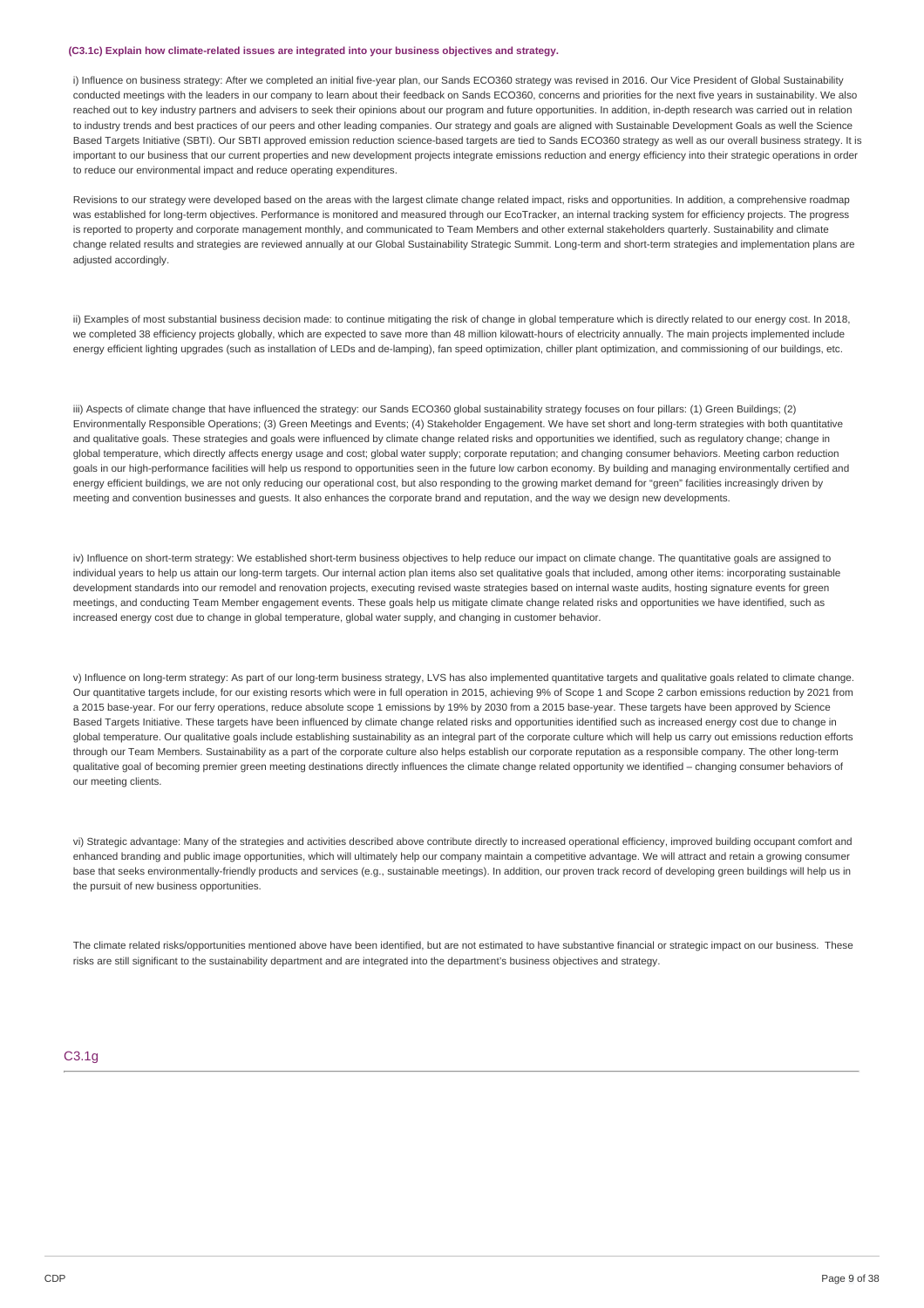#### **(C3.1g) Why does your organization not use climate-related scenario analysis to inform your business strategy?**

The biggest challenge for LVS to use climate-related scenario analysis is that we are not able to conduct an analysis that can provide actionable, business-specific, insights without the help of niche subject matter experts and consultants that have strong experience in climate scenario analysis, hospitality and gaming, and translating climate analysis into tangible business action. There are extremely limited publicly accessible climate-related scenario analysis models for the hospitality industry that consider business relevant parameters such as the impact increased instances of extreme weather, weather volatility, and higher temperatures on Las Vegas, Singapore, Macao, flight patterns and tourist visitation.

From a resource stand point, the necessity to consult with external entities that may or may not provide applicable business specific insights, creates a financial barrier for LVS that may not be adequately justified given our current assessment of the financial and strategic impact of the risks and opportunities. Other specific challenges per Task Force on Climate-Related Financial Disclosure include:

(1) The majority of publicly available climate-related scenario (both transition and physical risk scenarios) were not designed for individual company risk assessment or financial analysis. A majority of transition risk scenarios provide outputs such as the energy mix under given circumstances in the future, but not sector-or activity-specific results in most instances. The outputs of climate modeling of physical scenarios, undertaken within the framework of the IPCC, are currently not easily accessible to wide majority of organizations.

(2) Scenario-based climate assessments are still in their infancy.

(3) For those organizations that use scenario analysis, whether for transition and/or physical risk, in their strategic planning and risk management process, the number that have publicly disclosed information about these analyses is limited.

In the next two years, we are planning to talk to experienced subject matter experts and consultants to learn more about climate-related scenario analysis and their applicability to our industry and our business. If we believe the methodology is mature and valuable and applicable to our sector, we will engage a consultant to help us conduct a climate-related scenario assessment and integrate the results into our business strategy.

# C4. Targets and performance

# C4.1

**(C4.1) Did you have an emissions target that was active in the reporting year?** Absolute target

# C4.1a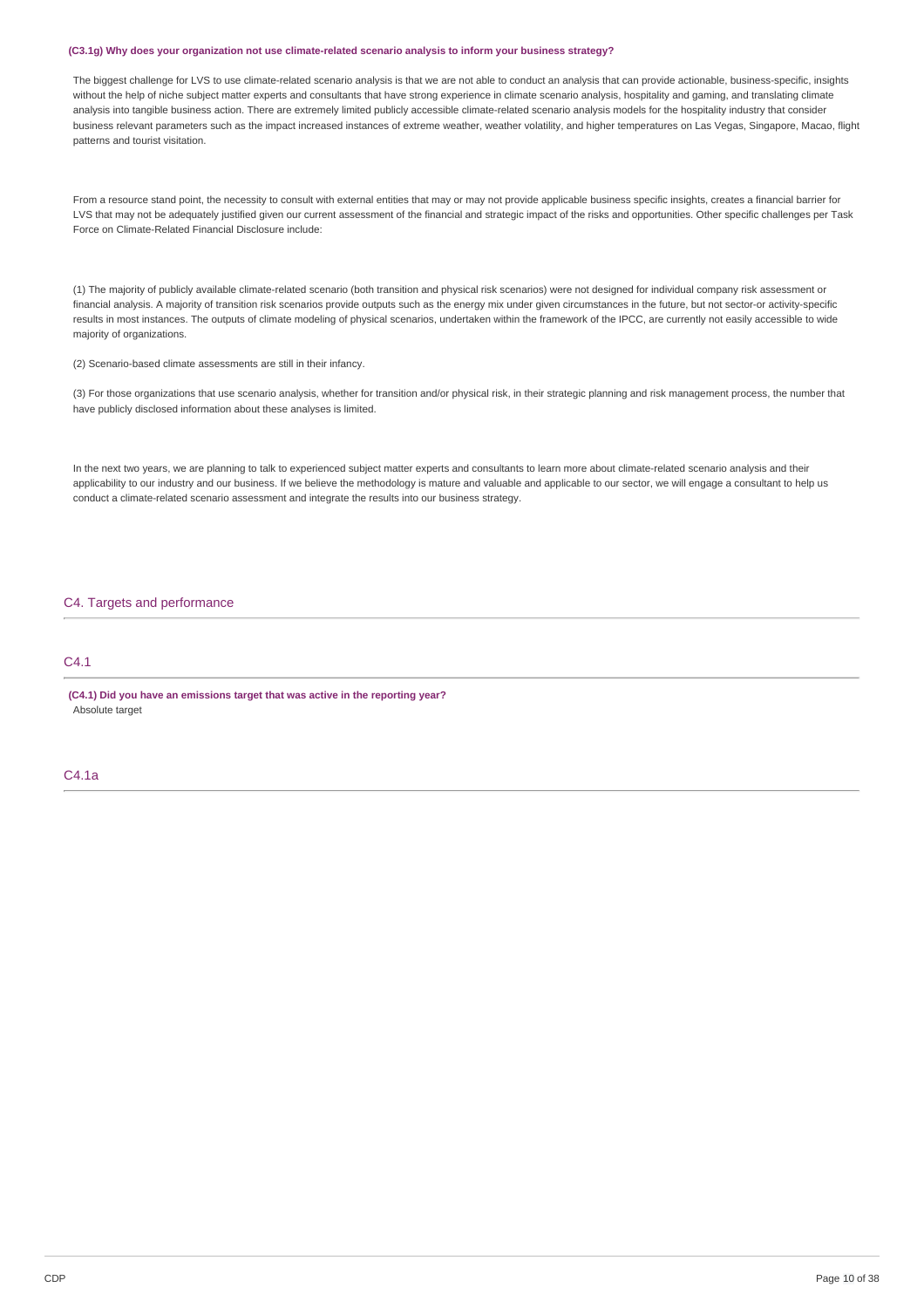**(C4.1a) Provide details of your absolute emissions target(s) and progress made against those targets.**

**Target reference number**

Abs 1

**Scope**

Scope 1+2 (location-based)

**% emissions in Scope**

#### 85

**Targeted % reduction from base year**

 $\alpha$ 

### **Base year**

2015

#### **Start year** 2016

**Base year emissions covered by target (metric tons CO2e)**

882952 **Target year**

2021

**Is this a science-based target?**

Yes, this target has been approved as science-based by the Science-Based Targets initiative

**% of target achieved**

65

# **Target status**

Underway

## **Please explain**

This target applies to our Resort Operations business. The science-based target is calculated based on the SDA service/commercial buildings sector model. Our 9% reduction target is in addition to offsetting the emissions from two newly opened resorts - The Parisian Macao and St. Regis Macao. Our actual reduction target is 23% from our 2015 baseline when we factor in the emissions growth of the newly opened resorts. By the end of 2018, we have achieved 65% of emission reduction required to meet the 9% absolute emissions reduction goal.

**Target reference number** Abs 2 **Scope** Scope 1 **% emissions in Scope** 63 **Targeted % reduction from base year** 19 **Base year** 2015 **Start year** 2016 **Base year emissions covered by target (metric tons CO2e)** 154859 **Target year** 2030 **Is this a science-based target?** Yes, this target has been approved as science-based by the Science-Based Targets initiative **% of target achieved**  $\overline{0}$ **Target status** Underway

### **Please explain**

This target applies to our Ferry Operations business. The science-based target is calculated based on the SDA transport services sector model. Given an increase in the number of voyages from 2015, the emissions of our Cotai Water Jet Ferry service have gone up. We are currently evaluating technologies to increase ship fuel efficiency.

# C4.2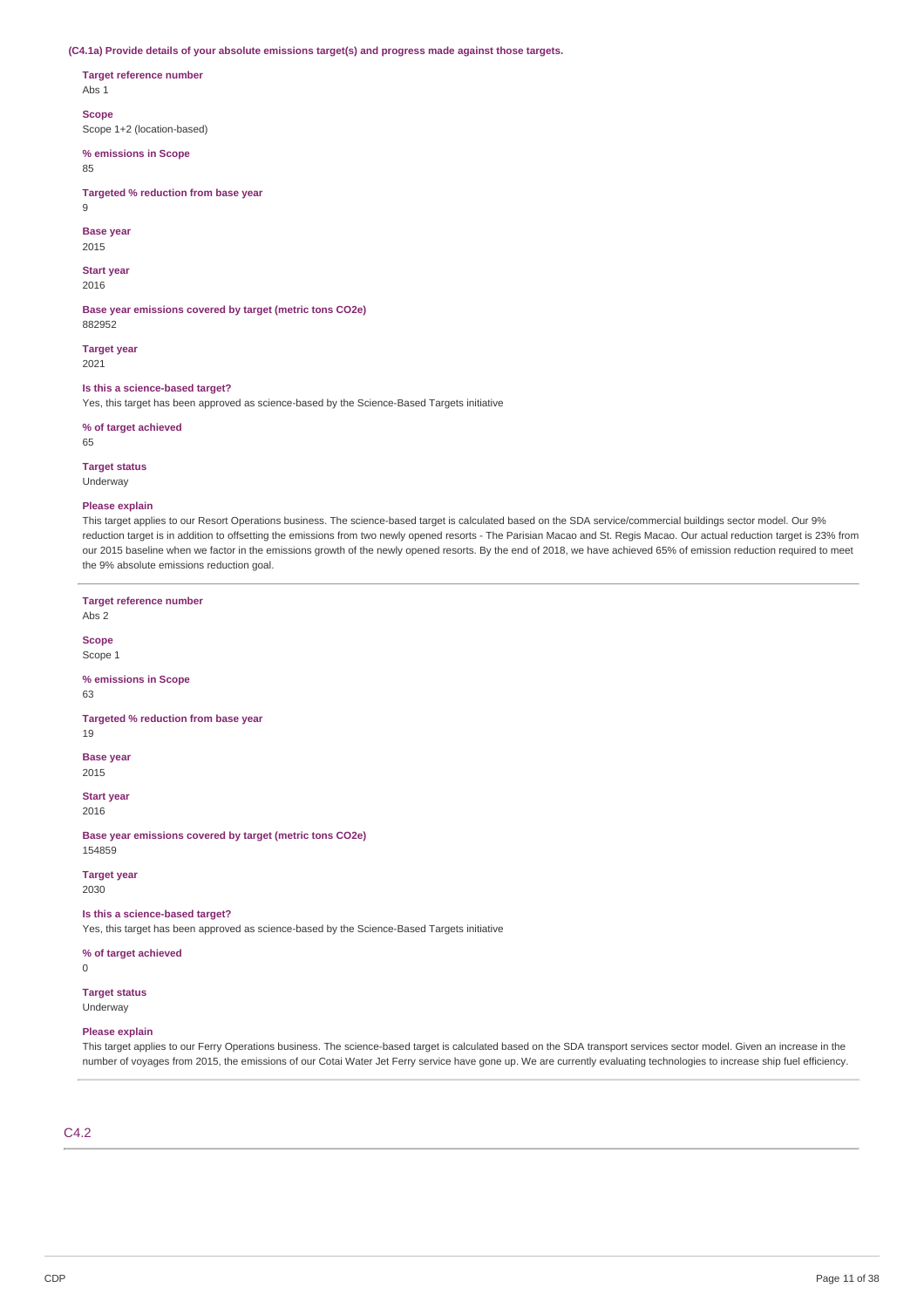### **(C4.2) Provide details of other key climate-related targets not already reported in question C4.1/a/b.**

# **Target**

Waste

### **KPI – Metric numerator**

% diversion for current year

#### **KPI – Metric denominator (intensity targets only)**

% diversion for baseline year

**Base year** 2015

**Start year**

2016

# **Target year**

2020

**KPI in baseline year** 30

**KPI in target year**

35

**% achieved in reporting year** 2.7

**Target Status**

Underway

### **Please explain**

This target applies to our resort operations and is part of our commitment to SDG 12, responsible consumption and production. This target calls for an increase in our overall waste diversion rate of 5%. In 2018, we increased our diversion rate by 2.7%. Waste generation and recycling efforts impact our scope 3 emissions.

### **Part of emissions target**

No

### **Is this target part of an overarching initiative?**

No, it's not part of an overarching initiative

# C4.3

(C4.3) Did you have emissions reduction initiatives that were active within the reporting year? Note that this can include those in the planning and/or **implementation phases.**

Yes

# C4.3a

(C4.3a) Identify the total number of initiatives at each stage of development, and for those in the implementation stages, the estimated CO2e savings.

|                           | Number of initiatives | Total estimated annual CO2e savings in metric tonnes CO2e (only for rows marked *) |
|---------------------------|-----------------------|------------------------------------------------------------------------------------|
| Under investigation       |                       |                                                                                    |
| To be implemented*        |                       | 3662                                                                               |
| Implementation commenced* |                       | 16832                                                                              |
| Implemented*              | 38                    | 39418                                                                              |
| Not to be implemented     |                       |                                                                                    |

# C4.3b

**(C4.3b) Provide details on the initiatives implemented in the reporting year in the table below.**

### **Initiative type**

Energy efficiency: Building services

### **Description of initiative** Building controls

**Estimated annual CO2e savings (metric tonnes CO2e)** 1503

### **Scope**

Scope 2 (location-based)

### **Voluntary/Mandatory** Voluntary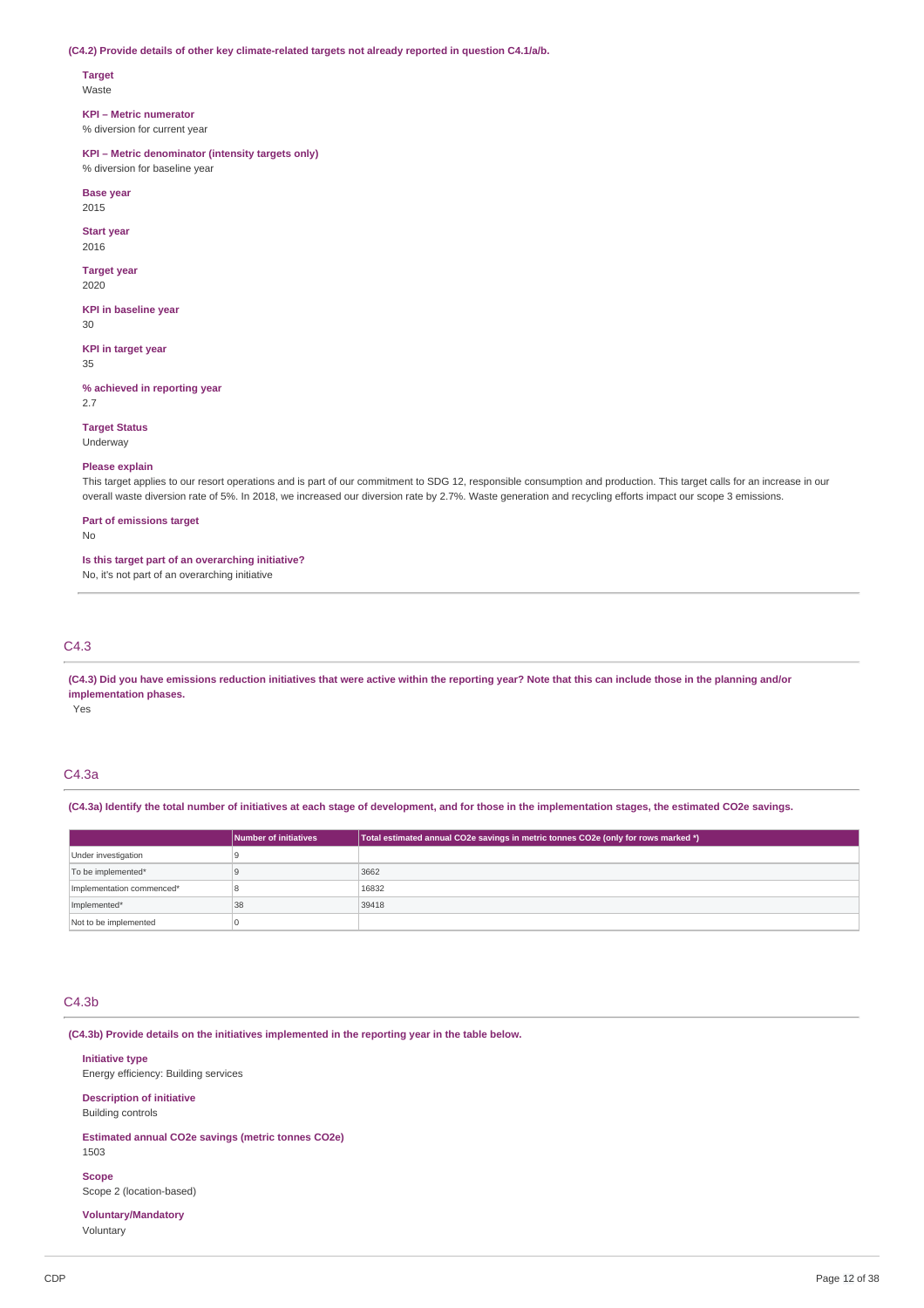**Annual monetary savings (unit currency – as specified in C0.4)** 176636

### **Investment required (unit currency – as specified in C0.4)** 73779

**Payback period**

1-3 years

**Estimated lifetime of the initiative** 3-5 years

**Comment**

**Initiative type** Energy efficiency: Building services

**Description of initiative** Building controls

**Estimated annual CO2e savings (metric tonnes CO2e)** 1361

**Scope** Scope 1

**Voluntary/Mandatory** Voluntary

**Annual monetary savings (unit currency – as specified in C0.4)** 114811

**Investment required (unit currency – as specified in C0.4)** 197721

**Payback period** 1-3 years

**Estimated lifetime of the initiative** 3-5 years

**Comment**

**Initiative type** Energy efficiency: Building services

**Description of initiative** HVAC

**Estimated annual CO2e savings (metric tonnes CO2e)** 6756

**Scope** Scope 2 (location-based)

**Voluntary/Mandatory** Voluntary

**Annual monetary savings (unit currency – as specified in C0.4)** 1692369

**Investment required (unit currency – as specified in C0.4)** 2960000

**Payback period** 1-3 years

**Estimated lifetime of the initiative** 11-15 years

**Comment**

**Initiative type** Energy efficiency: Building services

**Description of initiative** Lighting

**Estimated annual CO2e savings (metric tonnes CO2e)** 6660

**Scope** Scope 2 (location-based)

**Voluntary/Mandatory** Voluntary

**Annual monetary savings (unit currency – as specified in C0.4)** 1490537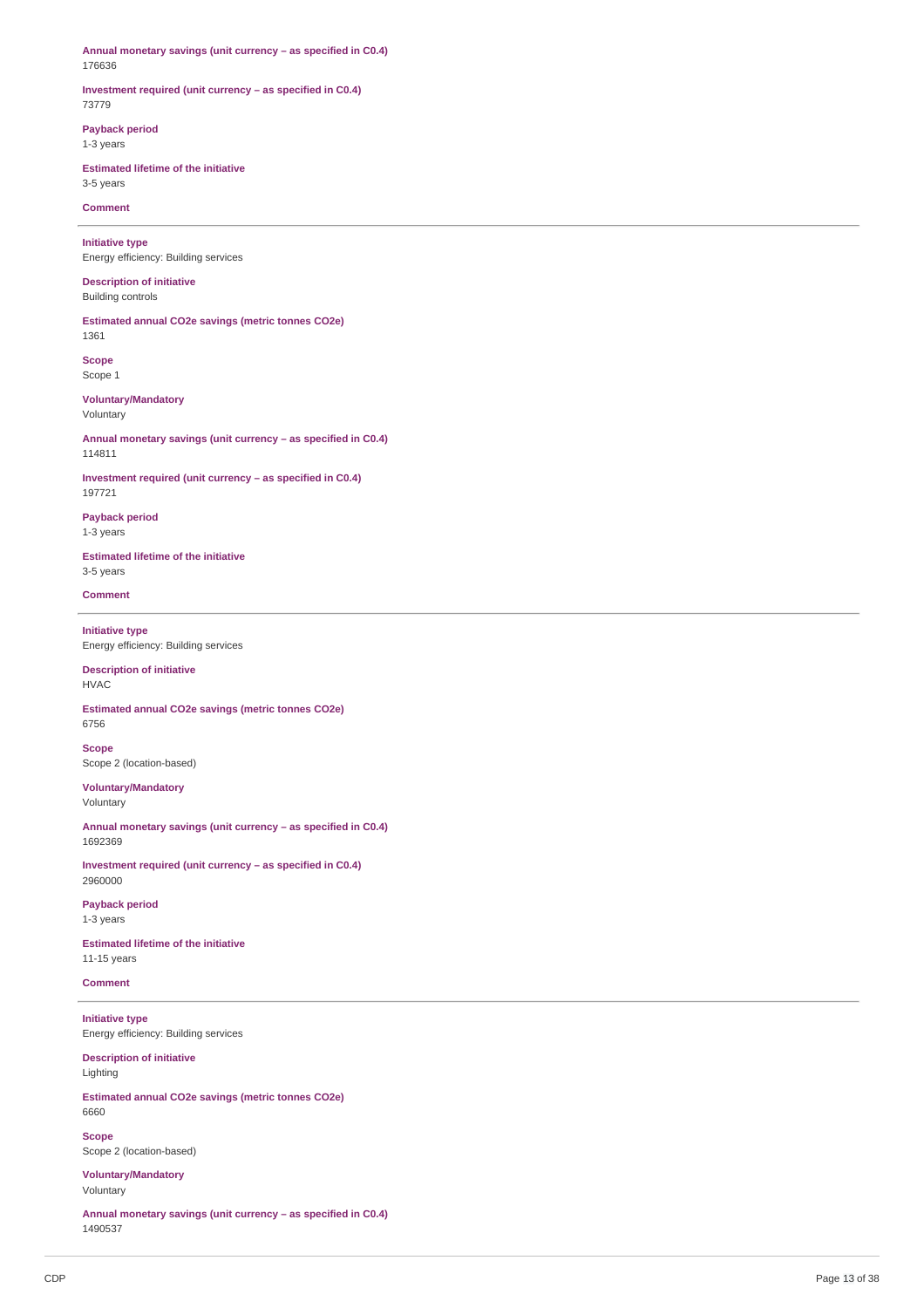**Investment required (unit currency – as specified in C0.4)** 4466519

## **Payback period** 4 - 10 years

# **Estimated lifetime of the initiative**

3-5 years

# **Comment**

**Initiative type** Energy efficiency: Building services

#### **Description of initiative** Motors and drives

**Estimated annual CO2e savings (metric tonnes CO2e)** 598

**Scope** Scope 2 (location-based)

**Voluntary/Mandatory** Voluntary

**Annual monetary savings (unit currency – as specified in C0.4)** 152180

**Investment required (unit currency – as specified in C0.4)** 494712

### **Payback period** 1-3 years

**Estimated lifetime of the initiative** 11-15 years

**Comment**

**Initiative type** Energy efficiency: Processes

### **Description of initiative** Cooling technology

**Estimated annual CO2e savings (metric tonnes CO2e)** 22083

**Scope** Scope 2 (location-based)

**Voluntary/Mandatory** Voluntary

**Annual monetary savings (unit currency – as specified in C0.4)** 2985027

**Investment required (unit currency – as specified in C0.4)** 5400000

**Payback period** 1-3 years

**Estimated lifetime of the initiative** 6-10 years

**Comment**

**Initiative type** Energy efficiency: Processes

**Description of initiative** Heat recovery

**Estimated annual CO2e savings (metric tonnes CO2e)** 359

**Scope** Scope 2 (location-based)

**Voluntary/Mandatory** Voluntary

**Annual monetary savings (unit currency – as specified in C0.4)** 210791

**Investment required (unit currency – as specified in C0.4)** 986996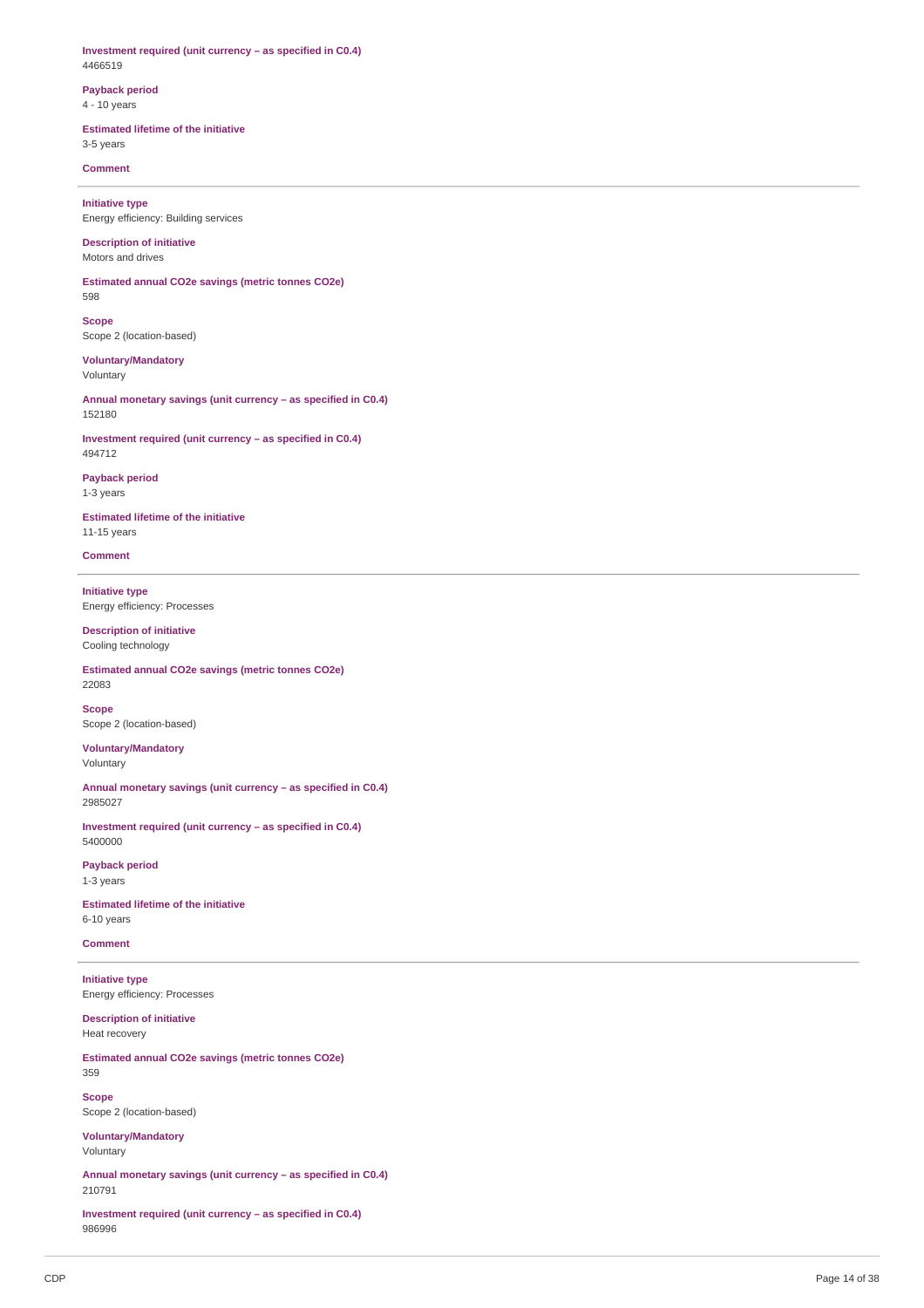### **Payback period** 4 - 10 years

**Estimated lifetime of the initiative**

11-15 years

**Comment**

**Initiative type**

Process emissions reductions

**Description of initiative** Behavioral change

**Estimated annual CO2e savings (metric tonnes CO2e)**

98 **Scope**

Scope 2 (location-based)

### **Voluntary/Mandatory** Voluntary

**Annual monetary savings (unit currency – as specified in C0.4)** 0

**Investment required (unit currency – as specified in C0.4)** 2700

**Payback period** No payback

**Estimated lifetime of the initiative** 1-2 years

**Comment**

# C4.3c

# **(C4.3c) What methods do you use to drive investment in emissions reduction activities?**

| Method                                                          | <b>Comment</b>                                                                                                                                                                                                                                                                                                                                                                                                                                                                                                                                                                                                                                                                                                                                                                                                                                                                                                                                                                                                                                                                                      |
|-----------------------------------------------------------------|-----------------------------------------------------------------------------------------------------------------------------------------------------------------------------------------------------------------------------------------------------------------------------------------------------------------------------------------------------------------------------------------------------------------------------------------------------------------------------------------------------------------------------------------------------------------------------------------------------------------------------------------------------------------------------------------------------------------------------------------------------------------------------------------------------------------------------------------------------------------------------------------------------------------------------------------------------------------------------------------------------------------------------------------------------------------------------------------------------|
| Compliance with<br>regulatory                                   | Our Sands ECO360 program drives investment in emission reduction activities along with other environmental initiatives each year. Our 'ECOTracker' projects are efficiency, conservation,<br>and optimization driven projects related to energy, water, and waste. Additionally, the Sands ECO360 program carries out other types of environmental initiatives related to our 'key themes'<br>requirements/standards including energy, water, waste, transportation, food, and procurement. The program is based on four pillars: Green Buildings, Environmentally Responsible Operations, Green Meetings<br>and Events, and Stakeholder Engagement. We consider compliance with regulatory requirements/standards during Sands ECO360 annual planning.                                                                                                                                                                                                                                                                                                                                             |
| Dedicated budget for<br>energy efficiency                       | Our Sands ECO360 program drives investment in emission reduction activities along with other environmental initiatives each year. Our 'ECOTracker' projects are efficiency, conservation,<br>and optimization driven projects related to energy, water, and waste. Additionally, the Sands ECO360 program carries out other types of environmental initiatives related to our 'key themes'<br>including energy, water, waste, transportation, food, and procurement. The program is based on four pillars: Green Buildings, Environmentally Responsible Operations, Green Meetings<br>and Events, and Stakeholder Engagement. Sands ECO360 has a dedicated property specific budget each year for energy, water, and waste projects.                                                                                                                                                                                                                                                                                                                                                                |
| Dedicated budget for<br>low-carbon product<br><b>R&amp;D</b>    | Our Sands ECO360 program drives investment in emission reduction activities along with other environmental initiatives each year. Our 'ECOTracker' projects are efficiency, conservation,<br>and optimization driven projects related to energy, water, and waste. Additionally, the Sands ECO360 program carries out other types of environmental initiatives related to our 'key themes'<br>including energy, water, waste, transportation, food, and procurement. The program is based on four pillars: Green Buildings, Environmentally Responsible Operations, Green Meetings<br>and Events, and Stakeholder Engagement. We consider low-carbon products throughout the year and during annual ECOtracker project planning. We also work with some suppliers to<br>identify and develop low-carbon products for our properties.                                                                                                                                                                                                                                                                |
| Dedicated budget for<br>other emissions<br>reduction activities | Our Sands ECO360 program drives investment in emission reduction activities along with other environmental initiatives each year. Our 'ECOTracker' projects are efficiency, conservation,<br>and optimization driven projects related to energy, water, and waste. Additionally, the Sands ECO360 program carries out other types of environmental initiatives related to our 'key themes'<br>including energy, water, waste, transportation, food, and procurement. The program is based on four pillars: Green Buildings, Environmentally Responsible Operations, Green Meetings<br>and Events, and Stakeholder Engagement. Our ECOTracker budget includes projects such as building optimization, process improvement and sub-metering, in addition to energy<br>efficiency, aimed at reducing emissions.                                                                                                                                                                                                                                                                                        |
| Internal finance<br>mechanisms                                  | Our Sands ECO360 program drives investment in emission reduction activities along with other environmental initiatives each year. Our 'ECOTracker' projects are efficiency, conservation,<br>and optimization driven projects related to energy, water, and waste. Additionally, the Sands ECO360 program carries out other types of environmental initiatives related to our 'key themes'<br>including energy, water, waste, transportation, food, and procurement. The program is based on four pillars: Green Buildings, Environmentally Responsible Operations, Green Meetings<br>and Events, and Stakeholder Engagement. We evaluate all Sands ECO360 and ECOtracker projects using internal finance mechanisms and sometimes make exceptions for<br>environmentally beneficial projects that have low ROIs or otherwise do not meet certain company criteria, based on other indirect benefits identified.                                                                                                                                                                                    |
| Lower return on<br>investment (ROI)<br>specification            | Our Sands ECO360 program drives investment in emission reduction activities along with other environmental initiatives each year. Our 'ECOTracker' projects are efficiency, conservation,<br>and optimization driven projects related to energy, water, and waste. Additionally, the Sands ECO360 program carries out other types of environmental initiatives related to our 'key themes'<br>including energy, water, waste, transportation, food, and procurement. The program is based on four pillars: Green Buildings, Environmentally Responsible Operations, Green Meetings<br>and Events, and Stakeholder Engagement. We evaluate all Sands ECO360 and ECOtracker projects using internal finance mechanisms and sometimes make exceptions for<br>environmentally beneficial projects that have low ROIs or otherwise do not meet certain company criteria, based on other indirect benefits identified. In addition, we consider projects such<br>as water conservation that typically have lower ROIs that fall below our company's ROI threshold in order to advance water conservation. |
| Financial optimization<br>calculations                          | Our Sands ECO360 program drives investment in emission reduction activities along with other environmental initiatives each year. Our 'ECOTracker' projects are efficiency, conservation,<br>and optimization driven projects related to energy, water, and waste. Additionally, the Sands ECO360 program carries out other types of environmental initiatives related to our 'key themes'<br>including energy, water, waste, transportation, food, and procurement. The program is based on four pillars: Green Buildings, Environmentally Responsible Operations, Green Meetings<br>and Events, and Stakeholder Engagement. We conduct financial optimization calculations for all ECOtracker projects.                                                                                                                                                                                                                                                                                                                                                                                           |
| Employee engagement                                             | Our Sands ECO360 program drives investment in emission reduction activities along with other environmental initiatives each year. Our 'ECOTracker' projects are efficiency, conservation,<br>and optimization driven projects related to energy, water, and waste. Additionally, the Sands ECO360 program carries out other types of environmental initiatives related to our 'key themes'<br>including energy, water, waste, transportation, food, and procurement. The program is based on four pillars: Green Buildings, Environmentally Responsible Operations, Green Meetings<br>and Events, and Stakeholder Engagement. Our one million actions goal by 2020 encourages Team Members to take 'eco-actions' such as carpooling to working, attending eco-education<br>series, or conserving energy and water, promoting reduced environmental impact in our operations at home in our Team Members daily lives.                                                                                                                                                                                |
| Internal<br>incentives/recognition<br>programs                  | Our Sands ECO360 program drives investment in emission reduction activities along with other environmental initiatives each year. Our 'ECOTracker' projects are efficiency, conservation,<br>and optimization driven projects related to energy, water, and waste. Additionally, the Sands ECO360 program carries out other types of environmental initiatives related to our 'key themes'<br>including energy, water, waste, transportation, food, and procurement. The program is based on four pillars: Green Buildings, Environmentally Responsible Operations, Green Meetings<br>and Events, and Stakeholder Engagement. Members of our management and leadership teams's SMART goals and annual bonus are tied to environmental performance. Further, we<br>recognize sustainable suppliers in our annual Supplier Excellence awards, which takes place at each of our properties globally.                                                                                                                                                                                                   |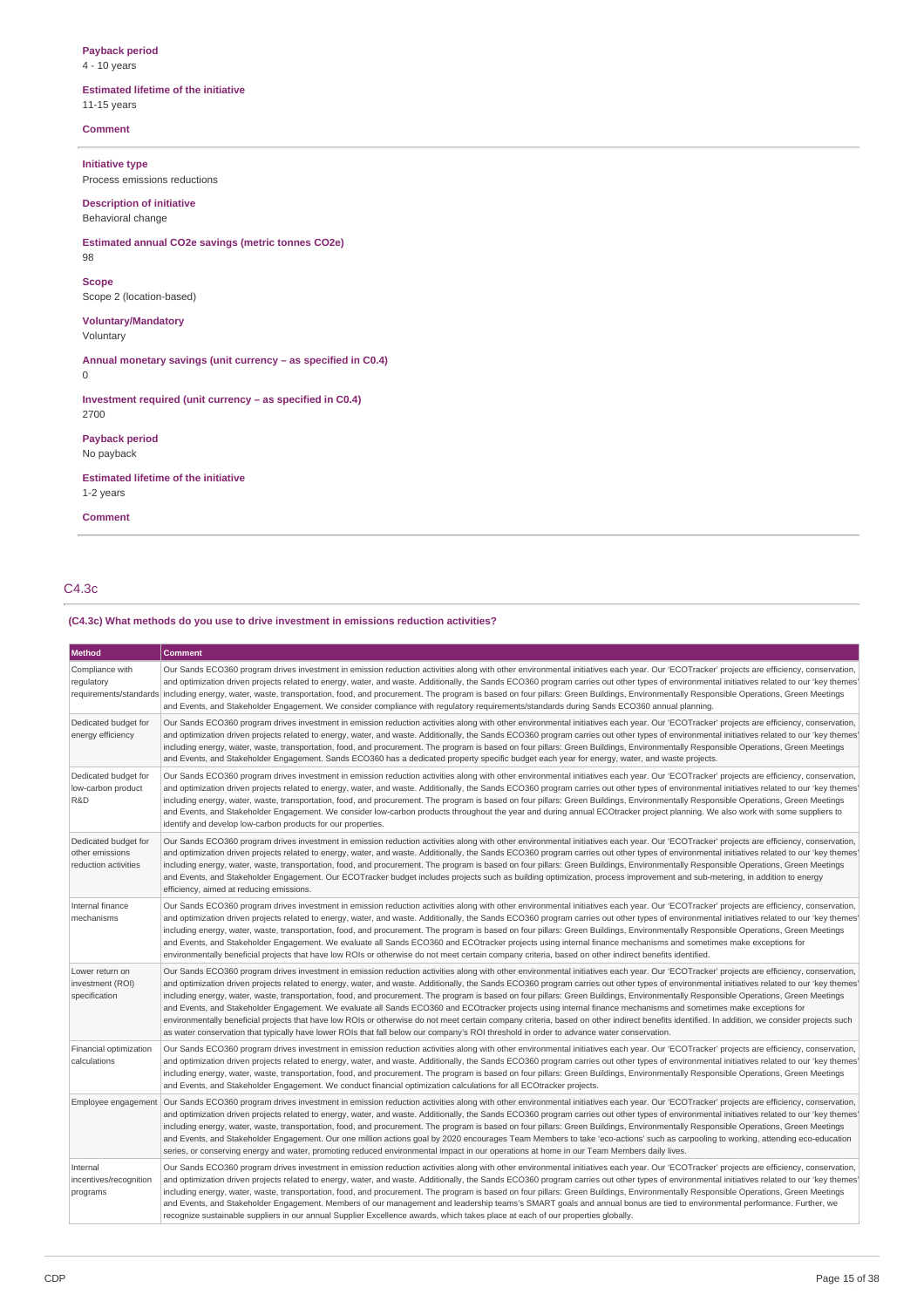# C4.5

(C4.5) Do you classify any of your existing goods and/or services as low-carbon products or do they enable a third party to avoid GHG emissions? No

C5. Emissions methodology

# C5.1

**(C5.1) Provide your base year and base year emissions (Scopes 1 and 2).**

**Scope 1**

**Base year start** January 1 2015

**Base year end** December 31 2015

**Base year emissions (metric tons CO2e)** 244964

**Comment**

**Scope 2 (location-based)**

**Base year start** January 1 2015

**Base year end**

December 31 2015

**Base year emissions (metric tons CO2e)** 792847

**Comment**

**Scope 2 (market-based)**

**Base year start**

**Base year end**

**Base year emissions (metric tons CO2e)**

**Comment**

# C5.2

(C5.2) Select the name of the standard, protocol, or methodology you have used to collect activity data and calculate Scope 1 and Scope 2 emissions. The Greenhouse Gas Protocol: A Corporate Accounting and Reporting Standard (Revised Edition)

### C6. Emissions data

# C6.1

**(C6.1) What were your organization's gross global Scope 1 emissions in metric tons CO2e?**

**Reporting year**

**Gross global Scope 1 emissions (metric tons CO2e)** 257800

**Start date** January 1 2018

**End date** December 31 2018

**Comment**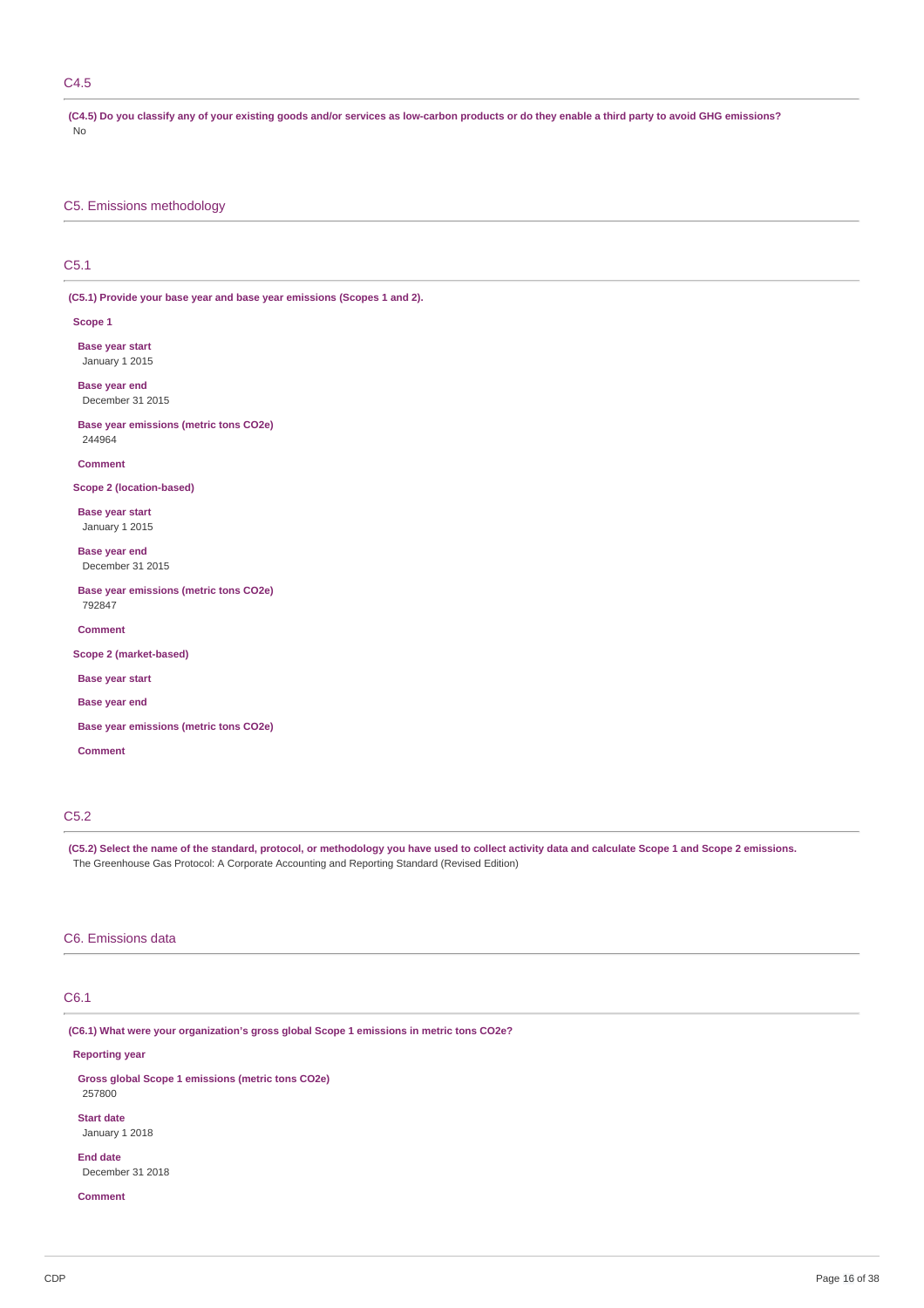## C6.2

**(C6.2) Describe your organization's approach to reporting Scope 2 emissions.**

#### **Row 1**

**Scope 2, location-based** We are reporting a Scope 2, location-based figure

**Scope 2, market-based**

We are reporting a Scope 2, market-based figure

#### **Comment**

# C6.3

**(C6.3) What were your organization's gross global Scope 2 emissions in metric tons CO2e?**

#### **Reporting year**

**Scope 2, location-based** 743970

**Scope 2, market-based (if applicable)** 695111

**Start date** January 1 2018

**End date**

December 31 2018

**Comment**

# C6.4

(C6.4) Are there any sources (e.g. facilities, specific GHGs, activities, geographies, etc.) of Scope 1 and Scope 2 emissions that are within your selected reporting **boundary which are not included in your disclosure?** No

# C6.5

**(C6.5) Account for your organization's Scope 3 emissions, disclosing and explaining any exclusions.**

### **Purchased goods and services**

**Evaluation status** Relevant, calculated

**Metric tonnes CO2e** 301846

# **Emissions calculation methodology**

Using our sector, revenue and spend information, Trucost's EEI-O model was used to calculate the supply chain GHG emissions through all tiers up to and including raw relevant extraction.

**Percentage of emissions calculated using data obtained from suppliers or value chain partners**

**Explanation**

# **Capital goods**

**Evaluation status** Relevant, calculated

### **Metric tonnes CO2e** 2613

#### **Emissions calculation methodology**

Using our sector, revenue and spend information, Trucost's EEI-O model was used to calculate the supply chain GHG emissions through all tiers up to and including raw relevant extraction.

## **Percentage of emissions calculated using data obtained from suppliers or value chain partners**

# **Explanation**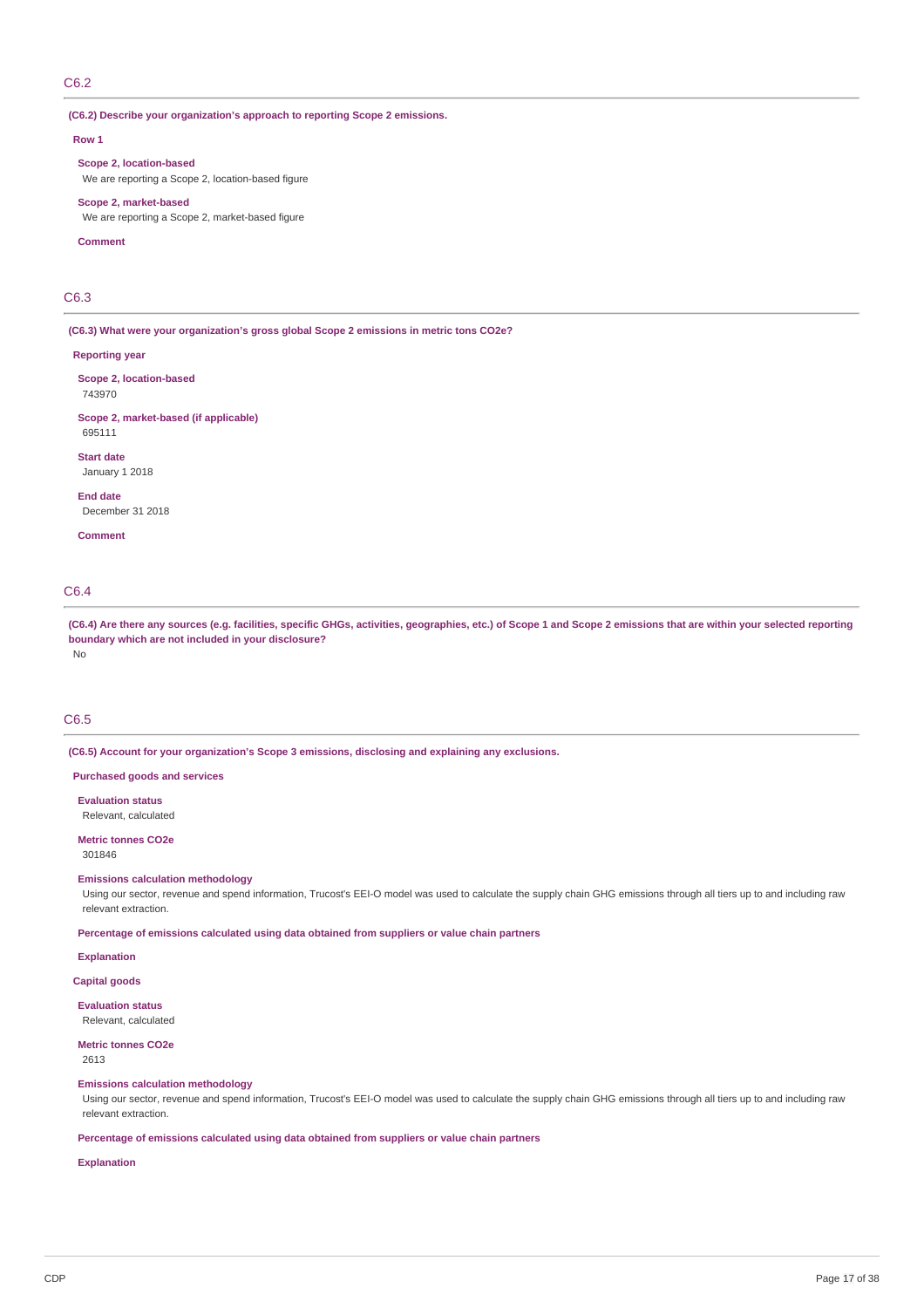#### **Fuel-and-energy-related activities (not included in Scope 1 or 2)**

**Evaluation status**

Relevant, calculated

**Metric tonnes CO2e** 220601

### **Emissions calculation methodology**

Using our actual energy consumption data by fuel type, Trucost applied fuel specific 2016 DEFRA factors to calculate GHG emissions associated with fuel-and-energyrelated activities

**Percentage of emissions calculated using data obtained from suppliers or value chain partners**

### **Explanation**

**Upstream transportation and distribution**

**Evaluation status** Relevant, calculated

**Metric tonnes CO2e**

1303

### **Emissions calculation methodology**

Using our sector, revenue and spend information, Trucost's EEI-O model was used to calculate the upstream transportation and distribution GHG emissions.

**Percentage of emissions calculated using data obtained from suppliers or value chain partners**

#### **Explanation**

### **Waste generated in operations**

**Evaluation status** Relevant, calculated

**Metric tonnes CO2e**

41352

#### **Emissions calculation methodology**

Monthly tonnages for landfilled, diverted (i.e., recycled) and incinerated waste were used to derive the total MT CO2e equivalent. Emission factors were used from the EPA Waste Reduction Model (WARM) v14 (03/2016) and 2016 Climate Registry Default Emission Factors. For diverted (i.e., recycled) waste, an emission factor of 0 MT CO2e/MT waste was used per the guidance in WRI's Corporate Value Chain [Scope 3] Accounting and Reporting Standard. GWP data was referenced from The Climate Registry's General Reporting Protocol. Our raw waste data is tracked monthly via backup waste hauling receipts; therefore data is accurate and verified.

**Percentage of emissions calculated using data obtained from suppliers or value chain partners**

**Explanation**

#### **Business travel**

**Evaluation status** Relevant, calculated

**Metric tonnes CO2e** 9828

#### **Emissions calculation methodology**

Using our sector, revenue and actual travel spend information, Trucost's EEI-O model was used to calculate business travel GHG emissions.

**Percentage of emissions calculated using data obtained from suppliers or value chain partners**

**Explanation**

**Employee commuting**

**Evaluation status** Relevant, calculated

**Metric tonnes CO2e** 17283

#### **Emissions calculation methodology**

Using our global employee head count (by country) and country-specific statistics on commuting time, transportation mode and distance the emissions from employee commuting were calculated.

**Percentage of emissions calculated using data obtained from suppliers or value chain partners**

**Explanation**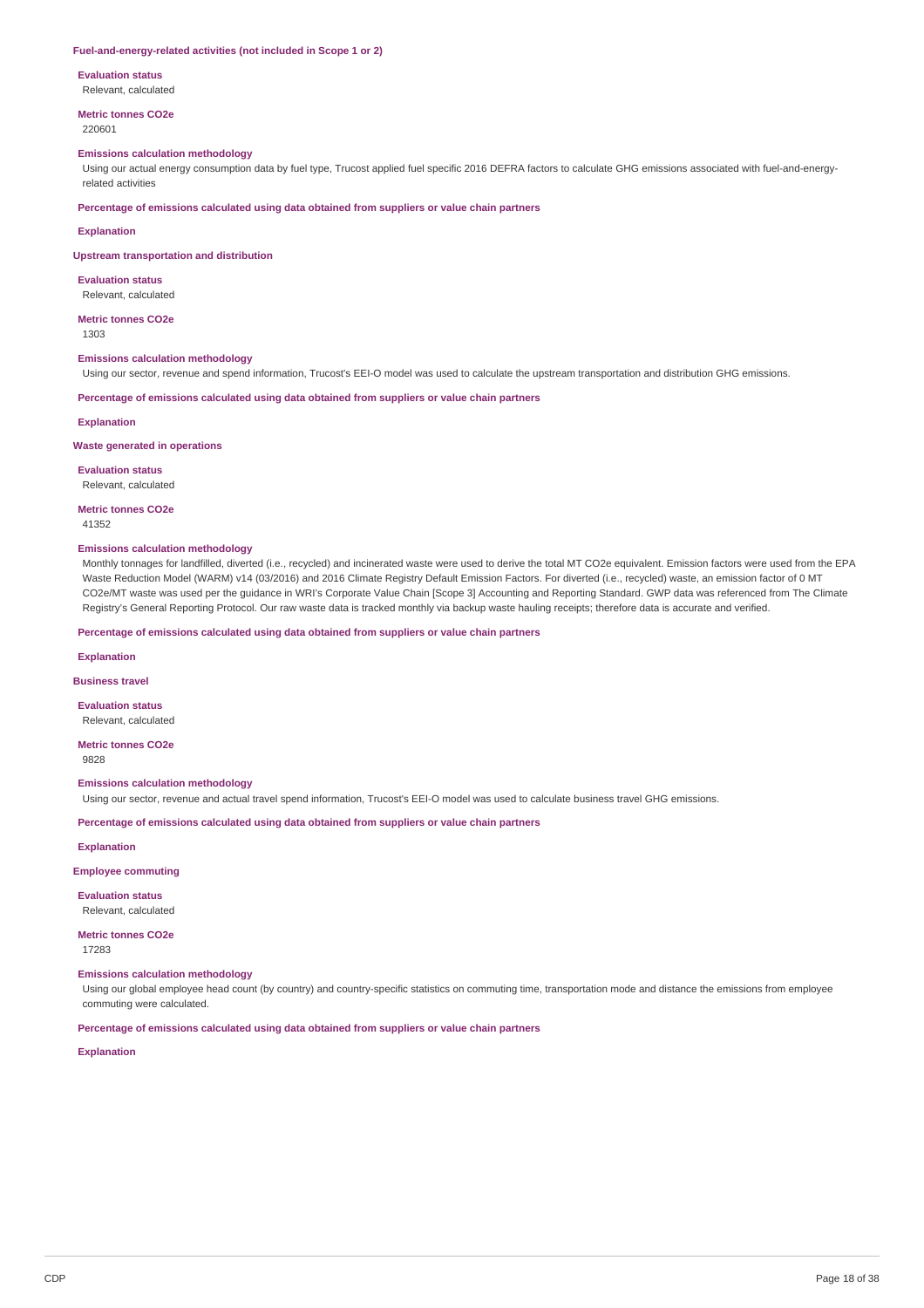#### **Upstream leased assets**

**Evaluation status** Relevant, calculated

**Metric tonnes CO2e**

### 7667

#### **Emissions calculation methodology**

Our company has leased assets in both Singapore and Las Vegas. In Las Vegas, our leased assets include aircraft, a shared parking garage, and warehouse space. In Singapore, we lease office space. The Greenhouse Gas Protocol Corporate Value Chain [Scope 3] Accounting and Reporting Standard was used to calculate emissions associated with Scope 3 electricity and jet fuel consumption.

### **Percentage of emissions calculated using data obtained from suppliers or value chain partners**

#### **Explanation**

**Downstream transportation and distribution**

**Evaluation status** Not relevant, explanation provided

**Metric tonnes CO2e**

<Not Applicable>

#### **Emissions calculation methodology**

<Not Applicable>

# **Percentage of emissions calculated using data obtained from suppliers or value chain partners**

<Not Applicable>

#### **Explanation**

In accordance with the guidance, the definition of downstream transportation and distribution is "transportation and distribution of products sold by the reporting company between the reporting company's operations and the end consumer (if not paid for by the reporting company), including retail and storage (in vehicles and facilities not owned or controlled by the reporting company)". Our product is hotel room nights and the use of casino space, meeting space, retail space and other amenities, which are not typical goods that can be transported.

## **Processing of sold products**

**Evaluation status**

Not relevant, explanation provided

**Metric tonnes CO2e** <Not Applicable>

## **Emissions calculation methodology**

### <Not Applicable>

**Percentage of emissions calculated using data obtained from suppliers or value chain partners**

<Not Applicable>

### **Explanation**

Our product is hotel room nights and the use of casino space, meeting space, retail space and other amenities; the energy used has been captured in Scope 1 and 2 emissions.

# **Use of sold products**

**Evaluation status**

Not relevant, explanation provided

# **Metric tonnes CO2e**

<Not Applicable>

### **Emissions calculation methodology**

<Not Applicable>

**Percentage of emissions calculated using data obtained from suppliers or value chain partners**

<Not Applicable>

#### **Explanation**

The energy consumption of our sold products: hotel room nights, use of casino space, meeting space, retail space and other amenities have been captured in Scope 1 and 2 emissions.

#### **End of life treatment of sold products**

### **Evaluation status**

Not relevant, explanation provided

#### **Metric tonnes CO2e**

<Not Applicable>

#### **Emissions calculation methodology**

<Not Applicable>

**Percentage of emissions calculated using data obtained from suppliers or value chain partners**

# <Not Applicable> **Explanation**

Our products are hotel room nights, use of casino space, meeting space, retail space and other amenities; the energy used has been captured in Scope 1 and 2 emissions.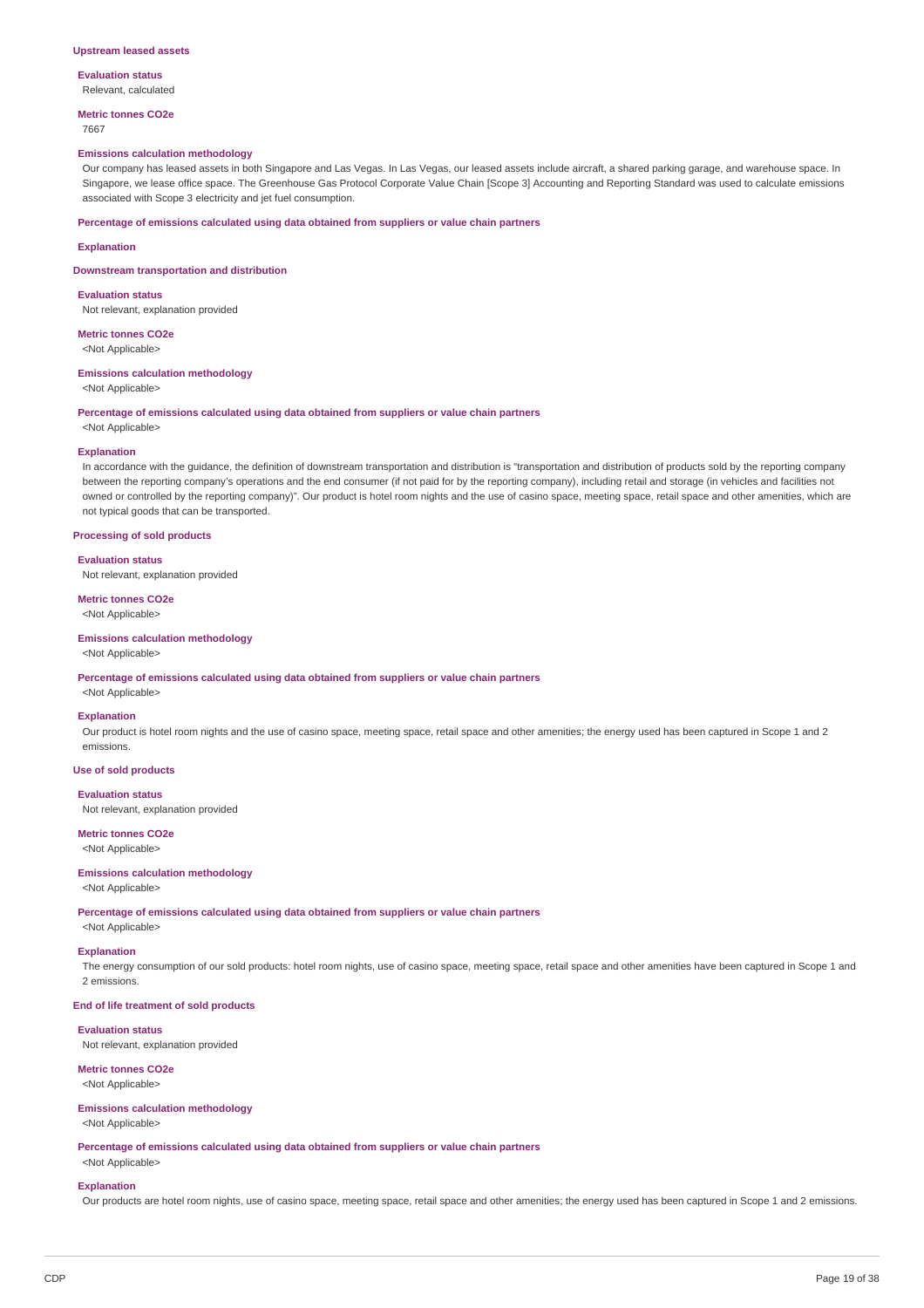#### **Downstream leased assets**

### **Evaluation status** Not relevant, explanation provided

**Metric tonnes CO2e**

<Not Applicable>

## **Emissions calculation methodology**

<Not Applicable>

**Percentage of emissions calculated using data obtained from suppliers or value chain partners**

<Not Applicable> **Explanation**

We used financial control method to define the boundary, and the emissions from our leased assets have been captured in Scope 1 and Scope 2 emissions.

#### **Franchises**

**Evaluation status** Not relevant, explanation provided

# **Metric tonnes CO2e**

<Not Applicable>

#### **Emissions calculation methodology**

<Not Applicable>

<Not Applicable>

**Percentage of emissions calculated using data obtained from suppliers or value chain partners**

#### **Explanation**

We used financial control method to define the boundary, and the emissions from our assets under franchising agreements have been captured in Scope 1 and Scope 2 emissions.

### **Investments**

**Evaluation status**

Not relevant, explanation provided

# **Metric tonnes CO2e**

<Not Applicable>

# **Emissions calculation methodology**

<Not Applicable>

**Percentage of emissions calculated using data obtained from suppliers or value chain partners**

# <Not Applicable>

# **Explanation**

We do not have significant financial investments that are not included in scope 1 and scope 2, including equity investments, debt investments, project finance, and managed investments and client services.

### **Other (upstream)**

**Evaluation status**

### **Metric tonnes CO2e** <Not Applicable>

**Emissions calculation methodology**

<Not Applicable>

**Percentage of emissions calculated using data obtained from suppliers or value chain partners** <Not Applicable>

### **Explanation**

**Other (downstream)**

### **Evaluation status**

**Metric tonnes CO2e**

<Not Applicable>

# **Emissions calculation methodology**

<Not Applicable>

**Percentage of emissions calculated using data obtained from suppliers or value chain partners** <Not Applicable>

### **Explanation**

# C6.7

**(C6.7) Are carbon dioxide emissions from biologically sequestered carbon relevant to your organization?** Yes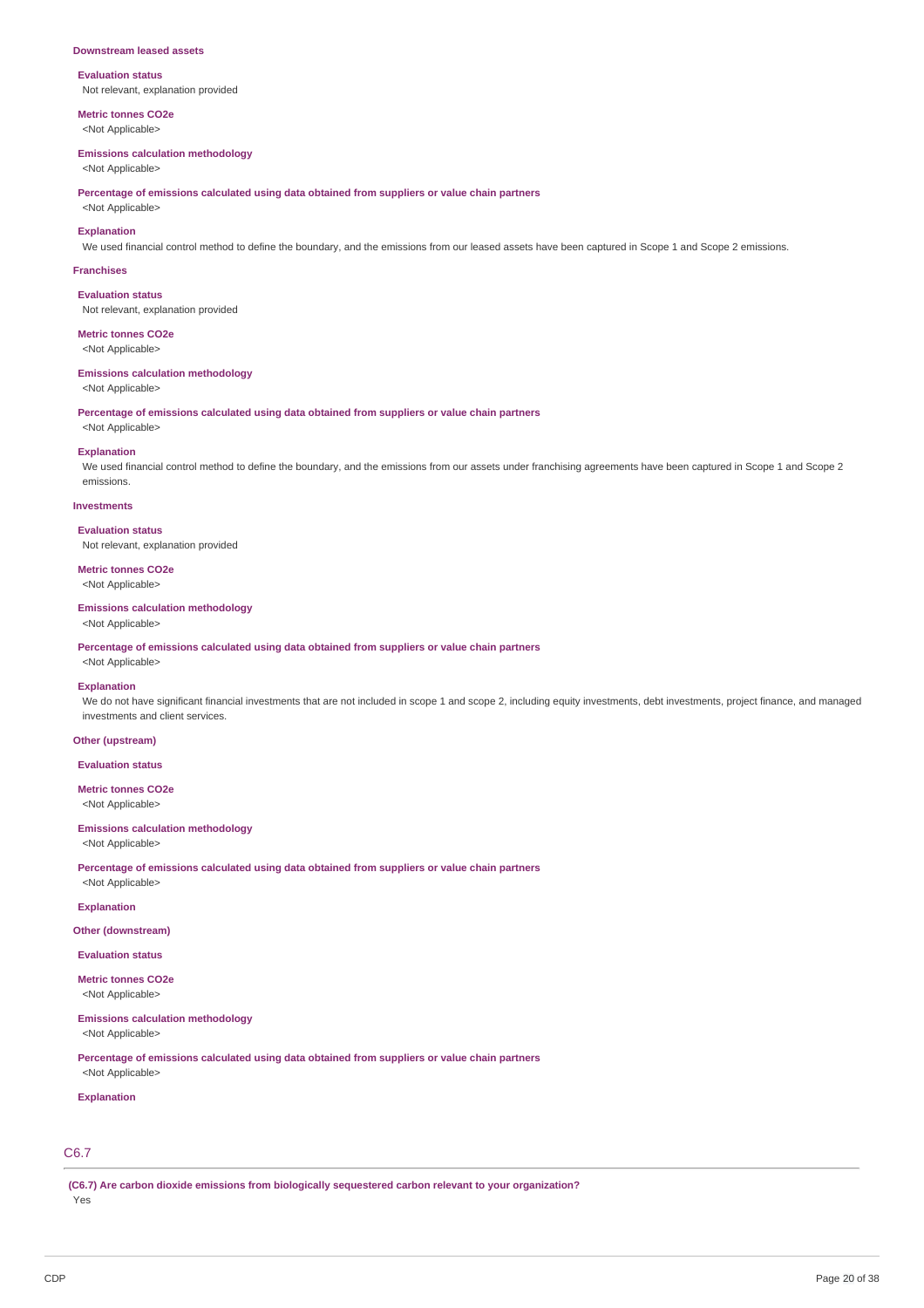# C6.7a

(C6.7a) Provide the emissions from biologically sequestered carbon relevant to your organization in metric tons CO2.

### **Row 1**

**Emissions from biologically sequestered carbon (metric tons CO2)**

# 14.32 **Comment**

This includes use of biodiesel as a fuel source.

# C6.10

(C6.10) Describe your gross global combined Scope 1 and 2 emissions for the reporting year in metric tons CO2e per unit currency total revenue and provide any **additional intensity metrics that are appropriate to your business operations.**

**Intensity figure** 0.00007297

**Metric numerator (Gross global combined Scope 1 and 2 emissions)** 1001770

**Metric denominator** unit total revenue

**Metric denominator: Unit total** 13729000000

**Scope 2 figure used** Location-based

**% change from previous year** 6.8

**Direction of change** Decreased

#### **Reason for change**

Emission reduction activities such as energy efficiency and conservation projects, executed through the Sands ECO360 program and our ECOTracker initiatives, continue to help us decrease our emissions in absolute terms and per unit of revenue. We increased our total revenue by 7.86% while also decreasing our total Scope 1 and 2 emissions from 2017 to 2018. This demonstrates our ability to decouple business growth from environmental impact.

# **Intensity figure**

0.02025796

**Metric numerator (Gross global combined Scope 1 and 2 emissions)** 1001770

**Metric denominator** square foot

**Metric denominator: Unit total** 49450693

**Scope 2 figure used** Location-based

**% change from previous year** 10.18

**Direction of change** Decreased

#### **Reason for change**

Emission reduction activities such as energy efficiency and conservation projects that are executed through the Sands ECO360 program and our ECOTracker initiatives continue to help us decrease our emissions in absolute terms and per square foot. For this intensity metric, we utilized "conditioned space" for the denominator, as this is the most relevant intensity metric for our Integrated Resorts. This year, we increased our conditioned space by 3.8% (1.8 million square feet) through expansion into new resort areas and the addition of new restaurants and retail space. During the same time, we were also able to decrease our Scope 1 and 2 emissions per square foot of conditioned space by 10.18%.

### C7. Emissions breakdowns

# C7.1

**(C7.1) Does your organization break down its Scope 1 emissions by greenhouse gas type?** Yes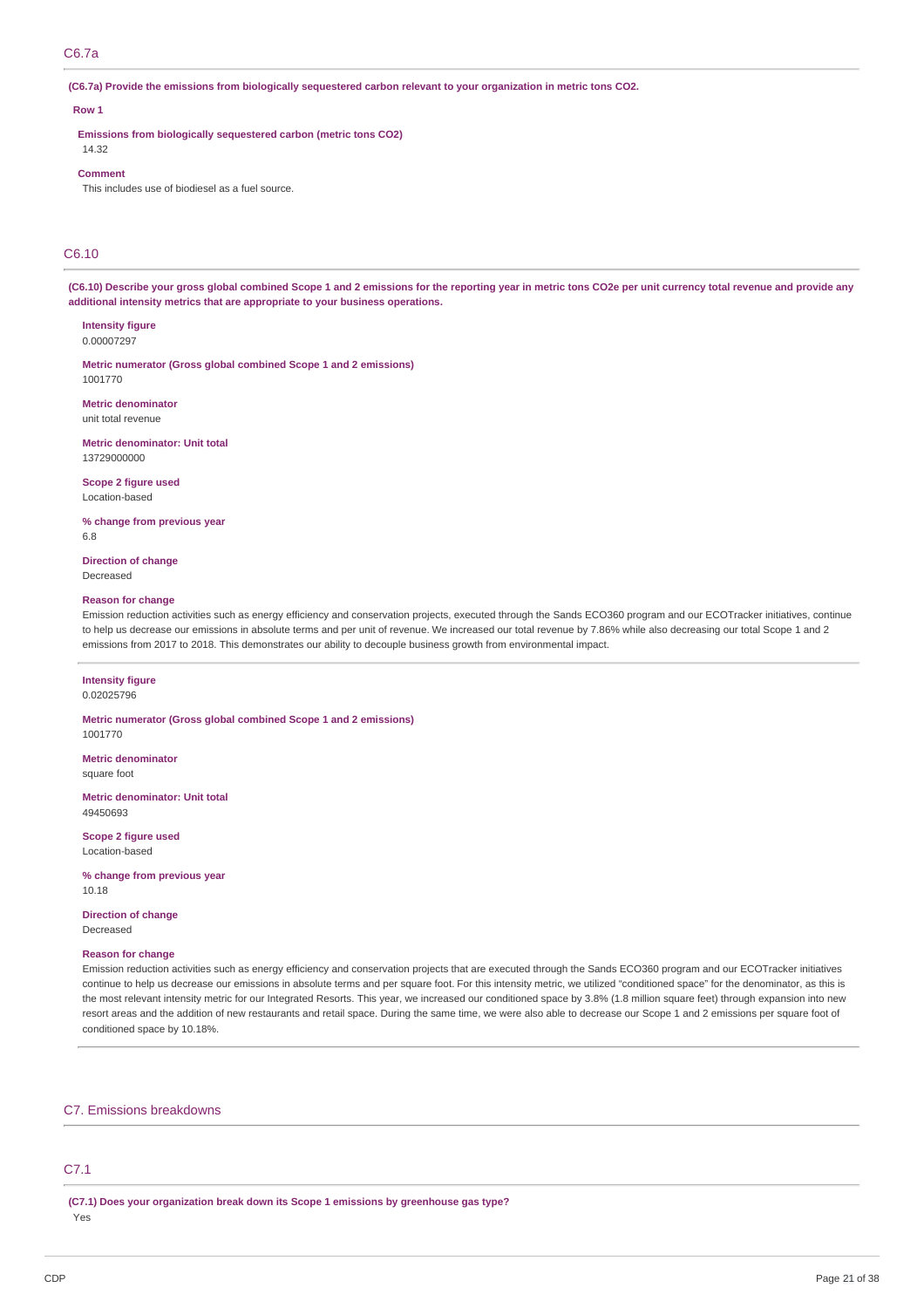# C7.1a

(C7.1a) Break down your total gross global Scope 1 emissions by greenhouse gas type and provide the source of each used greenhouse warming potential **(GWP).**

| Greenhouse gas  | Scope 1 emissions (metric tons of CO2e) | <b>GWP Reference</b>                          |
|-----------------|-----------------------------------------|-----------------------------------------------|
| CO <sub>2</sub> | 239046                                  | IPCC Fifth Assessment Report (AR5 - 100 year) |
| CH4             | 151                                     | IPCC Fifth Assessment Report (AR5 - 100 year) |
| N2O             | 2873                                    | IPCC Fifth Assessment Report (AR5 - 100 year) |
| <b>HFCs</b>     | 15730                                   | IPCC Fifth Assessment Report (AR5 - 100 year) |

# C7.2

## **(C7.2) Break down your total gross global Scope 1 emissions by country/region.**

| <b>Country/Region</b>                      | Scope 1 emissions (metric tons CO2e) |
|--------------------------------------------|--------------------------------------|
| United States of America                   | 46265                                |
| Singapore                                  | 3928                                 |
| China, Macao Special Administrative Region | 207607                               |

# C7.3

### **(C7.3) Indicate which gross global Scope 1 emissions breakdowns you are able to provide.** By activity

# C7.3c

# **(C7.3c) Break down your total gross global Scope 1 emissions by business activity.**

| <b>Activity</b>                                                                           | Scope 1 emissions (metric tons CO2e) |
|-------------------------------------------------------------------------------------------|--------------------------------------|
| Mobile Combustion – Vehicles (mobile CNG, diesel, gasoline and bio diesel)                | 8140                                 |
| Mobile Combustion - Ships (Macao Sands Cotai Jet ferry operation)                         | 168382                               |
| Mobile Combustion - Aviation (Corporate Jet)                                              | 16562                                |
| Fugitive Emissions - (refrigerants)                                                       | 15730                                |
| Stationary Combustion – (natural gas, LPG and stationary diesel for emergency generators) | 48986                                |
| Renewable Energy Generated (solar pv and solar thermal)                                   | $\Omega$                             |

# C7.5

**(C7.5) Break down your total gross global Scope 2 emissions by country/region.**

| <b>Country/Region</b>                         | Scope 2, location-based<br>(metric tons CO2e) | Scope 2, market-based<br>(metric tons CO2e) | Purchased and consumed electricity,<br>heat, steam or cooling (MWh) | Purchased and consumed low-carbon electricity, heat, steam or cooling<br>accounted in market-based approach (MWh) |
|-----------------------------------------------|-----------------------------------------------|---------------------------------------------|---------------------------------------------------------------------|-------------------------------------------------------------------------------------------------------------------|
| United States of America                      | 100344                                        | 68967                                       | 221871                                                              |                                                                                                                   |
| Singapore                                     | 103098                                        | 85616                                       | 241171                                                              |                                                                                                                   |
| China, Macao Special<br>Administrative Region | 540528                                        | 540528                                      | 645021                                                              |                                                                                                                   |

# C7.6

**(C7.6) Indicate which gross global Scope 2 emissions breakdowns you are able to provide.** By activity

# C7.6c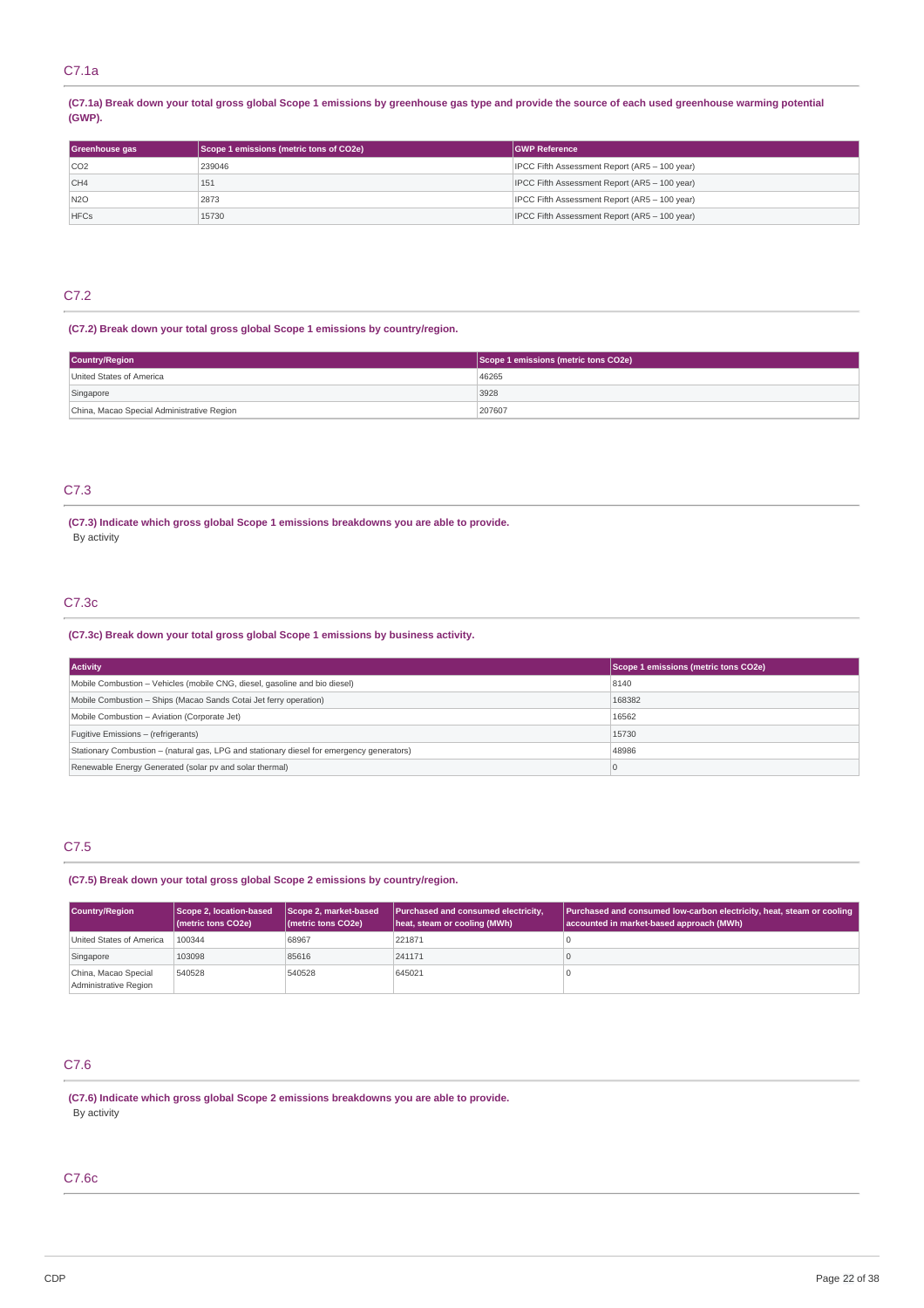## **(C7.6c) Break down your total gross global Scope 2 emissions by business activity.**

| <b>Activity</b>            | Scope 2, location-based emissions (metric tons CO2e) | Scope 2, market-based emissions (metric tons CO2e) |
|----------------------------|------------------------------------------------------|----------------------------------------------------|
| Electricity                | 714782                                               |                                                    |
| <b>Heating Electricity</b> | 1212                                                 |                                                    |
| Cooling Electricity        | 27976                                                |                                                    |

# C7.9

(C7.9) How do your gross global emissions (Scope 1 and 2 combined) for the reporting year compare to those of the previous reporting year? Decreased

# C7.9a

(C7.9a) Identify the reasons for any change in your gross global emissions (Scope 1 and 2 combined) and for each of them specify how your emissions compare **to the previous year.**

|                                                  | Change in<br>emissions<br>(metric<br>tons<br>CO <sub>2e</sub> ) | <b>Direction</b><br>of change value   | Emissions<br>(percentage) | <b>Please explain calculation</b>                                                                                                                                                                                                                                                                                                                                                                                                                                                                                                                                                                        |
|--------------------------------------------------|-----------------------------------------------------------------|---------------------------------------|---------------------------|----------------------------------------------------------------------------------------------------------------------------------------------------------------------------------------------------------------------------------------------------------------------------------------------------------------------------------------------------------------------------------------------------------------------------------------------------------------------------------------------------------------------------------------------------------------------------------------------------------|
| Change in<br>renewable<br>energy<br>consumption  | ۱o.                                                             | No change 0                           |                           | At The Venetian Resort Las Vegas, we generate renewable energy through our roof top solar PV and thermal systems. We also generate renewable energy<br>at Marina Bay Sands through roof top solar PV. We apply an emission factor of 0 to all self-generated renewable energy.                                                                                                                                                                                                                                                                                                                           |
| Other<br>emissions<br>reduction<br>activities    | 45738.73                                                        | Decreased 4.26                        |                           | In 2018, emissions reduction activities contributed to a 4.26% decrease in GHG emissions. These savings represent the estimated annualized GHG emissions<br>listed in CC4.3a as well as additional actual savings. Emissions reduction activities implemented in CY 2018 include both operational improvements (e.g.,<br>commissioning activities, chiller plant optimization) and energy efficiency building projects (e.g., installation of LEDs, delamping). Our total Scope 1 and Scope<br>2 emission in 2017 was 1,074,292 MTCO2e, therefore, we arrived at 4.26% through (45738.73/1,074,292)*100. |
| Divestment                                       |                                                                 | <not<br>Applicable</not<br>           |                           |                                                                                                                                                                                                                                                                                                                                                                                                                                                                                                                                                                                                          |
| Acquisitions                                     |                                                                 | $<$ Not<br>Applicable<br>$\mathbf{r}$ |                           |                                                                                                                                                                                                                                                                                                                                                                                                                                                                                                                                                                                                          |
| Mergers                                          |                                                                 | <not<br>Applicable</not<br>           |                           |                                                                                                                                                                                                                                                                                                                                                                                                                                                                                                                                                                                                          |
| Change in<br>output                              | 4839.12                                                         | Increased                             | 0.45                      | In 2018, our Cotai Jet ferry operation and Sands Aviation operations increased their consumption of marine fuel and aviation fuel due to more ferry and plane<br>trips. The resulting increase in trips increased emissions by 4839.12 MT CO2e compared to last year. Our total Scope 1 and Scope 2 emission in 2017 was<br>1,074,292 MTCO2e, therefore, we arrived at 0.45% through (4839.12/1,074,292)*100.                                                                                                                                                                                            |
| Change in<br>methodology                         | 15741                                                           | Decreased 1.47                        |                           | Location-based scope 2 emission factors decreased in three regions in 2018. The Las Vegas region emission factor decreased by 9.4%, the Pennsylvania<br>region emission factor decreased by 11.6%, and the Macao emission factor decreased by 7.4%. These changes resulted in a decrease of 15,741 MT CO2e.<br>Our total Scope 1 and Scope 2 emission in 2017 was 1,074,292 MTCO2e, therefore, we arrived at 1.47% through (15,741/1,074,292)*100.                                                                                                                                                       |
| Change in<br>boundary                            |                                                                 | $<$ Not<br>Applicable                 |                           |                                                                                                                                                                                                                                                                                                                                                                                                                                                                                                                                                                                                          |
| Change in<br>physical<br>operating<br>conditions | 1994.75                                                         | Decreased 0.18                        |                           | We utilize weather modeling to predict and analyze electricity usage and the impact of weather. In 2018 we experienced a weather "benefit" which caused us<br>to utilize less electricity in most of regions (excluding for Marina Bay Sands). This lead to a decrease in emissions of 1,994.75 MT CO2e. Our total Scope 1 and<br>Scope 2 emission in 2017 was 1,074,292 MTCO2e, therefore, we arrived at 0.18% through (1994.75/1,074,292)* 100.                                                                                                                                                        |
| Unidentified                                     | 13934.94                                                        | Decreased 1.3                         |                           | We are not able to identify the remaining portion of our total decrease in Scope 1 and 2 emissions. With the ongoing sale of our property of Sands Bethlehem in<br>Pennsylvania, we have not tracked efficiency projects or the impacts of weather. Therefore, some of the unidentified emissions are as result of this. The<br>remaining unidentified emissions are from operational variances. Our total Scope 1 and Scope 2 emission in 2017 was 1,074,292 MTCO2e, therefore, we<br>arrived at 1.30% through (13,934.94/1,074,292)*100.                                                               |
| Other                                            |                                                                 | <not<br>Applicable</not<br>           |                           |                                                                                                                                                                                                                                                                                                                                                                                                                                                                                                                                                                                                          |

# C7.9b

(C7.9b) Are your emissions performance calculations in C7.9 and C7.9a based on a location-based Scope 2 emissions figure or a market-based Scope 2 **emissions figure?**

Location-based

# C8. Energy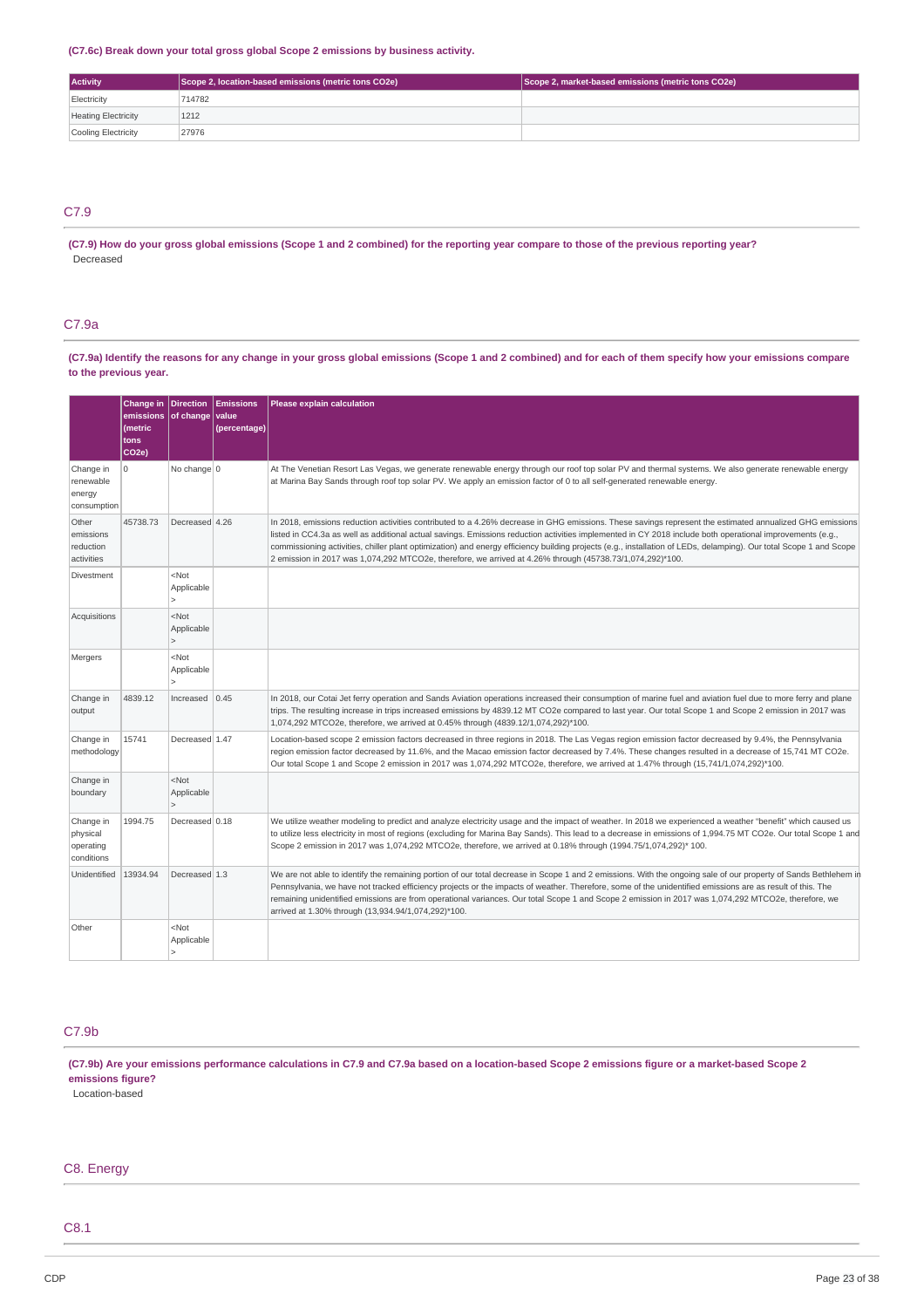# C8.2

# **(C8.2) Select which energy-related activities your organization has undertaken.**

|                                                    | Indicate whether your organization undertakes this energy-related activity |
|----------------------------------------------------|----------------------------------------------------------------------------|
| Consumption of fuel (excluding feedstocks)         | Yes                                                                        |
| Consumption of purchased or acquired electricity   | Yes                                                                        |
| Consumption of purchased or acquired heat          | Yes                                                                        |
| Consumption of purchased or acquired steam         | <b>No</b>                                                                  |
| Consumption of purchased or acquired cooling       | Yes                                                                        |
| Generation of electricity, heat, steam, or cooling | Yes                                                                        |

# C8.2a

# **(C8.2a) Report your organization's energy consumption totals (excluding feedstocks) in MWh.**

|                                                         | <b>Heating value</b>       | <b>MWh from renewable sources</b> | MWh from non-renewable sources | <b>Total MWh</b>          |
|---------------------------------------------------------|----------------------------|-----------------------------------|--------------------------------|---------------------------|
| Consumption of fuel (excluding feedstock)               | HHV (higher heating value) | 56                                | 1023432                        | 1023488                   |
| Consumption of purchased or acquired electricity        | <not applicable=""></not>  |                                   | 1039787                        | 1039787                   |
| Consumption of purchased or acquired heat               | <not applicable=""></not>  |                                   | 2834                           | 2834                      |
| Consumption of purchased or acquired steam              | <not applicable=""></not>  | <not applicable=""></not>         | <not applicable=""></not>      | <not applicable=""></not> |
| Consumption of purchased or acquired cooling            | <not applicable=""></not>  |                                   | 65443                          | 65443                     |
| Consumption of self-generated non-fuel renewable energy | <not applicable=""></not>  | 2198                              | <not applicable=""></not>      | 2198                      |
| Total energy consumption                                | <not applicable=""></not>  | 2254                              | 2131496                        | 2133750                   |

# C8.2b

# **(C8.2b) Select the applications of your organization's consumption of fuel.**

|                                                         | Indicate whether your organization undertakes this fuel application |
|---------------------------------------------------------|---------------------------------------------------------------------|
| Consumption of fuel for the generation of electricity   | Yes                                                                 |
| Consumption of fuel for the generation of heat          | Yes                                                                 |
| Consumption of fuel for the generation of steam         | Yes                                                                 |
| Consumption of fuel for the generation of cooling       | l No                                                                |
| Consumption of fuel for co-generation or tri-generation | l Nc                                                                |

# C8.2c

**(C8.2c) State how much fuel in MWh your organization has consumed (excluding feedstocks) by fuel type.**

| <b>Fuels (excluding feedstocks)</b><br>Jet Kerosene                                        |
|--------------------------------------------------------------------------------------------|
| <b>Heating value</b><br>HHV (higher heating value)                                         |
| Total fuel MWh consumed by the organization<br>66697                                       |
| MWh fuel consumed for self-generation of electricity<br>$\Omega$                           |
| MWh fuel consumed for self-generation of heat<br>66697                                     |
| MWh fuel consumed for self-generation of steam<br>$\Omega$                                 |
| MWh fuel consumed for self-generation of cooling<br><not applicable=""></not>              |
| MWh fuel consumed for self-cogeneration or self-trigeneration<br><not applicable=""></not> |

**Comment**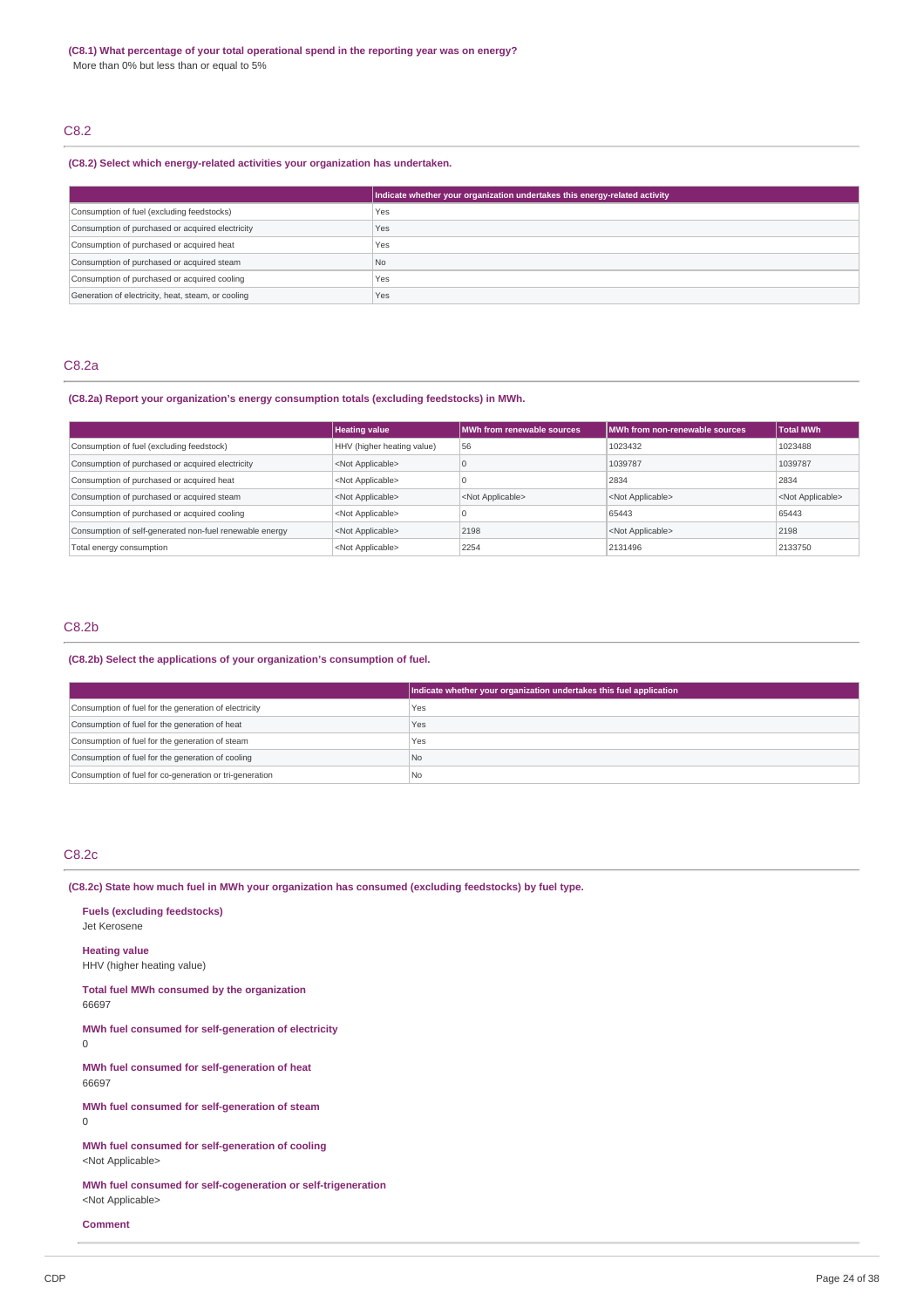#### **Fuels (excluding feedstocks)** Biodiesel

**Heating value** HHV (higher heating value)

**Total fuel MWh consumed by the organization** 56

**MWh fuel consumed for self-generation of electricity**  $\Omega$ 

**MWh fuel consumed for self-generation of heat** 56

**MWh fuel consumed for self-generation of steam** 0

**MWh fuel consumed for self-generation of cooling** <Not Applicable>

**MWh fuel consumed for self-cogeneration or self-trigeneration** <Not Applicable>

**Comment**

**Fuels (excluding feedstocks)** Compressed Natural Gas (CNG)

**Heating value** HHV (higher heating value)

**Total fuel MWh consumed by the organization** 14717

**MWh fuel consumed for self-generation of electricity** 0

**MWh fuel consumed for self-generation of heat** 14717

**MWh fuel consumed for self-generation of steam**  $\theta$ 

**MWh fuel consumed for self-generation of cooling** <Not Applicable>

**MWh fuel consumed for self-cogeneration or self-trigeneration** <Not Applicable>

### **Comment**

**Fuels (excluding feedstocks)** Diesel

**Heating value** HHV (higher heating value)

**Total fuel MWh consumed by the organization** 13551

**MWh fuel consumed for self-generation of electricity** 0

**MWh fuel consumed for self-generation of heat** 13551

**MWh fuel consumed for self-generation of steam** 0

**MWh fuel consumed for self-generation of cooling** <Not Applicable>

**MWh fuel consumed for self-cogeneration or self-trigeneration** <Not Applicable>

**Comment**

**Fuels (excluding feedstocks)** Distillate Oil

**Heating value** HHV (higher heating value)

**Total fuel MWh consumed by the organization** 385

**MWh fuel consumed for self-generation of electricity** 385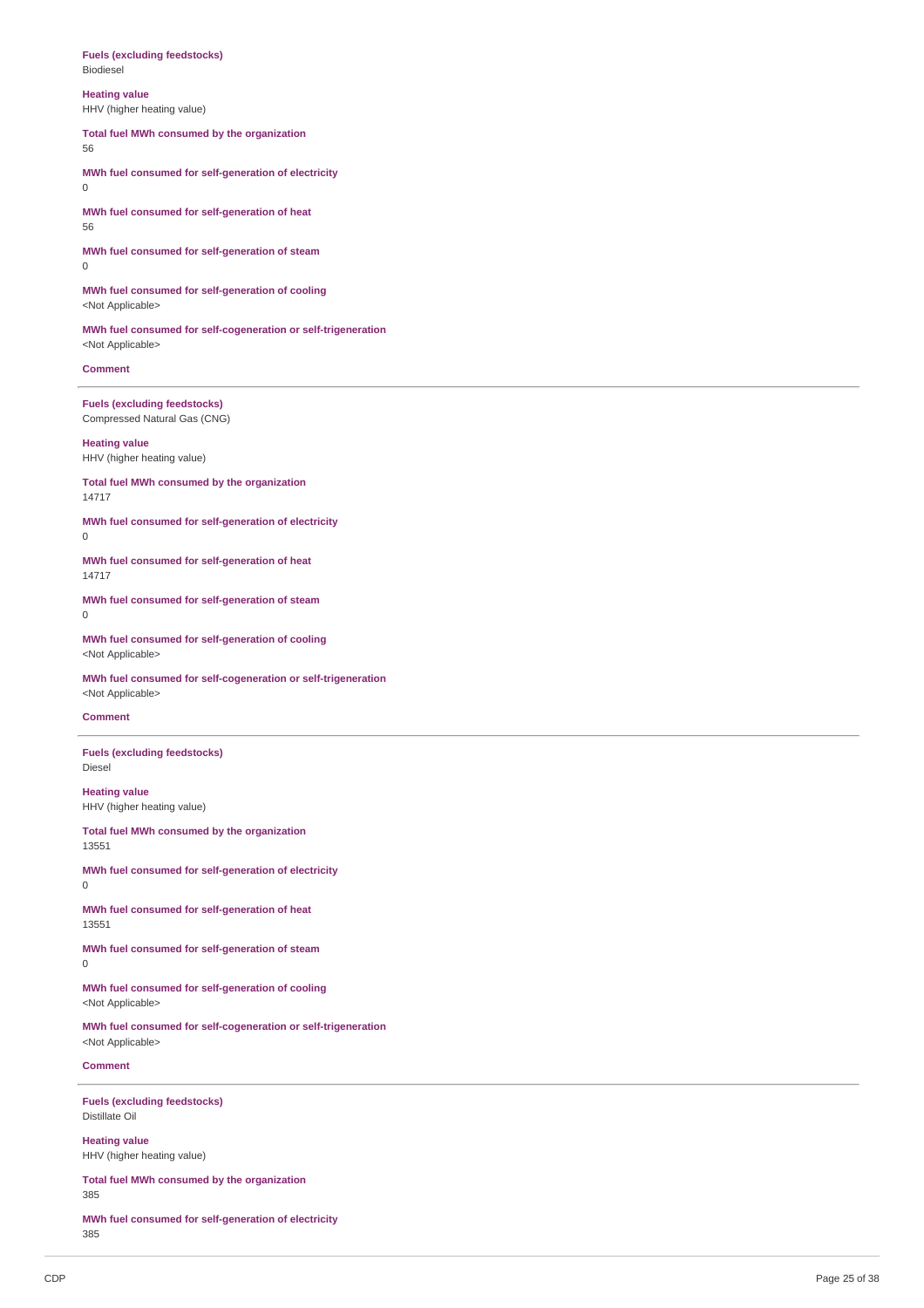MWh fuel consumed for self-generation of heat 0

# MWh fuel consumed for self-generation of steam

 $\theta$ 

MWh fuel consumed for self-generation of cooling <Not Applicable>

MWh fuel consumed for self-cogeneration or self-trigeneration <Not Applicable>

**Comment** 

**Fuels** (excluding feedstocks) Motor Gasoline

**Heating value** HHV (higher heating value)

Total fuel MWh consumed by the organization 7 5 0 0

MWh fuel consumed for self-generation of electricity  $\Omega$ 

MWh fuel consumed for self-generation of heat 7 5 0 0

MWh fuel consumed for self-generation of steam 0

MWh fuel consumed for self-generation of cooling <Not Applicable>

MWh fuel consumed for self-cogeneration or self-trigeneration <Not Applicable>

**Comment** 

**Fuels** (excluding feedstocks) Liquefied Petroleum Gas (LPG)

**Heating value** HHV (higher heating value)

Total fuel MWh consumed by the organization 5 0 3 6 9

MWh fuel consumed for self-generation of electricity 0

MWh fuel consumed for self-generation of heat 5 0 3 6 9

MWh fuel consumed for self-generation of steam 0

MWh fuel consumed for self-generation of cooling <Not Applicable>

MWh fuel consumed for self-cogeneration or self-trigeneration <Not Applicable>

### **Comment**

**Fuels** (excluding feedstocks) Marine Fuel Oil

**Heating value** HHV (higher heating value)

Total fuel MWh consumed by the organization 659641

MWh fuel consumed for self-generation of electricity  $\theta$ 

MWh fuel consumed for self-generation of heat 659641

MWh fuel consumed for self-generation of steam 0

MWh fuel consumed for self-generation of cooling <Not Applicable>

MWh fuel consumed for self-cogeneration or self-trigeneration <Not Applicable>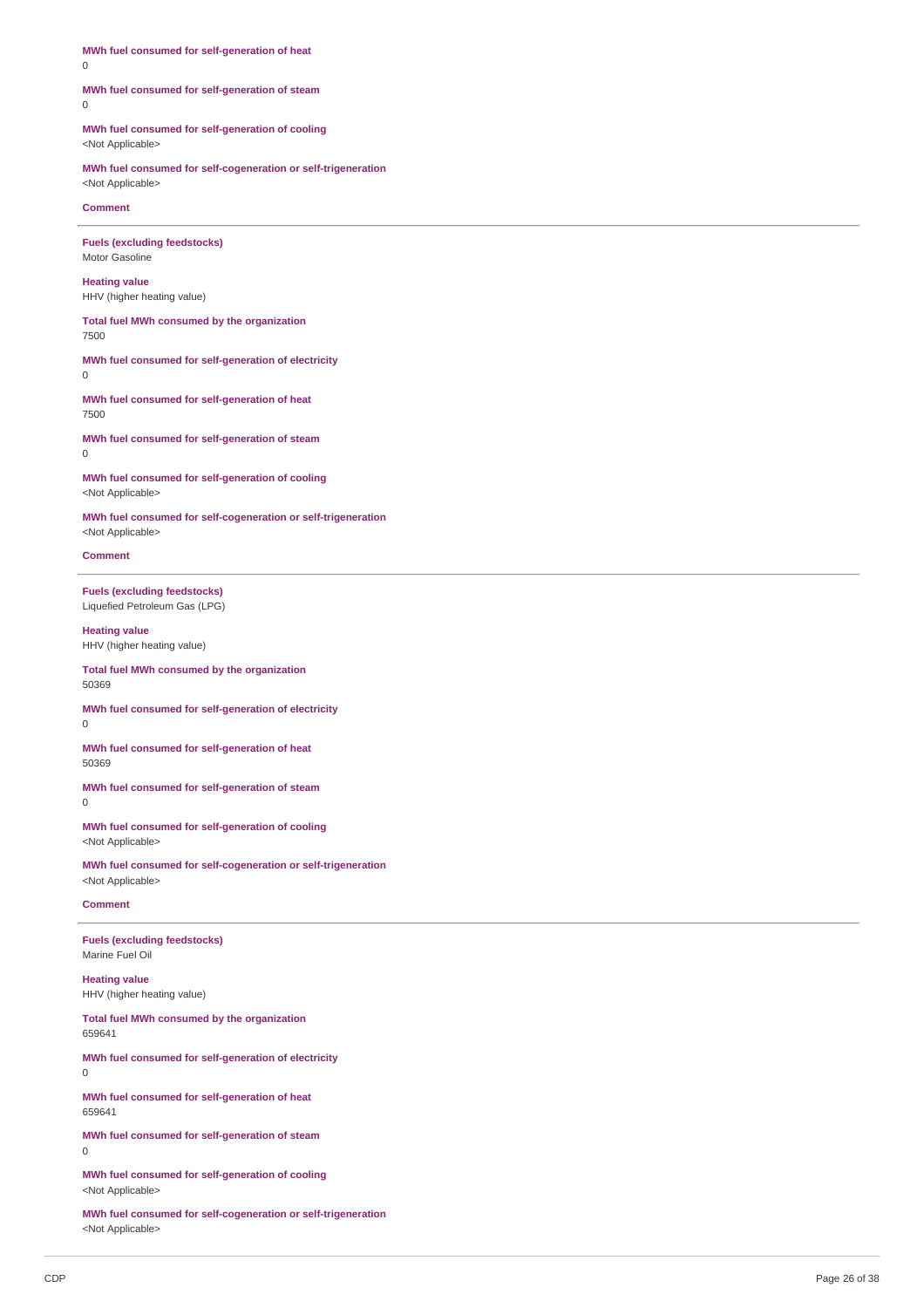### **Fuels (excluding feedstocks)** Natural Gas

**Heating value** HHV (higher heating value)

**Total fuel MWh consumed by the organization** 210572

**MWh fuel consumed for self-generation of electricity** 0

**MWh fuel consumed for self-generation of heat** 90224

**MWh fuel consumed for self-generation of steam** 120348

**MWh fuel consumed for self-generation of cooling** <Not Applicable>

**MWh fuel consumed for self-cogeneration or self-trigeneration** <Not Applicable>

**Comment**

# C8.2d

**(C8.2d) List the average emission factors of the fuels reported in C8.2c.**

#### **Biodiesel**

**Emission factor** 2527.55368

**Unit** kg CO2e per m3

### **Emission factor source**

2018 Climate Registry Default Emission Factors, Feb 2018, pg.32, Table 13.1

### **Comment**

**Compressed Natural Gas (CNG)**

### **Emission factor**

53.68019

**Unit** kg CO2e per GJ

#### **Emission factor source**

2018-Climate-Registry-Default-Emission-Factors.pdf" (Pg. 33); Table 13.1

**Comment**

# **Diesel**

**Emission factor**

2730.82784

**Unit** kg CO2e per m3

## **Emission factor source**

2018 Climate Registry Default Emission Factors, Feb 2018, pg.32, Table 13.1

## **Comment**

**Distillate Oil**

## **Emission factor**

0.07408

# **Unit**

metric tons CO2 per million Btu

# **Emission factor source**

2018 Climate Registry Default Emission Factors, Feb 2018, pg.5, Table 12.1

## **Comment**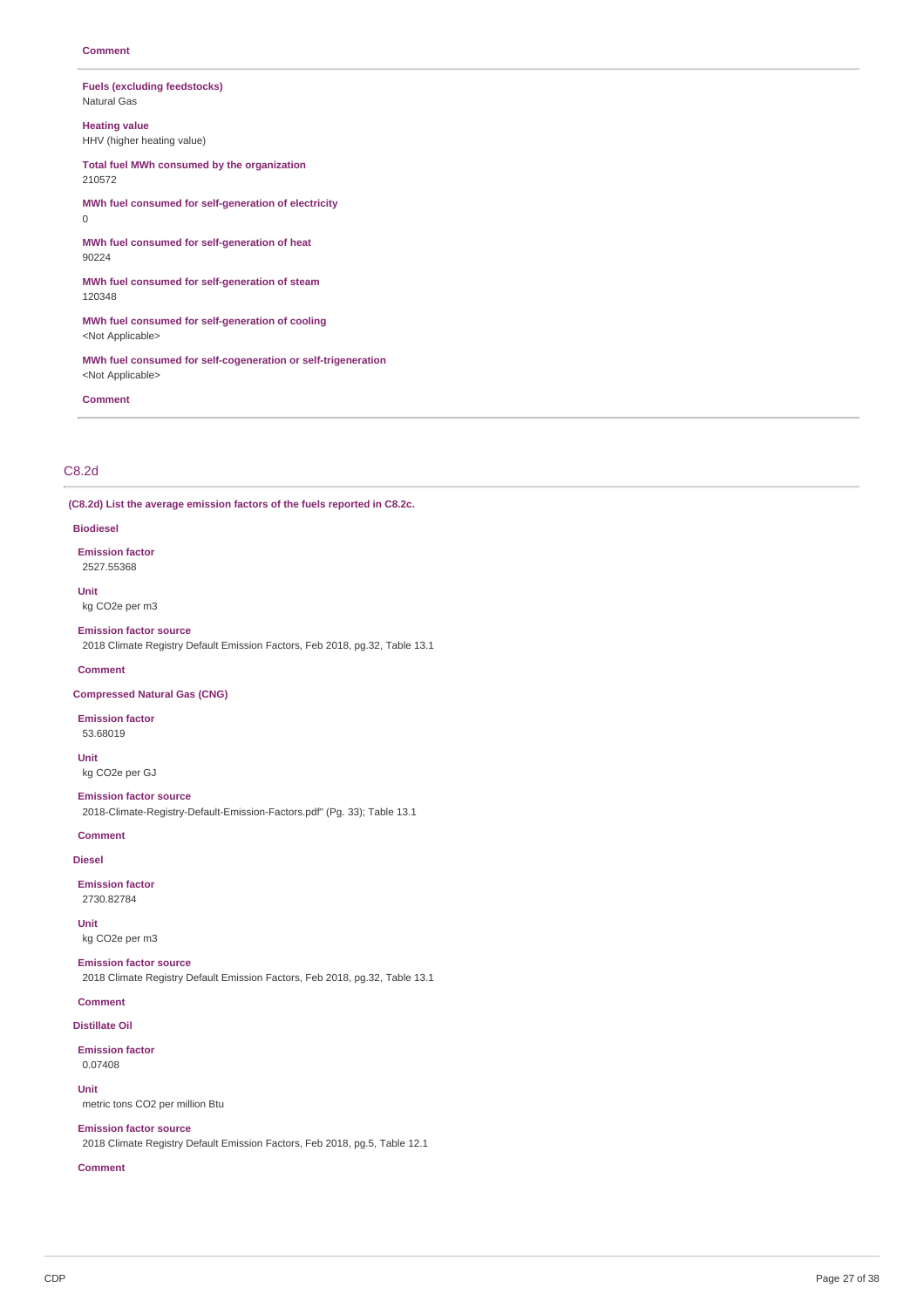#### **Jet Kerosene**

### **Emission factor**

2597.37909

## **Unit**

kg CO2e per m3

#### **Emission factor source**

2018 Climate Registry Default Emission Factors, Feb 2018, pg.32, Table 13.1

### **Comment**

# **Liquefied Petroleum Gas (LPG)**

**Emission factor** 0.06279

## **Unit**

metric tons CO2e per million Btu

### **Emission factor source**

2018 Climate Registry Default Emission Factors, Feb 2018, pg. 6, Table 12.1

#### **Comment**

**Marine Fuel Oil**

#### **Emission factor** 2729.14282

**Unit**

# kg CO2e per m3

**Emission factor source** 2018 Climate Registry Default Emission Factors, Feb 2018, pg.32, Table 13.1

#### **Comment**

**Motor Gasoline**

## **Emission factor** 2348.35146

**Unit**

# kg CO2e per m3

**Emission factor source** 2018 Climate Registry Default Emission Factors, Feb 2018, pg.32, Table 13.1

#### **Comment**

**Natural Gas**

### **Emission factor** 0.05332

**Unit** metric tons CO2e per million Btu

## **Emission factor source**

2018 Climate Registry Default Emission Factors, Feb 2018,pg. 4 Table 12.1

### **Comment**

# C8.2e

(C8.2e) Provide details on the electricity, heat, steam, and cooling your organization has generated and consumed in the reporting year.

|                           | $ $ (MWh) | Total Gross generation   Generation that is consumed by the<br>organization (MWh) | (MWh) | Gross generation from renewable sources Generation from renewable sources that is consumed by the<br>organization (MWh) |
|---------------------------|-----------|-----------------------------------------------------------------------------------|-------|-------------------------------------------------------------------------------------------------------------------------|
| Electricity 323           |           | 323                                                                               | 323   | 323                                                                                                                     |
| Heat                      | 1874      | 1874                                                                              | 1874  | 1874                                                                                                                    |
| Steam                     |           |                                                                                   |       |                                                                                                                         |
| $\vert$ Cooling $\vert$ 0 |           |                                                                                   |       |                                                                                                                         |

# C8.2f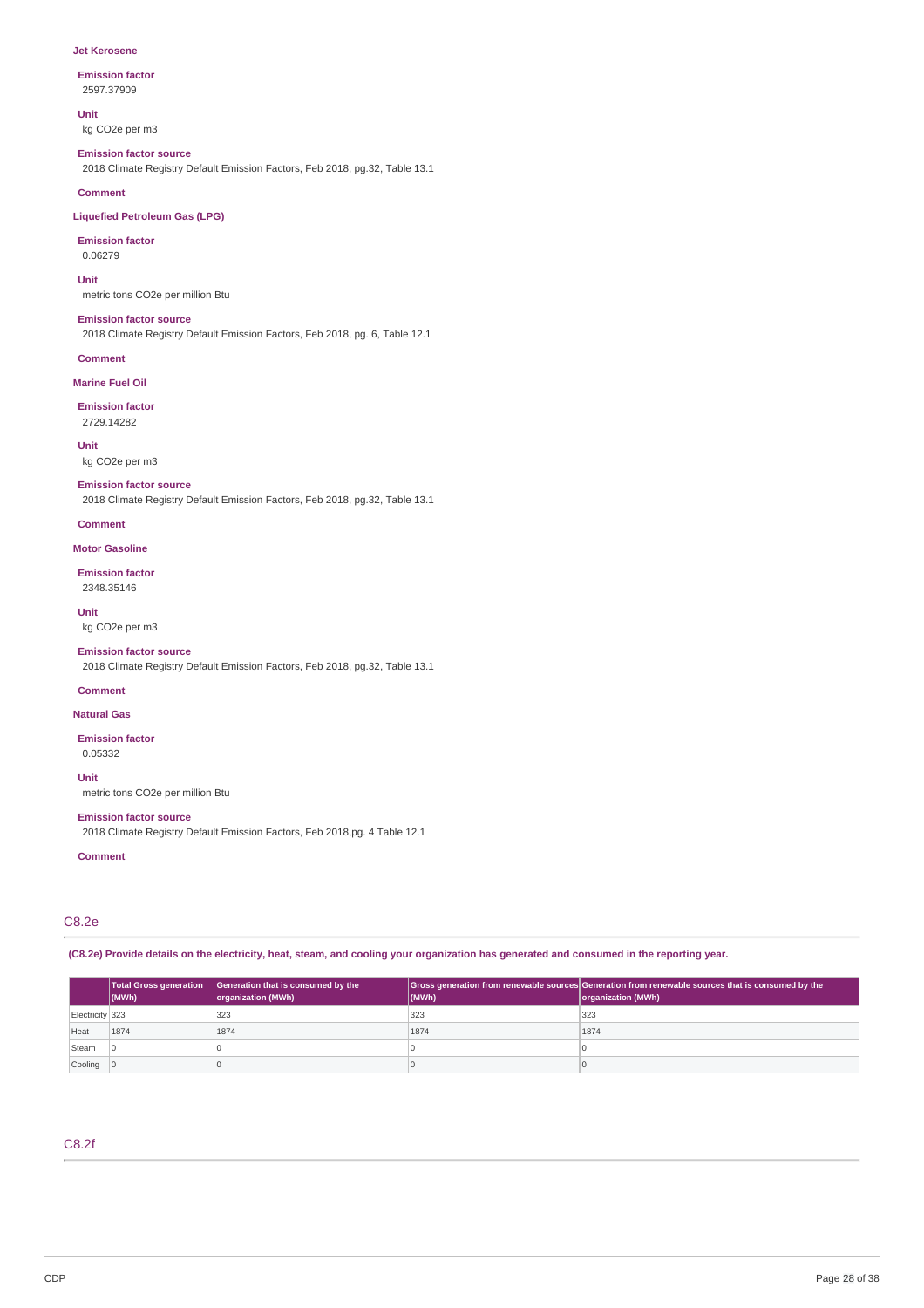(C8.2f) Provide details on the electricity, heat, steam and/or cooling amounts that were accounted for at a low-carbon emission factor in the market-based Scope 2 **figure reported in C6.3.**

# **Basis for applying a low-carbon emission factor**

No purchases or generation of low-carbon electricity, heat, steam or cooling accounted with a low-carbon emission factor

# **Low-carbon technology type**

<Not Applicable>

**Region of consumption of low-carbon electricity, heat, steam or cooling** <Not Applicable>

**MWh consumed associated with low-carbon electricity, heat, steam or cooling** <Not Applicable>

## **Emission factor (in units of metric tons CO2e per MWh)**

<Not Applicable>

**Comment**

# C9. Additional metrics

# C9.1

**(C9.1) Provide any additional climate-related metrics relevant to your business.**

# C10. Verification

# C10.1

## **(C10.1) Indicate the verification/assurance status that applies to your reported emissions.**

|                                          | Verification/assurance status                          |
|------------------------------------------|--------------------------------------------------------|
| Scope 1                                  | Third-party verification or assurance process in place |
| Scope 2 (location-based or market-based) | Third-party verification or assurance process in place |
| Scope 3                                  | Third-party verification or assurance process in place |

## C10.1a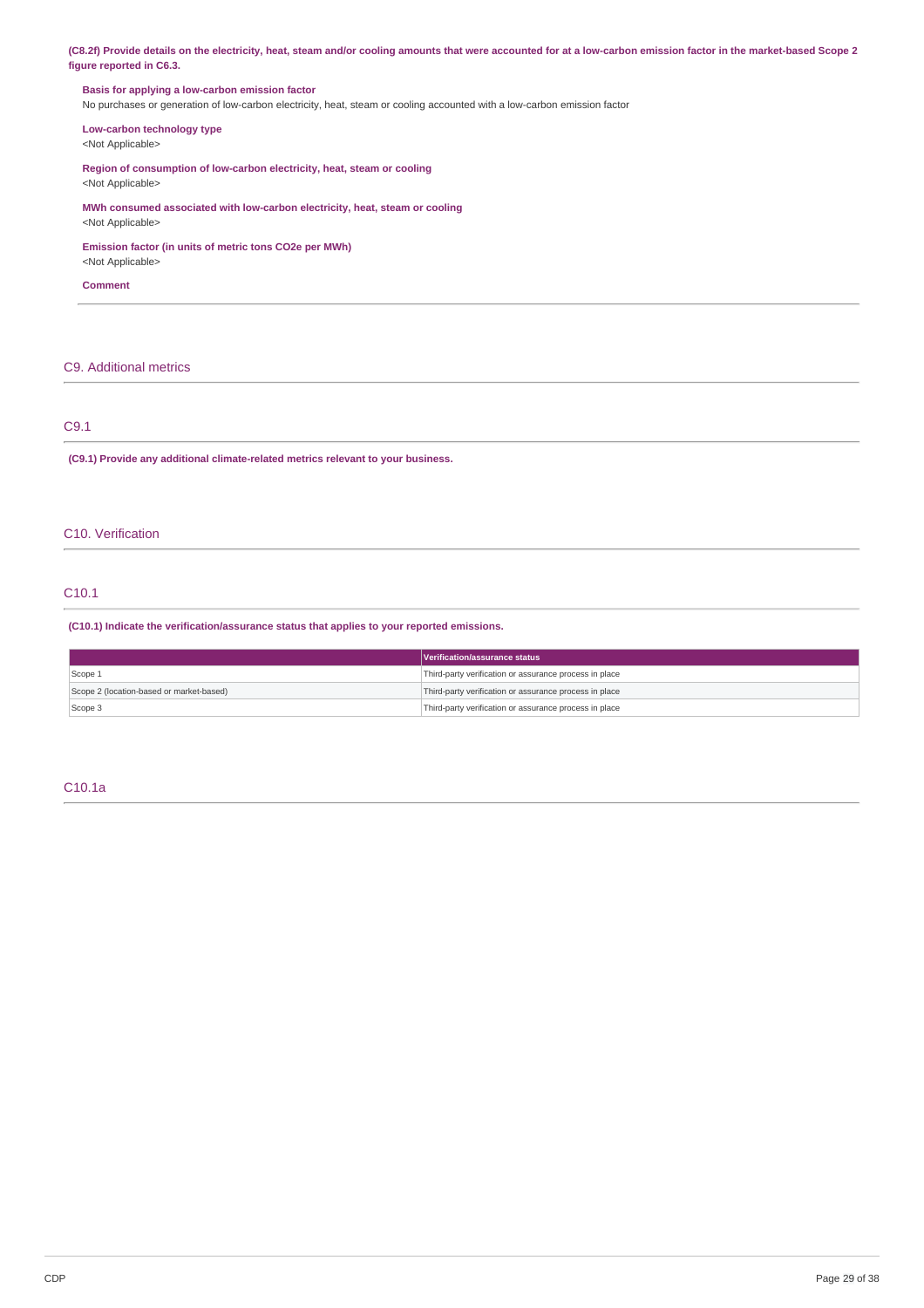## (C10.1a) Provide further details of the verification/assurance undertaken for your Scope 1 and/or Scope 2 emissions and attach the relevant statements.

**Scope** Scope 1

**Verification or assurance cycle in place** Annual process

**Status in the current reporting year** Complete

**Type of verification or assurance** Limited assurance

**Attach the statement** LVS final AS v2-TR2.pdf

**Page/ section reference** Page 1-2

**Relevant standard** ISO14064-3

**Proportion of reported emissions verified (%)** 100

**Scope**

Scope 2 location-based

**Verification or assurance cycle in place** Annual process

**Status in the current reporting year** Complete

**Type of verification or assurance** Limited assurance

**Attach the statement** LVS final AS v2-TR2.pdf

**Page/ section reference** Page 1-2

**Relevant standard** ISO14064-3

**Proportion of reported emissions verified (%)** 100

**Scope** Scope 2 market-based

**Verification or assurance cycle in place** Annual process

**Status in the current reporting year** Complete

**Type of verification or assurance** Limited assurance

**Attach the statement** LVS final AS v2-TR2.pdf

**Page/ section reference** Page 1-2

**Relevant standard** ISO14064-3

**Proportion of reported emissions verified (%)** 100

# C10.1b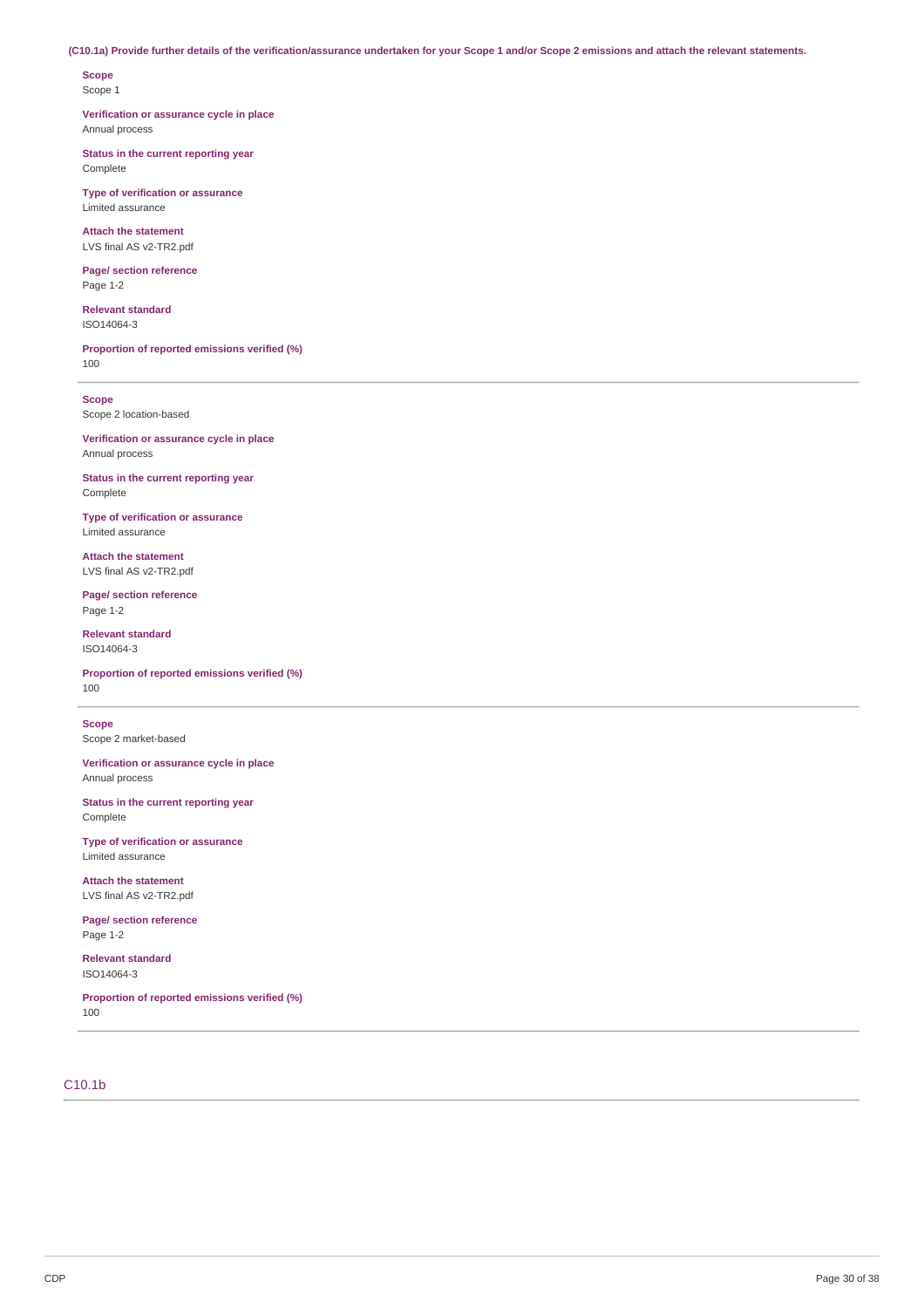(C10.1b) Provide further details of the verification/assurance undertaken for your Scope 3 emissions and attach the relevant statements.

#### **Scope**

Scope 3- at least one applicable category

### **Verification or assurance cycle in place** Annual process

**Status in the current reporting year** Complete

### **Attach the statement** LVS final AS v2-TR2 ndf

**Page/section reference** Page 1-2

#### **Relevant standard** ISO14064-3

# C10.2

(C10.2) Do you verify any climate-related information reported in your CDP disclosure other than the emissions figures reported in C6.1, C6.3, and C6.5? No, but we are actively considering verifying within the next two years

### C11. Carbon pricing

# C11.1

(C11.1) Are any of your operations or activities regulated by a carbon pricing system (i.e. ETS, Cap & Trade or Carbon Tax)? No, and we do not anticipate being regulated in the next three years

# C11.2

**(C11.2) Has your organization originated or purchased any project-based carbon credits within the reporting period?** No

#### C11.3

**(C11.3) Does your organization use an internal price on carbon?** No, and we do not currently anticipate doing so in the next two years

## C12. Engagement

# C12.1

**(C12.1) Do you engage with your value chain on climate-related issues?**

Yes, our suppliers

Yes, other partners in the value chain

# C12.1a

**(C12.1a) Provide details of your climate-related supplier engagement strategy.**

**Type of engagement** Compliance & onboarding

#### **Details of engagement**

Included climate change in supplier selection / management mechanism

### **% of suppliers by number** 100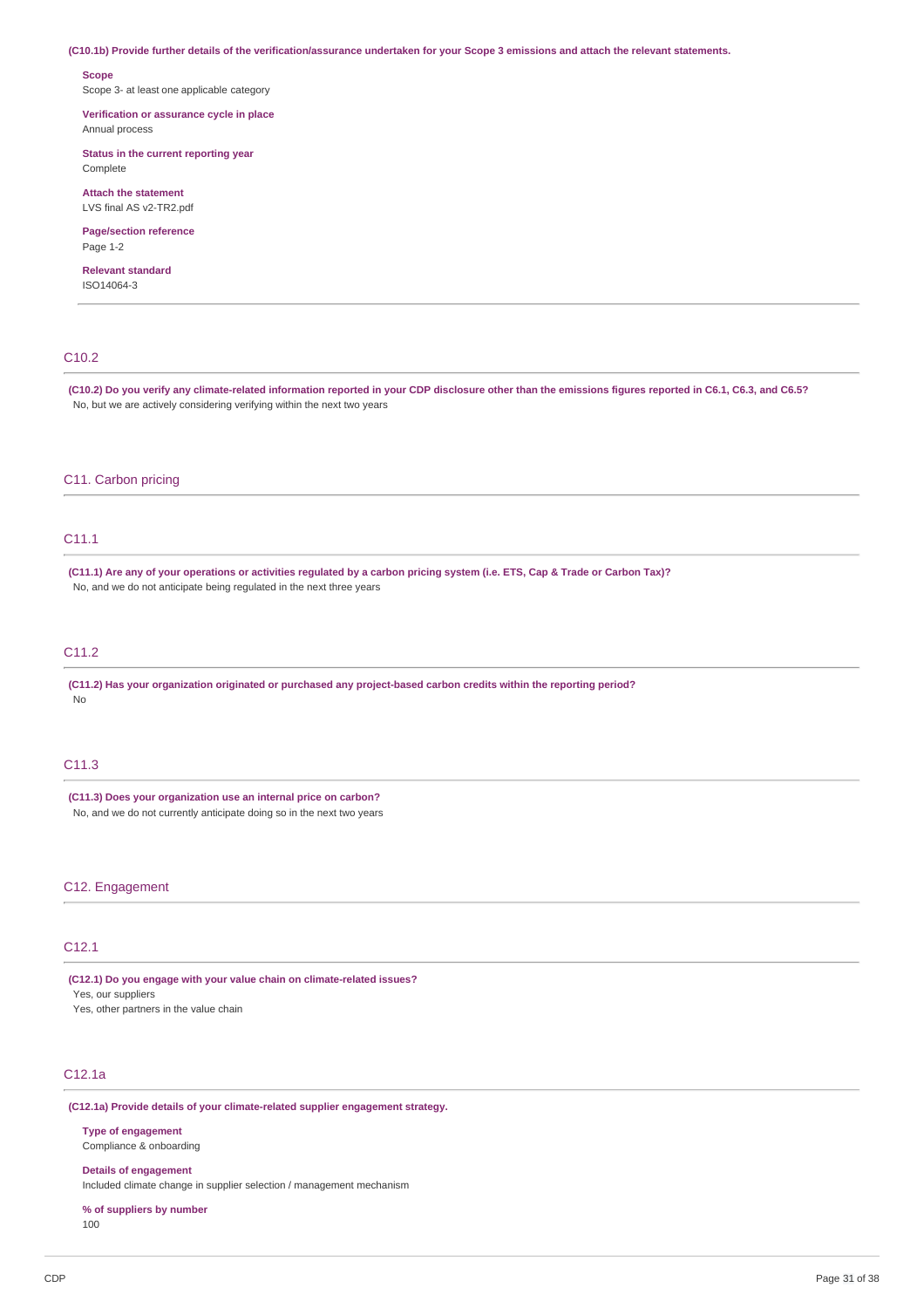### **% Scope 3 emissions as reported in C6.5** 50

#### **Rationale for the coverage of your engagement**

Environmental sustainability is integrated into supplier selection and management mechanisms through the compliance and onboarding process. 100% of our suppliers must acknowledge and comply with the Supplier Code of Conduct, which requires suppliers to "use commercially reasonable efforts to conduct operations in a manner that is environmentally responsible, conserves natural resources, and minimizes pollution and harmful emissions". Additionally, through the Code of Conduct, suppliers "shall make continuous improvements in their environmental protection strategies, measure the result and further comply with all environmental laws and regulations." If a supplier does not comply with the Supplier Code of Conduct then we do not conduct business with that supplier. Thus, our coverage of engagement is 100% of suppliers as this is standard practice for our business and integral to operating as a responsible corporation.

#### **Impact of engagement, including measures of success**

The impact of our engagement includes increased awareness of sustainability and environmental issues within our supply base. Showing our expectation of commitment from suppliers to protect the environment from the very beginning of engagement paves the way to more targeted engagement and assessment with suppliers at the product level. As a result of the Supplier Code of Conduct and auditing against the code, multiple suppliers have made advances in environmental stewardship and improved documentation of their climate and environmental initiatives. Suppliers such as FF&E (furniture, fixture, and equipment suppliers) and food suppliers are more likely to be in compliance with environmental regulations than they were before our Supplier Code of Conduct was updated with climate and environmental requirements. We periodically assess our contracts and update them with the new procedures and policies, including climate change related criteria. We measure success by striving for 100% supplier compliance. Since adding environmental criteria into our Supplier Code of Conduct, we have seen a positive response from our suppliers and a willingness to engage on environmental issues.

#### **Comment**

When evaluating suppliers we also consider their alignment with our Sustainability Procurement Policy. The Policy aims to minimize negative environmental impacts by ensuring the procurement of products and services that: 1) Conserve natural resources, materials and energy 2) Maximize recyclability and recycled content, and 3) Reduce toxicity. The policy covers products and materials in the following three categories: 1) Required sustainable products: products that must meet the specified sustainability criteria. Any exception or deviation from the sustainability guidelines shall be approved in advance. 2) Recommended sustainable products – products that should follow the sustainability criteria where feasible. 3) Potential sustainable products – products for which sustainability attributes and criteria should be explored.

#### **Type of engagement**

Information collection (understanding supplier behavior)

## **Details of engagement**

Other, please specify (Identification of sustainable products)

**% of suppliers by number**

4

**% total procurement spend (direct and indirect)**

4

**% Scope 3 emissions as reported in C6.5**

2

#### **Rationale for the coverage of your engagement**

When evaluating suppliers we consider their alignment with our Sustainability Procurement Policy. The Policy aims to minimize negative environmental impacts by ensuring the procurement of products and services that: 1) Conserve natural resources, materials and energy 2) Maximize recyclability and recycled content, and 3) Reduce toxicity. The policy covers products and materials in the following three categories: 1) Required sustainable products: products that must meet the specified sustainability criteria. Any exception or deviation from the sustainability guidelines shall be approved in advance. 2) Recommended sustainable products – products that should follow the sustainability criteria where feasible. 3) Potential sustainable products – products for which sustainability attributes and criteria should be explored. We collect information from suppliers to evaluate whether their products meet our policy, if not, we work with suppliers for alternative sustainable products. Suppliers selected for this type of engagement are those in targeted commodity categories, who can or do supply us with sustainable product alternatives. Currently, we collect information for about 4% of suppliers comprising approximately 4% of total procurement spend. Since collecting information on sustainable products from suppliers began, we have seen our sustainable procurement spend for targeted commodity categories increase by a few percentage points.

### **Impact of engagement, including measures of success**

We measure the success of our product level sustainability program by monitoring the percentage of purchased products that are compliant with our sustainability standards. We also set annual sustainable procurement targets for each product category. We assess and measure the success of this initiative regularly through monthly sustainable procurement reports and annual reviews with property sustainability leaders and the procurement department. The impact of our engagement includes increased purchasing of sustainable product alternatives and creation of demand for these products from our supply base. Since monitoring and measuring sustainable products, we have increased purchasing of sustainable products with credible sustainability certifications in our F&B category including procuring FairTrade coffee, Rainforest alliance bananas, and USDA organic vegetables at our Las Vegas properties. At Marina Bay Sands, we have increased our sustainable seafood purchasing and increased procurement of MSC certified seafood products. Marina Bay Sands has set a goal to procure 50% of annual seafood spend from responsible sources by 2020. We also monitor and measure in dollar spend, procurement of sustainable products including LED light bulbs, Energy Star or energy efficient technology and appliances, FSC certified paper, environmentally friendly cleaning supplies and more.

#### **Comment**

Our procurement team works with our suppliers to collect sustainability and environmental information and to identify whether specific products meet our internal standards. We code products according to compliance with our sustainability standards and analyze product categories to understand total dollar spend on sustainable products. We also collect climate related information from key suppliers globally during our Supplier Business Review. This helps us understand the environmental practices of critical suppliers we conduct business with and creates opportunities for further sustainability engagement with key suppliers.

#### **Type of engagement**

Engagement & incentivization (changing supplier behavior)

#### **Details of engagement**

Climate change performance is featured in supplier awards scheme Offer financial incentives for suppliers who reduce your operational emissions (Scopes 1 &2) Offer financial incentives for suppliers who reduce your downstream emissions (Scopes 3)

# **% of suppliers by number**

100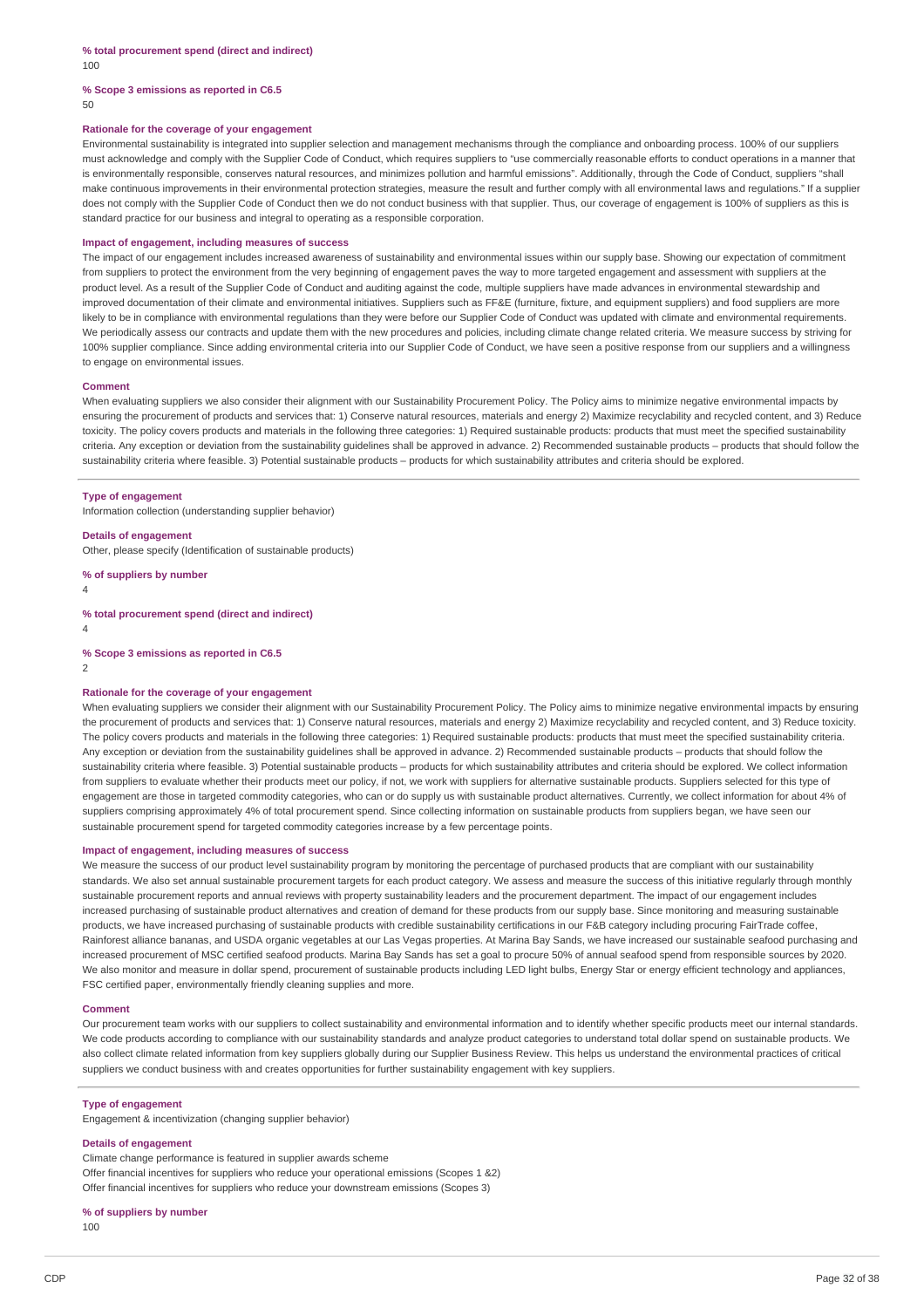### **% Scope 3 emissions as reported in C6.5** 50

#### **Rationale for the coverage of your engagement**

100% of our suppliers can be nominated for recognition through our Sands Supplier Excellence Awards. These awards provide an opportunity for our company to acknowledge suppliers that uphold values that align with our own company values, including in the award category of environmental stewardship and sustainability. We chose to engage with 100% of our suppliers with the Sands Supplier Excellence Awards because we want all of our suppliers to have the opportunity to be acknowledged for upholding values that align with our own company values, including in the award category of environmental stewardship and sustainability We also engage recyclers through our ongoing profit sharing program. This initiative creates a win-win for our company and recyclers, as it maximizes our ability to reduce waste and increase diversion rates and it incentivizes our recyclers to recycle more. We choose to engage recycling suppliers specifically because they can help us meet our global waste diversion goal.

#### **Impact of engagement, including measures of success**

We engage all of our suppliers through the Sands Supplier Excellence Awards as it is important to recognize and incentivize our large supplier base to incorporate strong values into their operations. We view our suppliers as an extension of our business. Last year in Macao alone, we invited more than 400 participants, representing 150 suppliers, from small, medium, and large sized enterprises to the Sands China Ltd. Supplier Excellence Awards. Diversy Hong Kong Limited received the award for Corporate Culture and Sustainability because of its production of 100% biodegradable chemicals and for certifying its production plants ISO 14001 or higher which specifies standards for an effective environmental management system. We measure the success of our Sands Supplier Excellence awards by the level of environmental efforts of the nominated and winning suppliers. We also seek feedback from nominated suppliers annually and incorporate this feedback into next year's awards. We also track the number the suppliers that are nominated and selected for awards each year. We chose to engage with 100% of our suppliers with the Sands Supplier Excellence Awards because we want all of our suppliers to have the opportunity to be acknowledged for upholding values that align with our own company values, including in the award category of environmental stewardship and sustainability. We measure the success of the recycler profit sharing program by assessing waste to landfill and waste diversion rates over time and identifying opportunities for improvement. We have increased our diversion rate in Las Vegas from 35%-55% after the incentive program was put in place. We choose to engage recycling suppliers specifically because they can help us meet our global waste diversion goal. The impact of our engagement includes increased awareness of sustainability and environmental issues with our supply base, relationship building and trust creation with suppliers, and increased performance by our recyclers to divert more waste.

#### **Comment**

Climate change performance is featured in supplier awards scheme through our global annual Sands Supplier Excellence Awards program. We acknowledge suppliers based on shared value and principles; strong leadership, vision and strategy; and strong supplier code of conduct and environmental policy. We have a dedicated award category "Corporate Culture & Sustainability" which recognizes suppliers that share our company's environmental and sustainability values We also offer financial incentives for suppliers who reduce our upstream emissions. In Las Vegas, we engage our waste recycling supplier through an ongoing profit sharing program. The higher the recycling rate our supplier achieves, the larger percentage share of the commodity rebate they receive. In addition, they are also required to share a portion of the proceeds with their employees that separate the recyclables at our recycling dock.

### **Type of engagement**

Innovation & collaboration (changing markets)

#### **Details of engagement**

Run a campaign to encourage innovation to reduce climate impacts on products and services Other, please specify (Co-developing products)

# **% of suppliers by number**

0.5

### **% total procurement spend (direct and indirect)**

0.5 **% Scope 3 emissions as reported in C6.5**

0.3

# **Rationale for the coverage of your engagement**

We select specific suppliers that we have developed strong relationships with to form innovative and collaborative partnerships. The goal of these types of collaborations is to establish relationships that both help us achieve our sustainability goals and also help the supplier innovate and improve their practices. In total we engaged with over 30 supplies directly to innovate, collaborate, and co-develop products that reduce our climate and environmental impacts

### **Impact of engagement, including measures of success**

We measure the success of these types of engagements through monthly sustainable procurement reports and annual reviews. Our ability to leverage these partnerships to achieve our sustainability goals also factors into our overall measure of success of these engagements. We collaborate and innovate with a variety of suppliers to develop products and services that help us achieve our environmental and sustainability goals and also reduce our scope 3 emissions. For example, we frequently work with lighting suppliers to develop highly efficient lightbulbs that our customized to our unique operations and needs. This type of collaboration drives supplier product innovation and also a reduction in environmental impact. We've also worked with suppliers to develop customized waste management technology for food waste which allows us to more effectively divert food waste from landfill. Some further examples of other supplier innovation and collaboration include working with our shuttle busses to reduce idling and improve fuel efficiency and partnering with our linen suppliers to develop towels and linen that use less resources and require less water and energy to wash. In, Las Vegas we have worked with our suppliers on a dock optimization project which reduced vehicle idling by allowing suppliers to schedule deliveries online. The new process has reduced both congestion and emissions as a result. Further, we also host supplier workshops and work with suppliers to develop cost neutral solutions to purchase sustainable food products.

#### **Comment**

C12.1c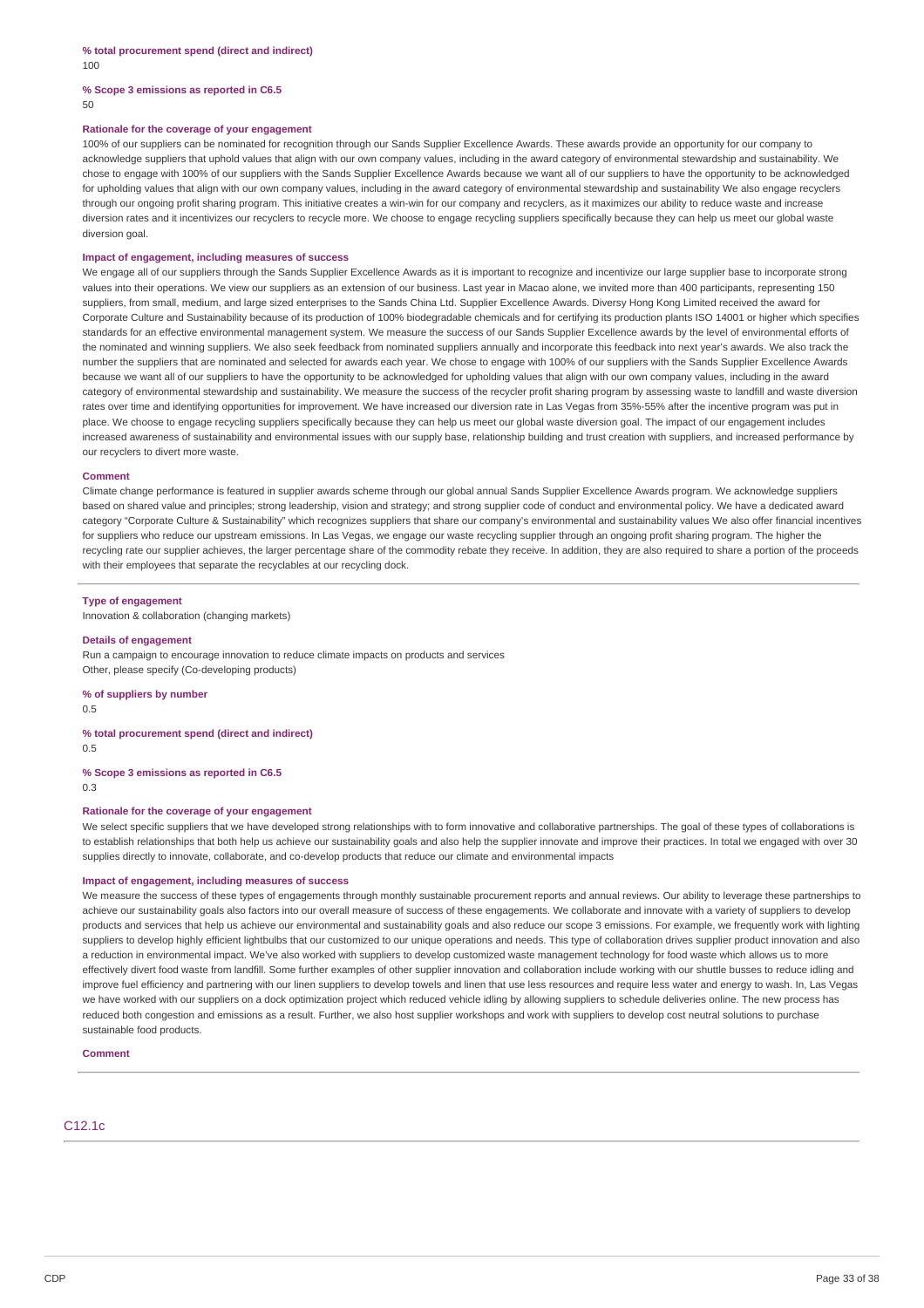#### **(C12.1c) Give details of your climate-related engagement strategy with other partners in the value chain.**

Our climate-related engagement strategy with other partners in the value chain includes seeking out unique opportunities to work with those that have an impact on our sustainability goals, a direct impact on our business, or can benefit from partnership with our company. We consider value chain partners to be organizations in our value chain that are not our direct suppliers. In 2017, our property, Marina Bay Sands Singapore partnered with the World Wide Fund for Nature (WWF) to improve the sustainability practices of fish farms in Malaysia through their Aquaculture Improvement Project. As a large purchaser of seafood, we saw this value-chain partnership as an opportunity to help restore the health of our ocean ecosystems and improve the livelihoods of nearby fishing communities, both of which are negatively impacted by climate change. This partnership also helps our business by helping us receive higher quality sustainability seafood products. Through this partnership, Marina Bay Sands set sustainability 2020 sustainability seafood goals As of now, 28% of Marina Bay Sands seafood is sourced sustainably. At Sands China Ltd., we also worked with Standard Textile to procure towels, bathrobes, and rugs that require significantly less water, energy, and chemicals to launder. Although we do not save water and energy directly, our linen cleaning supplier is saving these resources within their operations, which helps to improve sustainability within our supply chain and reduces greenhouse gas emissions associated with linen cleaning. We approach other value-chain partnerships similarly, by adapting strategies where the social, environmental, and economic benefits extend beyond our business into our community and up and down our value chain.

# $C12.3$

(C12.3) Do you engage in activities that could either directly or indirectly influence public policy on climate-related issues through any of the following? Direct engagement with policy makers

Trade associations

**Other** 

# C12.3a

## **(C12.3a) On what issues have you been engaging directly with policy makers?**

| legislation position                  |         | Focus of Corporate Details of engagement                                                                                                                                | <b>Proposed legislative solution</b>                                                                                                                                                                                                                                                                                                                                                                                                                                                                                                                                                                                                                                                                            |
|---------------------------------------|---------|-------------------------------------------------------------------------------------------------------------------------------------------------------------------------|-----------------------------------------------------------------------------------------------------------------------------------------------------------------------------------------------------------------------------------------------------------------------------------------------------------------------------------------------------------------------------------------------------------------------------------------------------------------------------------------------------------------------------------------------------------------------------------------------------------------------------------------------------------------------------------------------------------------|
|                                       |         |                                                                                                                                                                         |                                                                                                                                                                                                                                                                                                                                                                                                                                                                                                                                                                                                                                                                                                                 |
| Clean<br>energy<br><i>c</i> eneration | Support | In 2018, we, along with our peers<br>in the local hospitality industry as<br>well as interested companies,<br>supported the Energy Choice<br>Initiative ballot measure. | Specifically, we supported Nevada ballot question 3, The Energy Choice Initiative, in both 2016 and 2018. The initiative would have required the state<br>legislature to pass laws to establish "an open, competitive retail electric energy market," prohibit the state from granting electrical-generation<br>monopolies, and protect "against service disconnections and unfair practices" and declare that persons, businesses, and political subdivisions have a<br>"right to choose the provider of its electric utility service" and cannot be forced to purchase electricity from one provider. Although the ballot passed in<br>2016, it failed to pass in 2018 meaning it was not put forth into law. |

### C12.3b

**(C12.3b) Are you on the board of any trade associations or do you provide funding beyond membership?** Yes

#### C12.3c

### (C12.3c) Enter the details of those trade associations that are likely to take a position on climate change legislation.

#### **Trade association**

The National Environment Agency of Singapore

#### **Is your position on climate change consistent with theirs?**

Consistent

### **Please explain the trade association's position**

Formed on July 1st, 2012, the National Environment Agency (NEA) is the leading public organization responsible for improving and sustaining a clean and green environment in Singapore. The NEA develops and spearheads environmental initiatives and programs through its partnership with the People, Public and individual to take up environmental ownership and to care for the environment as a way of life. By protecting Singapore's resources from pollution, maintaining a high level of public health and providing timely meteorological information, the NEA endeavors to ensure sustainable development and a quality living environment for present and future generations. The NEA and the country of Singapore publically communicate their stance on climate change and proactively put plans in place to address its impacts. More on their efforts can be found here: https://www.nea.gov.sg/our-services/climate-change-energy-efficiency/climate-change/singapore's-efforts-in-addressing-climate-change

## **How have you influenced, or are you attempting to influence their position?**

Our Executive Director of Sustainability and Property Development at Marina Bay Sands in Singapore is on the executive committee of NEA's 3R MICE Force. He participates in meetings every two months to execute strategies and plans to drive better waste management across the MICE (meetings, incentives, conferences and exhibitions) industry in Singapore.

# **Trade association**

Singapore Packaging Agreement

# **Is your position on climate change consistent with theirs?**

Consistent

## **Please explain the trade association's position**

The Singapore Packaging Agreement (SPA) is a joint initiative by government, industry and NGOs to reduce packaging waste, which constitutes to roughly one-third (by weight) of Singapore's total domestic waste. The National Environment Agency (NEA) leads this initiative. The NEA and the country of Singapore publically communicate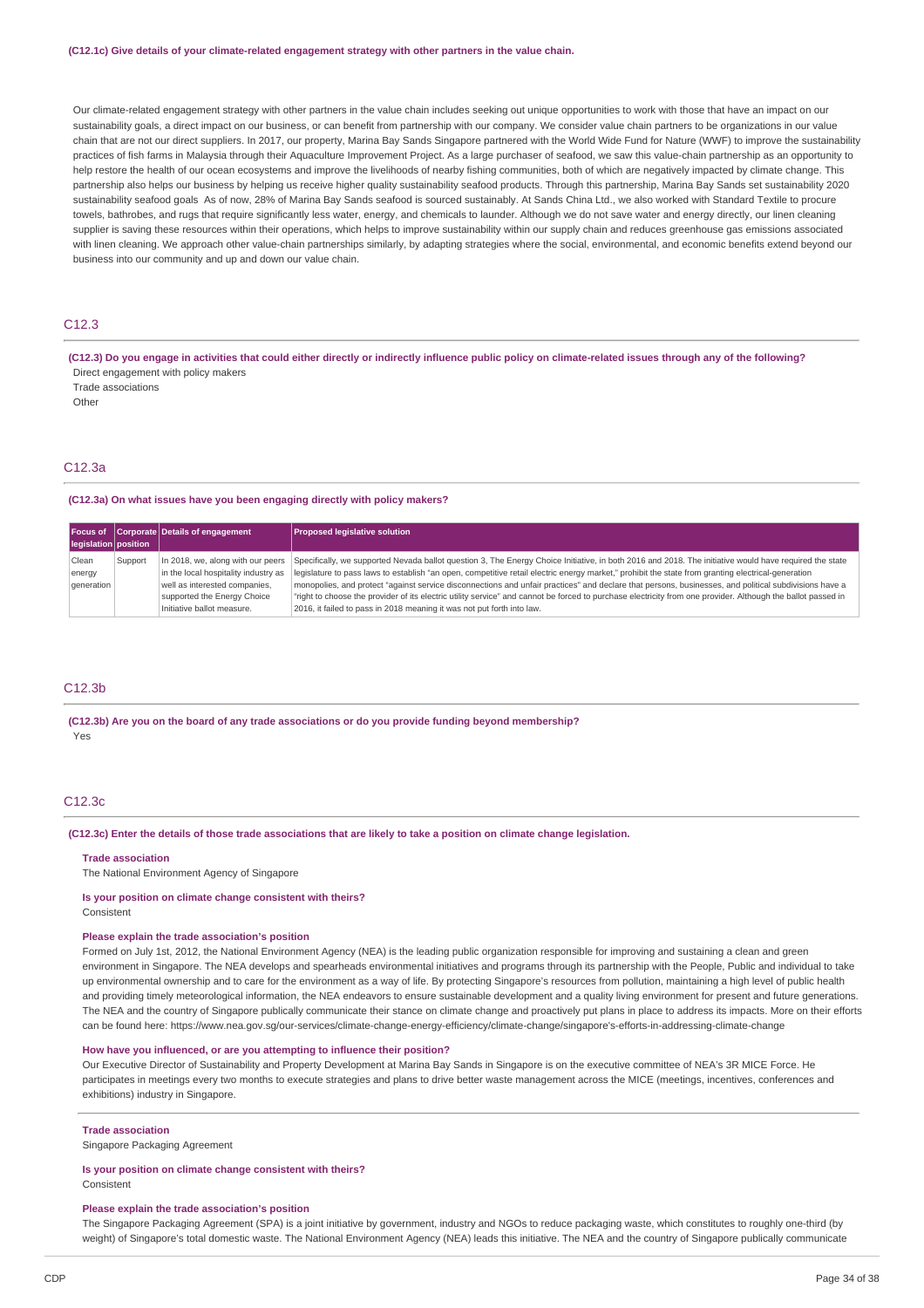their stance on climate change and proactively put plans in place to address its impacts. More on their efforts can be found here: https://www.nea.gov.sg/ourservices/climate-change-energy-efficiency/climate-change/singapore's-efforts-in-addressing-climate-change

#### **How have you influenced, or are you attempting to influence their position?**

Both our Vice President of Procurement and Executive Director of Sustainability and Property Development at Marina Bay Sands in Singapore are on the SPA governing committee. They participate in quarterly meetings and strategy discussions to encourage the use of less packaging in Singapore.

#### **Trade association**

US Green Building Council

#### **Is your position on climate change consistent with theirs?**

**Consistent** 

#### **Please explain the trade association's position**

The U.S. Green Building Council (USGBC) is a nonprofit organization committed to a prosperous and sustainable future for the United States through cost-efficient and energy-saving green buildings. USGBC works toward its mission of market transformation through its LEED green building program, robust educational offerings, a nationwide network of chapters and affiliates, the annual Greenbuild International Conference & Expo, and advocacy in support of public policy that encourages and enables green buildings and communities. USGBC advances emission reduction and overall sustainable building practices that help combat climate change. More on their efforts can be found here: https://www.usgbc.org/articles/tackling-climate-change-through-leed and on their main website here: https://new.usgbc.org/.

### **How have you influenced, or are you attempting to influence their position?**

In Las Vegas, our Vice President of Global Sustainability and Executive Director of Sustainability are part of the USGBC LEED Hospitality User Group. The goal of the hospitality user group is to establish a collaborative community and identify, share and publicize the best-known methods related to the design, operations and maintenance of green hospitality and venue facilities. Our team participates in teleconferences, email collaboration, face-to-face meetings and annual Greenbuild conferences. Our team actively provides support to USGBC and all user group participants in the following areas: a) sharing knowledge on best practices to improve hospitality environmental practices, such as energy efficient projects that help reduce GHG emissions b) discuss methods on how to achieve the LEED pre-requisites and credits for new construction and existing building and c) collaborate for ongoing and expanded interaction and industry leadership. The team also played an active role in identifying highlevel priorities and developing the work plan for the user group.

### **Trade association**

Public Utilities Board (PUB) Water Network 7th Panel

### **Is your position on climate change consistent with theirs?**

Consistent

## **Please explain the trade association's position**

PUB is a statutory board under the Ministry of the Environment and Water Resources and is the national water agency that manages Singapore's water supply, water catchment and used water. PUB's Water Network was formed in 2004 with the objective of playing a consultative and advisory role to enhance PUB's policies and programs, to encourage greater ownership of Singapore's water resources. The Ministry of the Environment and Waste Resources and the country of Singapore publically communicate their stance on climate change and proactively put plans in place to address its impacts. More on their efforts can be found here: https://www.mewr.gov.sg/resources-climate-action-sg.

#### **How have you influenced, or are you attempting to influence their position?**

Our Executive Director of Sustainability and Property Development at Marina Bay Sands in Singapore is a member of the PUB's Water Network 7th Panel. He attends two formal meetings annually to provide feedback on PUB's engagement and public education programs to help develop better policies and programs to encourage greater ownership of Singapore's water resources. He also attends subgroup meetings on specific topics where necessary and attends PUB activities and events when possible.

### **Trade association**

ASHRAE

### **Is your position on climate change consistent with theirs?**

**Consistent** 

## **Please explain the trade association's position**

ASHRAE, founded in 1894, is a global society advancing human well-being through sustainable technology for the built environment. The Society and its members focus on building systems, energy efficiency, indoor air quality, refrigeration and sustainability within the industry. Through research, standards writing, publishing and continuing education, ASHRAE shapes tomorrow's built environment today. ASHRAE was formed as the American Society of Heating, Refrigerating and Air-Conditioning Engineers by the merger in 1959 of American Society of Heating and Air-Conditioning Engineers (ASHAE) founded in 1894 and The American Society of Refrigerating Engineers (ASRE) founded in 1904. In 2012, as part of a rebranding, ASHRAE began doing business as "ASHRAE" vs. using its full legal name of the American Society of Heating, Refrigerating and Air-Conditioning Engineers. Use of ASHRAE reflects the Society's worldwide membership and that services will continue evolving globally. ASHRAE's Position Document on Climate Change can be found here: https://www.ashrae.org/File%20Library/About/Position%20Documents/ASHRAE-Position-Document-on-Climate-Change ndf

#### **How have you influenced, or are you attempting to influence their position?**

Our Executive Director of MEP and Plant Operations in Macao is the President of ASHRAE Macao Chapter and the chair of the Sustainability Committee. As Chapter President, he quides the direction of the chapter operations and organizes technical seminars and symposium. Topics such as energy efficiency, sustainability, indoor air quality, buildings performance, retro-commissioning, LEED and bEQ (building energy quotient) certifications are discussed with engineers, industry professionals in Macao, and regional countries as part of the chapters aim to create a platform for knowledge sharing and further education, training, development for professionals. Our Executive Director collaborates with other similar local and international trade associations and governmental bodies for knowledge sharing, green building standard updates, and participation in discussions of future developments. Our Executive Director actively participates and shares ideas and improvements to several committees within ASHRAE in regional chapters through annual conferences and regional planning meetings. He is also the international panel member of ASHRAE's 14th Asia Pacific Conference on Built Environment (APCBE) and presented a technical paper on Sustainable Future and role of professionals to lead and innovate.

### C12.3e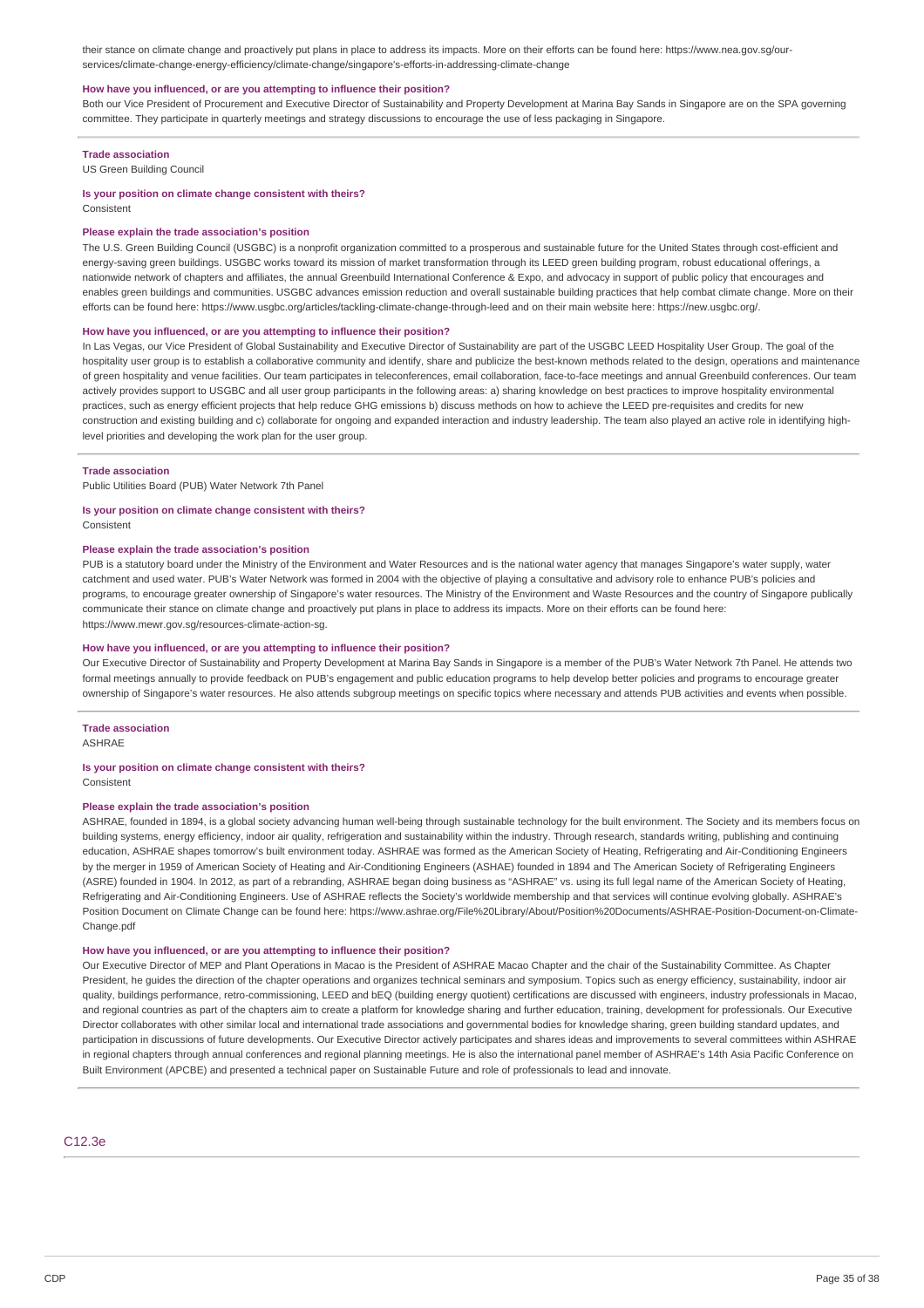#### **(C12.3e) Provide details of the other engagement activities that you undertake.**

(1) Better Building Challenge: Las Vegas Sands is a member of the Better Buildings Alliance facilitated by the U.S. Department of Energy. Part of our commitment to this initiative was joining the Better Buildings Challenge and committing to making our portfolio 20% more energy efficient over the next decade by reducing the GHG emissions of our buildings. To date we have taken part in a number of working groups to assess the scope of the initiative and better determine the areas where we can have the most impact in terms of energy efficiency upgrades and energy consumption reductions. We track energy consumption and disclose that to the Better Buildings Challenge working group on an annual basis.

(2) Marina Bay Sands has a formal partnership with the World Wide Fund for Nature (WWF). The partnership entails collaboration around three key areas: improving sustainability in Marina Bay Sands' seafood supply chain; sponsoring three fishery conservation projects in the region; and raising guest awareness on sustainability. This partnership helps mitigate against the negative impacts of climate change on ocean ecosystem health and the livelihoods of nearby fishing communities.

(3) Macao International Environmental Conference and Forum (MIECF) Technical Visit Initiative: Sands China Ltd. has collaborated with Macao Environmental Protection Agency to share sustainability best practices with the delegates and industry professionals of MIECF. The collaboration has three objectives: is to raise awareness of sustainability; share technology, techniques and best practices; and inspire both individuals and companies to embrace the waste reduction and recycling efforts.

(4) Marina Bay Sands is a member of the World Building Council for Sustainable Development (WBCSD), Singapore Chapter. WBCSD is a global, CEO-led organization of over 200 leading businesses working together to accelerate the transition to a sustainable world. Within the Singapore Chapter, representatives from Marina Bay Sands participate in discussions that are critical to local and regional sustainability issues.

(5) Our Executive Director of MEP and Plant Operations in Macao is an active member of Sustainable Energy Association of Singapore (SEAS) where he contributes to their program in relation to energy efficiency and renewable energy. He is also a senior member of International Society of Sustainability Professionals (ISSP).

# C12.3f

(C12.3f) What processes do you have in place to ensure that all of your direct and indirect activities that influence policy are consistent with your overall climate **change strategy?**

As part of the Sands ECO360 strategy, we monitor corporate activities each year, including external stakeholder engagements, affiliations, memberships, and other activity types to ensure that such activities align with the overall corporate climate change strategy. Every year we evaluate our involvement and position in policy making, associations, research organizations and other main stakeholders. We also evaluate the direction and capability of such organizations every year. We allocate the financial and personnel resources required for these involvements globally and align our activities with our overall climate change strategy. We are committed to environmental responsibility by promoting sustainable development and reducing the impact of our operations on the natural environment. Concurrently, we also strive to enhance the resort experience of our guests as well as the quality of life in the communities in which we live and operate. Our activities that directly and indirectly influence policy reflect this commitment.

To ensure engagement is consistent, our Chief Procurement/Sustainability Officer as part of the ECO360 strategy, has the oversight and sign-off capabilities over all Sands ECO360 direct and indirect activities to ensure these activities would be consistent with the overall climate change strategy.

### $C<sub>12.4</sub>$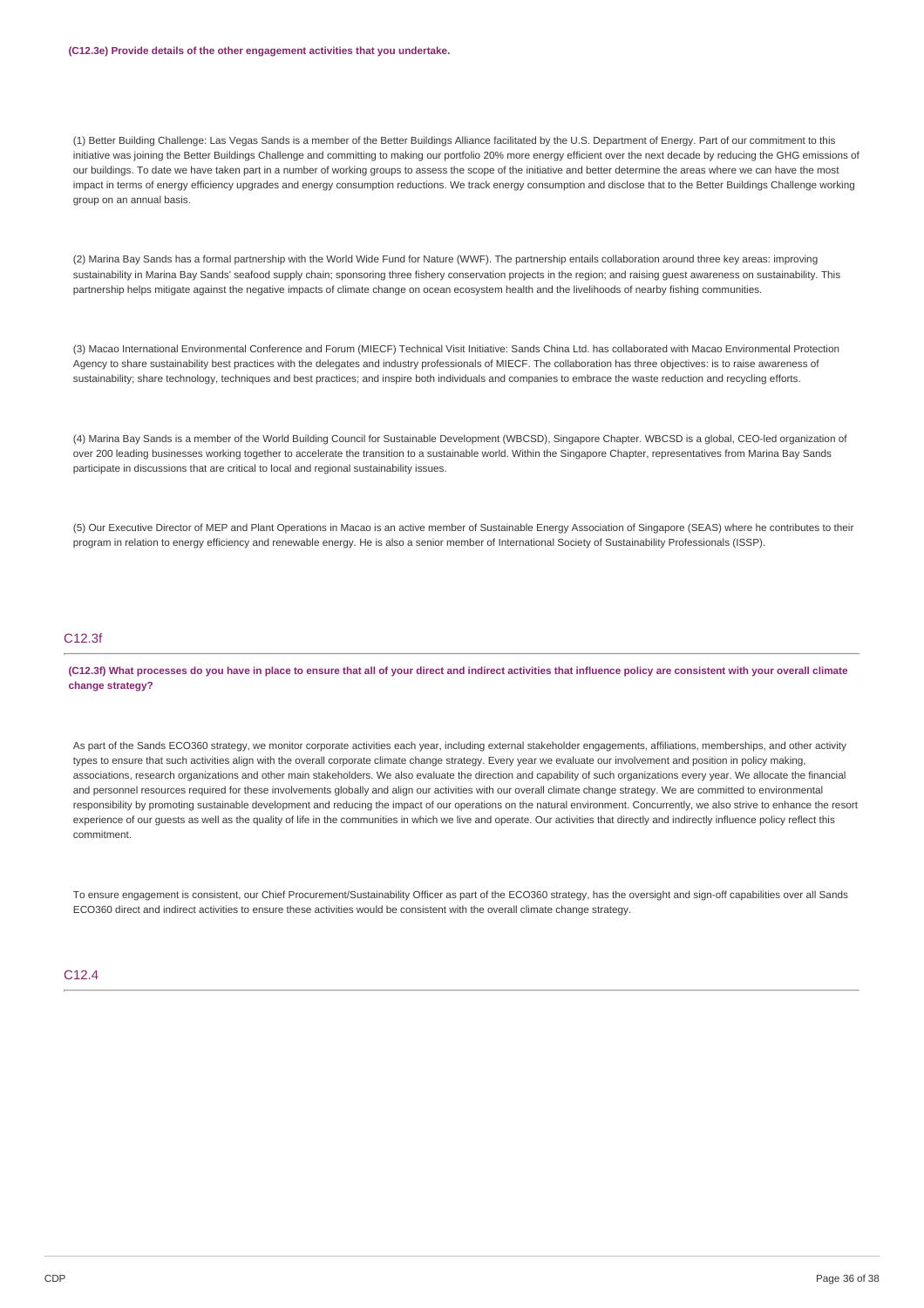(C12.4) Have you published information about your organization's response to climate change and GHG emissions performance for this reporting year in places **other than in your CDP response? If so, please attach the publication(s).**

# **Publication**

In mainstream reports

**Status** Complete

# **Attach the document**

2018 Sands China Ltd. Sustainability Report.pdf

### **Page/Section reference** Entire document

#### **Content elements**

Governance Strategy Emissions figures Emission targets Other metrics

#### **Comment**

https://www.sandschina.com/community-affairs/download-reports.html

#### **Publication**

In mainstream reports

**Status** Complete

**Attach the document** SCL\_2018 Annual Report\_ENG.pdf

**Page/Section reference** Page 58-60

# **Content elements**

Governance Strategy Other metrics

#### **Comment**

http://media.corporate-ir.net/media\_files/IROL/23/233498/2019/1\_2018%20Annual%20Report\_ENG.pdf

# **Publication**

In voluntary sustainability report

**Status** Complete

**Attach the document** sands-eco360-2018-environmental-report.pdf

# **Page/Section reference**

Full Report

## **Content elements**

Strategy Emissions figures Emission targets Other metrics

### **Comment**

https://www.sands.com/sands-eco-360/our-news/environmental-report.html

#### **Publication**

In voluntary communications

#### **Status** Complete

**Attach the document** Supplementary-Earnings-Presentation.pdf

### **Page/Section reference**

Page 4- 8

### **Content elements**

Strategy Emissions figures Emission targets Other metrics

## **Comment**

https://s21.q4cdn.com/635845646/files/doc\_financials/2018/Q4/Supplementary-Earnings-Presentation.pdf